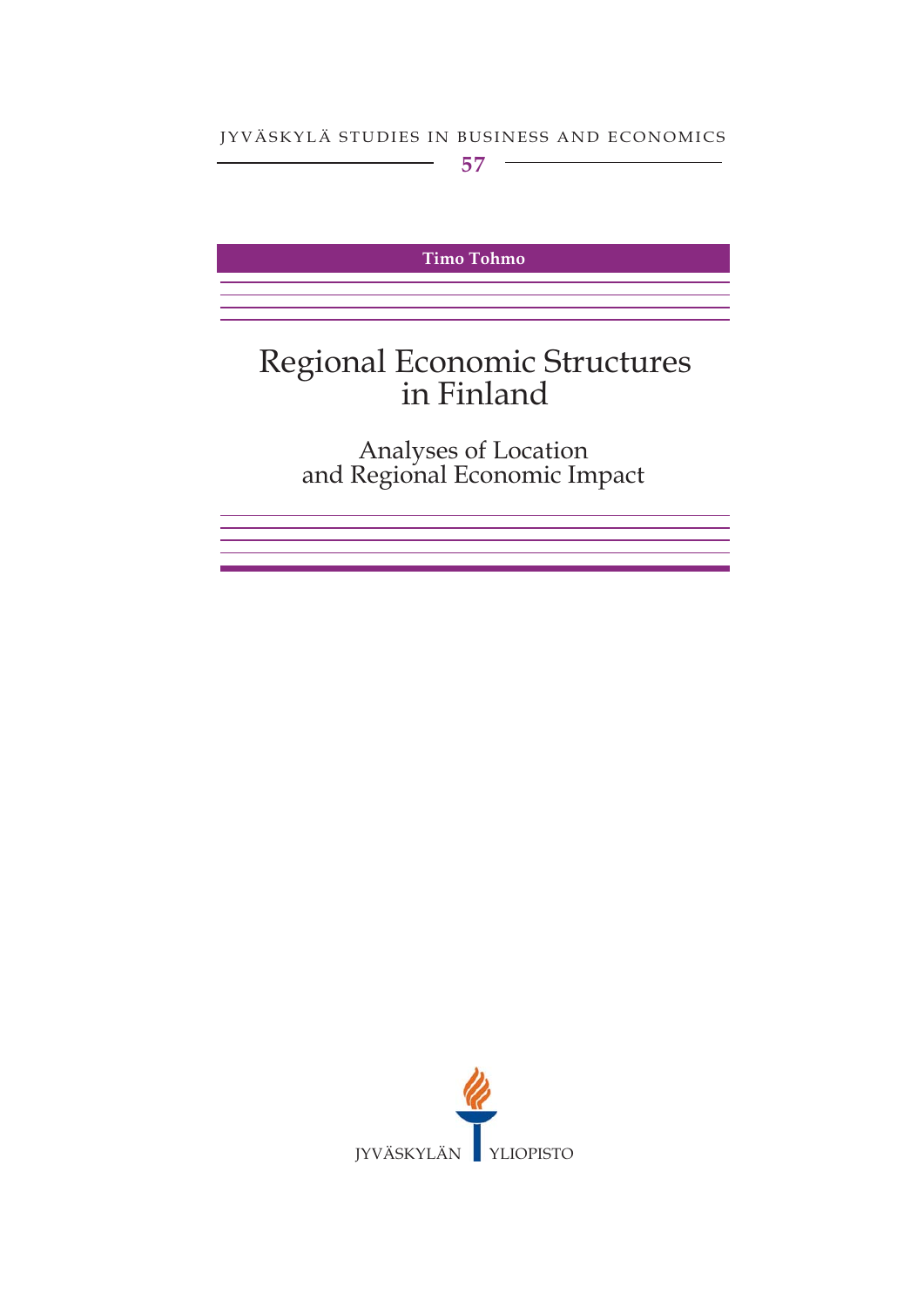JYVÄSKYLÄ STUDIES IN BUSINESS AND ECONOMICS 57

# Timo Tohmo

# Regional Economic Structures in Finland

# Analyses of Location and Regional Economic Impact

Esitetään Jyväskylän yliopiston taloustieteiden tiedekunnan suostumuksella julkisesti tarkastettavaksi yliopiston Agora-rakennuksessa (Ag Aud. 3) elokuun 3. päivänä 2007 kello 12.

Academic dissertation to be publicly discussed, by permission of the School of Business and Economics of the University of Jyväskylä, in the Building Agora (Ag Aud. 3), on August 3, 2007 at 12 o'clock noon.

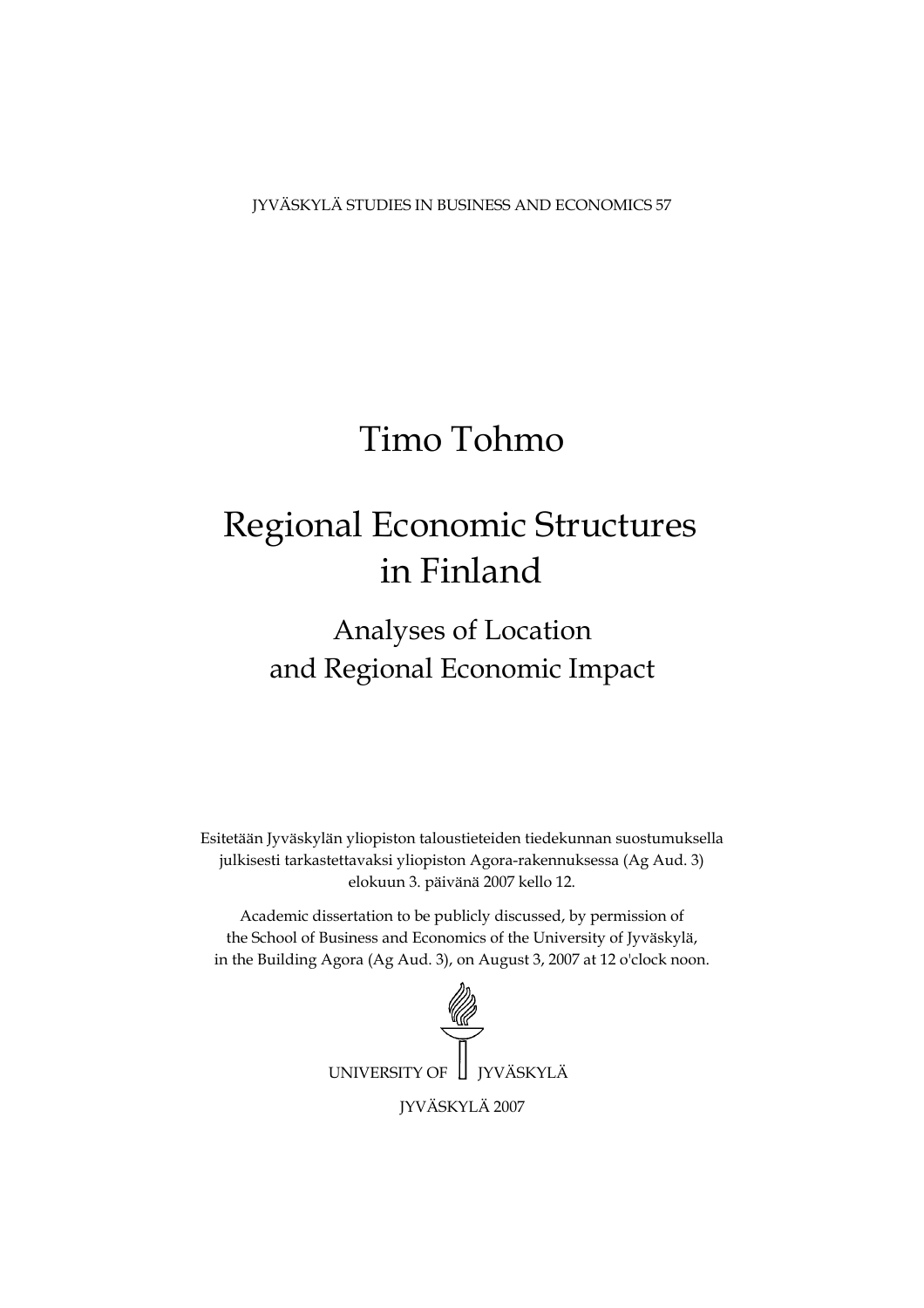# Regional Economic Structures in Finland

Analyses of Location and Regional Economic Impact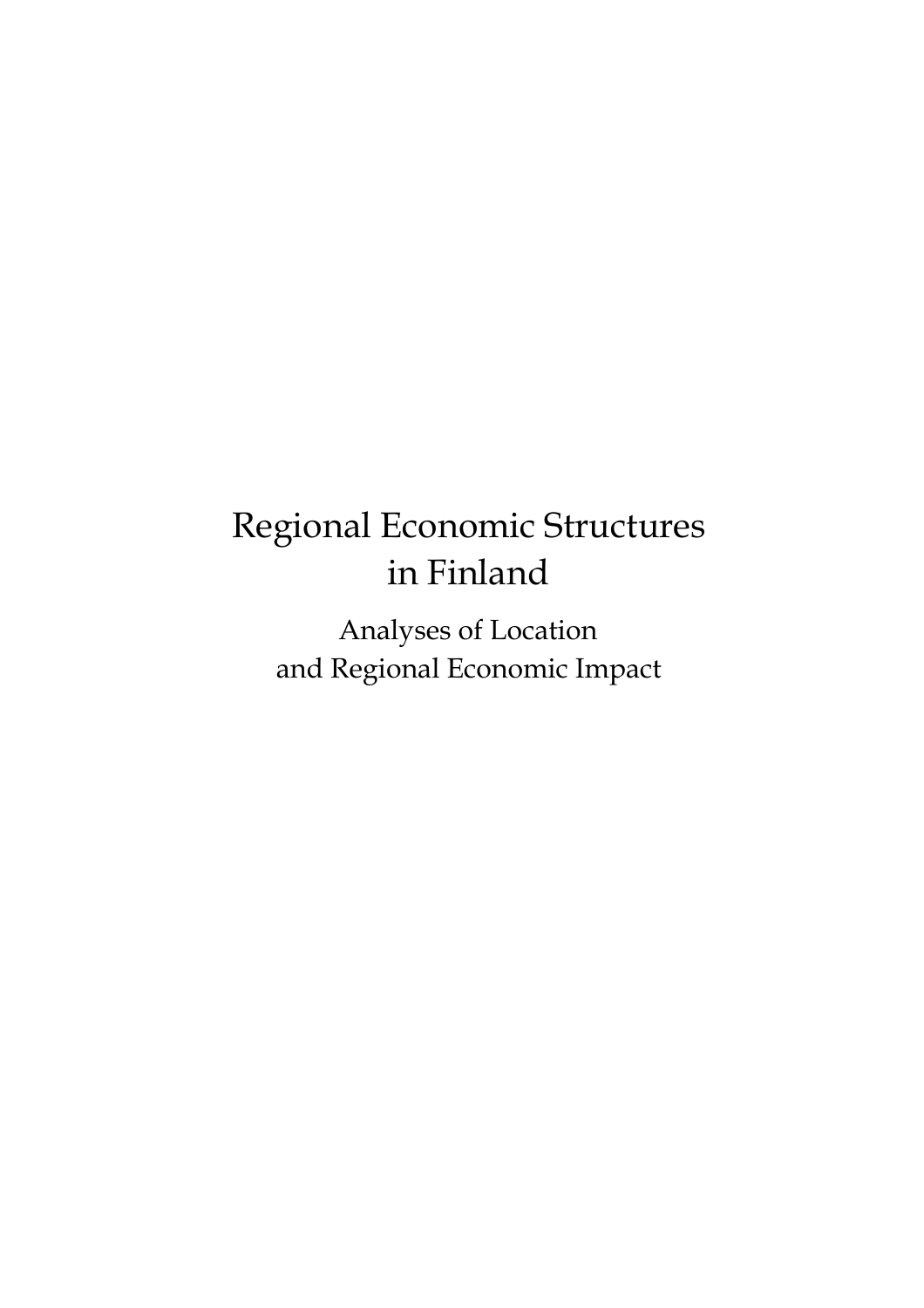JYVÄSKYLÄ STUDIES IN BUSINESS AND ECONOMICS 57

# Timo Tohmo

# Regional Economic Structures in Finland

Analyses of Location and Regional Economic Impact



JYVÄSKYLÄ 2007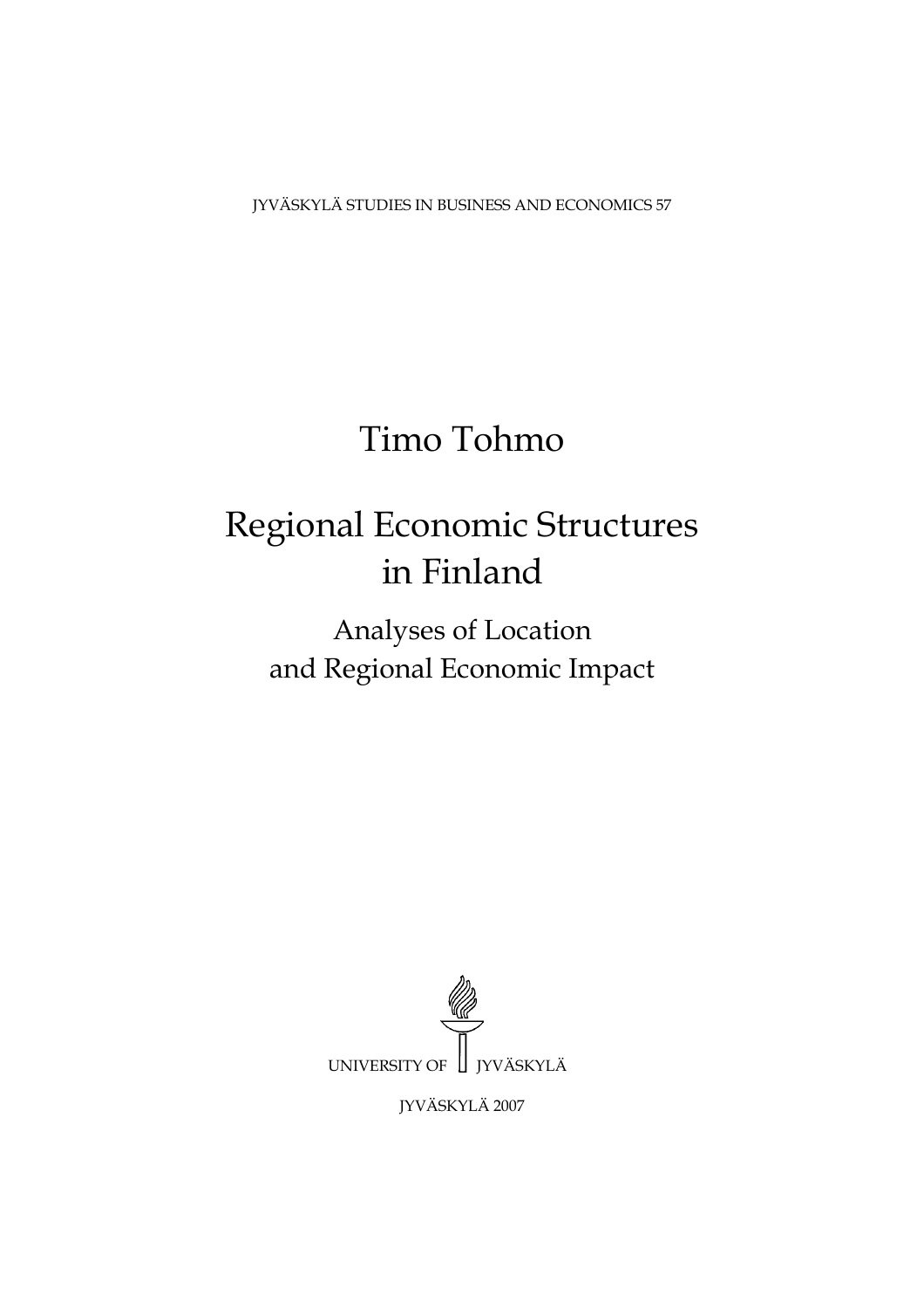Editors Tuomo Takala School of Business and Economics, University of Jyväskylä, Finland Irene Ylönen, Marja-Leena Tynkkynen Publishing Unit, University Library of Jyväskylä

URN:ISBN:9789513928773 ISBN 978-951-39-2877-3 (PDF)

ISBN 978-951-39-2839-1 (nid.) ISSN 1457-1986

Copyright © 2007, by University of Jyväskylä

Jyväskylä University Printing House, Jyväskylä 2007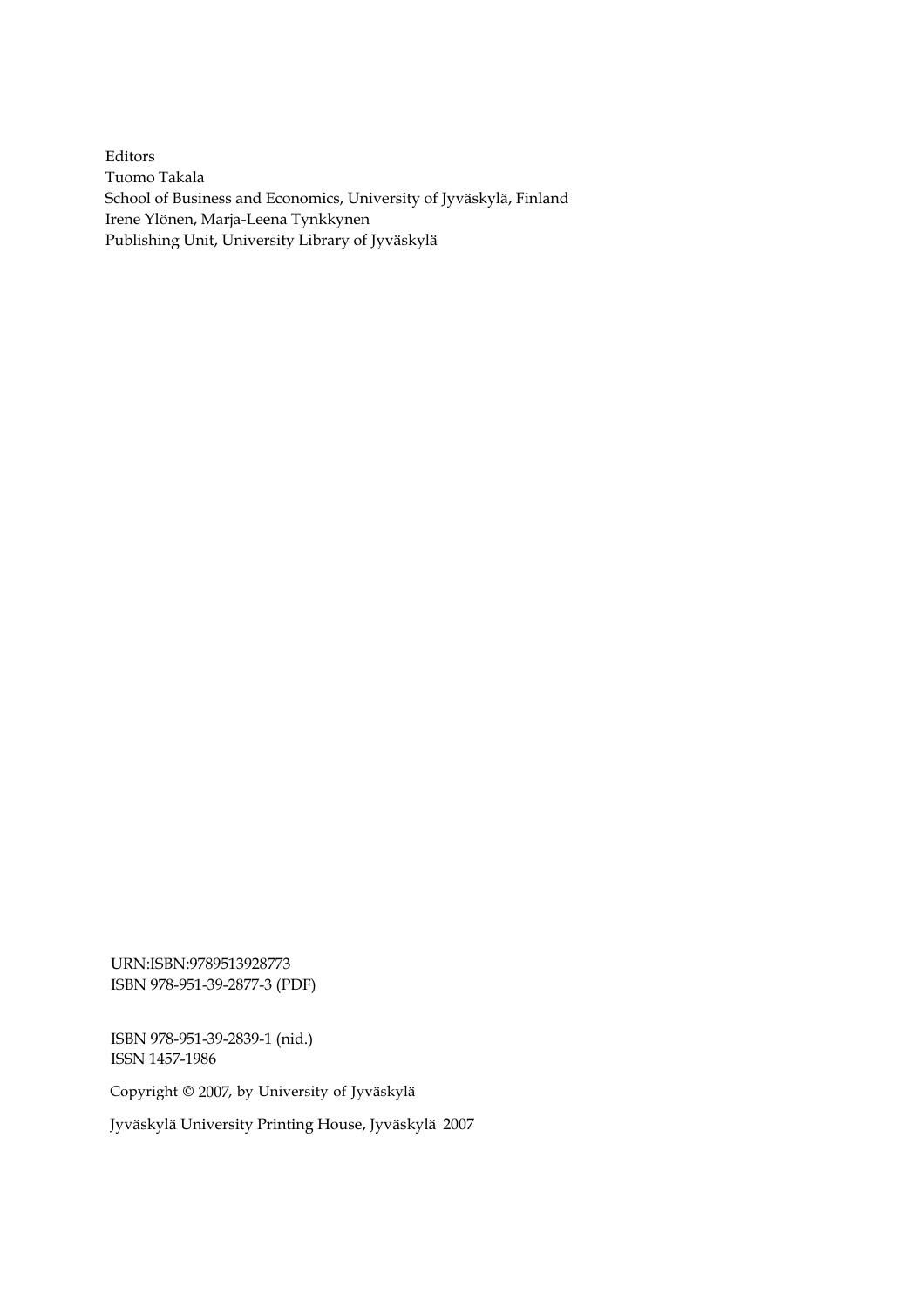### **ABSTRACT**

Tohmo, Timo Regional economic structures in Finland: Analyses of location and regional economic impact Jyväskylä: University of Jyväskylä, 2007, 53 p. (Jyväskylä Studies in Business and Economics ISSN 1457-1986; 57) ISBN 978-951-39-2877-3 (PDF), 978-951-39-2839-1 (nid.) English summary Diss.

This dissertation consists of nine empirical studies which seek to broaden understanding of Finnish regional economic structures. These studies are divided between two topics: 1) regional specialization and industrial concentration in Finland, and 2) regional economic impact analysis. The empirical studies are preceded by an introduction, in which the theoretical background, outline and the main results of the thesis are presented.

The research on the first topic is guided by the new economic geography literature, from which answers are sought to the location and agglomeration questions addressed in this dissertation. Evidence is found of increasing postrecession specialization in Finland. Furthermore, the results indicate that the rich regions gained during the boom. The results also suggest that the agglomerative forces in the Finnish regions are industry-specific. The most concentrated industries are found to have high economies of scale, a high level of technology and to be reliant on imports. Furthermore, entrepreneurial and growth activity decrease regional specialization. The results also indicate that the presence of positive situational and pull factors were important motivating factors in the creation of a new high growth business.

The first topic in the second part of the dissertation focuses on location quotient (LQ) methods of regionalizing input-output coefficients and multipliers. The main finding is that the new LQ-based adjustment formula, the FLQ, gives very accurate estimates for regional multipliers. Moreover the inclusion of a measure of regional specialization in the standard FLQ does not offer more accurate results than these obtained from the reformulated FLQ. In Chapter 8 the economic impacts of the Kaustinen Folk Music Festival are analysed via regional input-output analysis. The results indicate that the Festival can be seen as a good investment for the local municipality as the annual subsidy given to the Festival is lower than the regional impacts generated by the festival. Finally, the value of the Central Finland Museum is assessed using the contingent valuation-method. The results show, first, that Jyväskylä residents contribute less in taxes to the Museum than they report that they are willing to pay and, second, that the Museum has non–use value.

Keywords: location, linkages, growth, regional economic impacts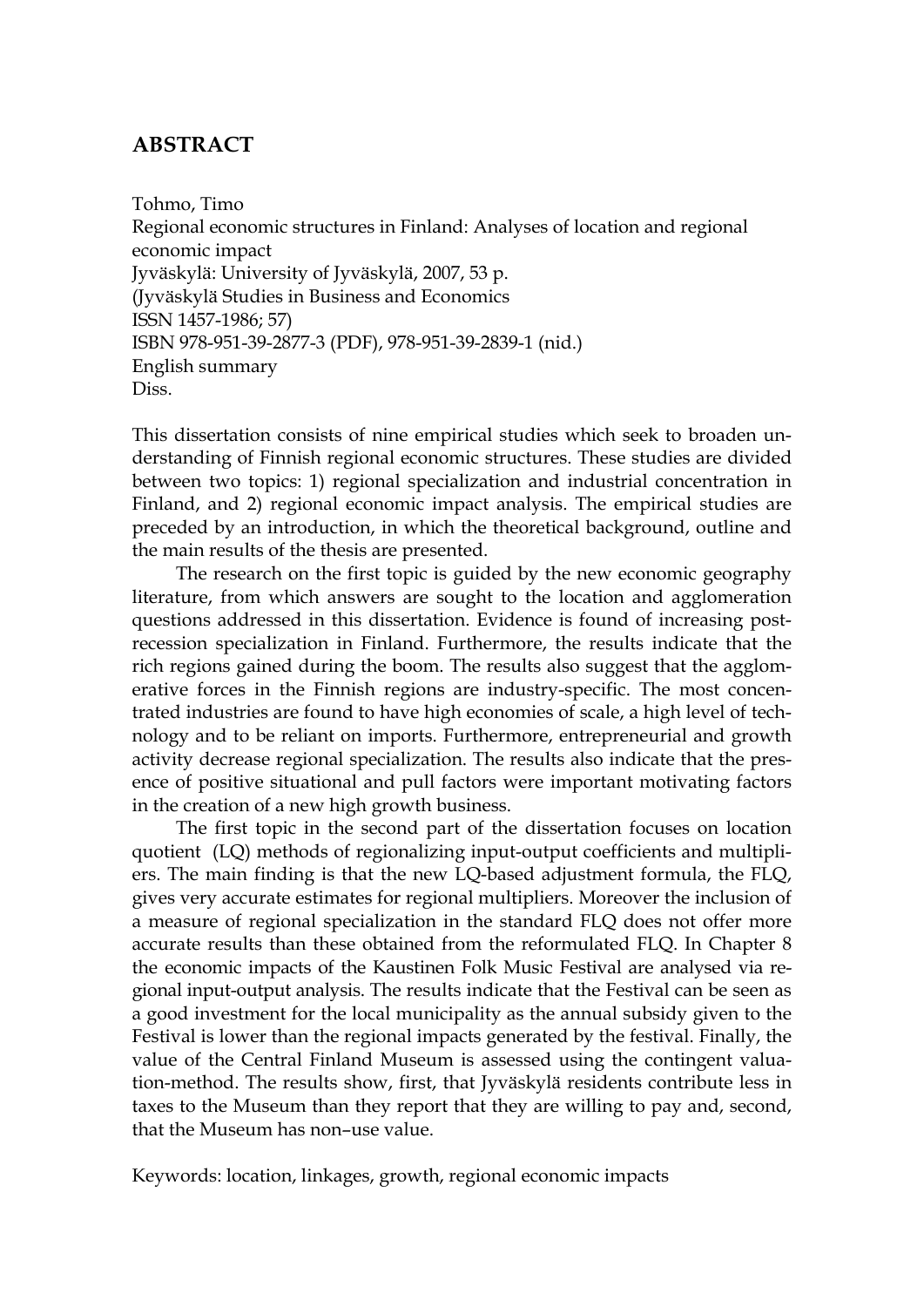| Author's address | Timo Tohmo<br>School of Business and Economics<br>University of Jyväskylä, Finland            |
|------------------|-----------------------------------------------------------------------------------------------|
| Supervisor       | Professor Hannu Tervo<br>School of Business and Economics<br>University of Jyväskylä, Finland |
| <b>Reviewers</b> | Emeritus professor Osmo Forssell<br>Department of Economics<br>University of Oulu             |
|                  | Professor Paavo Okko<br>Department of Economics<br>Turku School of Economics                  |
| Opponent         | Professor Paavo Okko<br>Department of Economics<br>Turku School of Economics                  |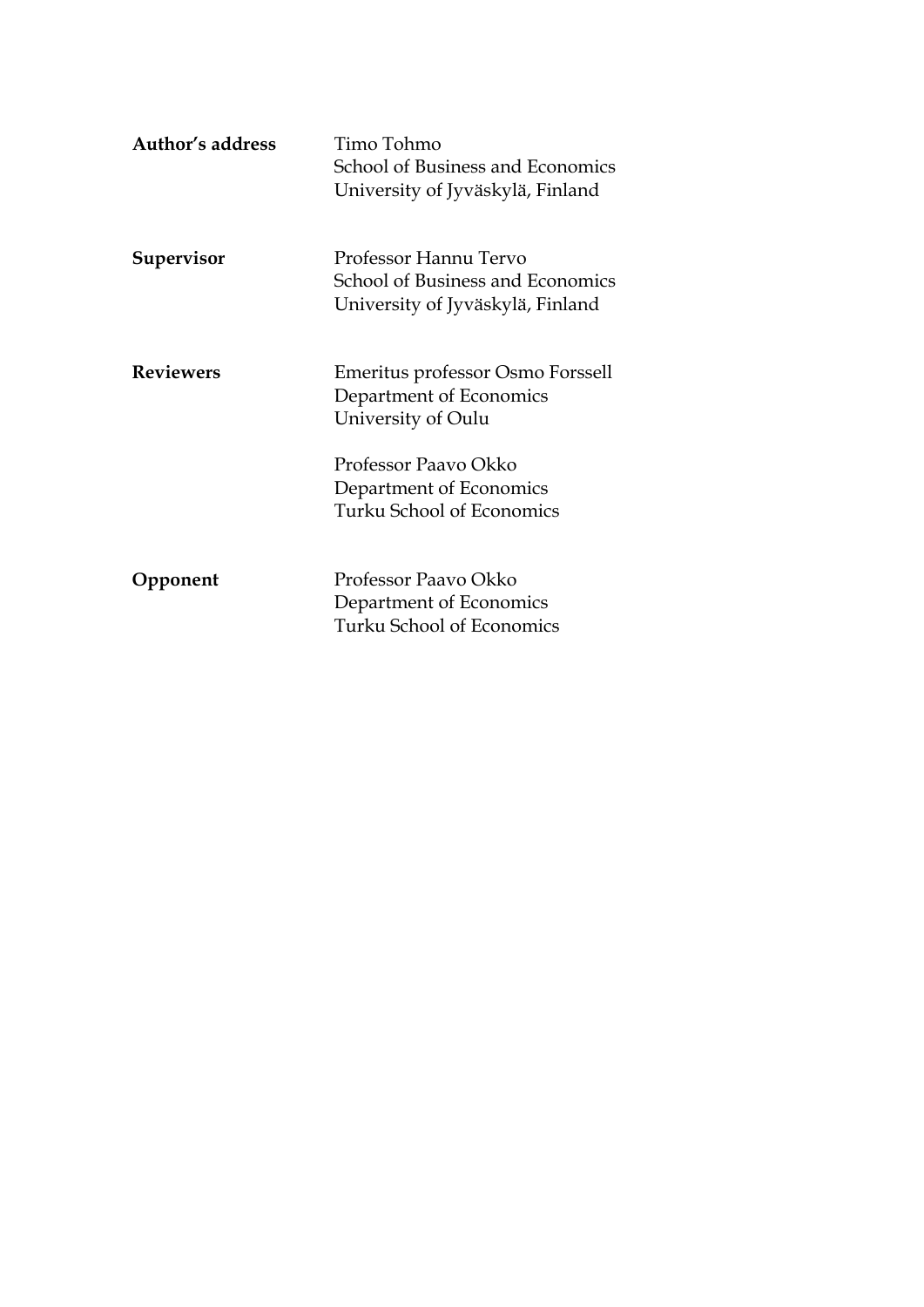#### **ACKNOWLEDGEMENTS**

This dissertation and the studies reported in this PhD thesis were carried out at the School of Business and Economics in Jyväskylä while I was a researcher at the Centre for Economic Research. For further financial support I would like to thank Kunnallisalan kehittämissäätiö, the Academy of Finland, Jyväskylän Kauppalaisseuran säätiö, the Yrjö Jahnsson Foundation, Finnish Cultural Foundation, University of Jyväskylä and Jyväskylän yliopiston tieteentekijät (Jytte).

 I owe my greatest debt of gratitude to Professor Hannu Tervo, who has encouraged, advised and supported me throughout the dissertation process. I am most indebted to my official reviewers, Emeritus Professor Osmo Forssell and Professor Paavo Okko, whose advice and suggestions for improvements to the thesis were of great value.

 I would like to thank the School of Business and Economics of the University of Jyväskylä for providing excellent working facilities. I am grateful to Dean Jaakko Pehkonen for making this possible and for encouraging me in my studies. I would also like to thank all those I have had the pleasure working with over the years at the Centre for Economic Research (Expert Division). I particularly thank Docent Tuomo Nenonen and Leading Researcher Jari Ritsilä.

 Tony Flegg, Hannu Littunen, Hannu Tanninen and Esa Storhammar deserves special thanks for acting as co-author. Mr. Michael Freeman has carefully done the proofreading of the thesis.

 Finally, I wish to thank my family, Eija-Mari, Anni, Sini and Tuulia for their support and sharing throughout.

Muurame, July 2007

Timo Tohmo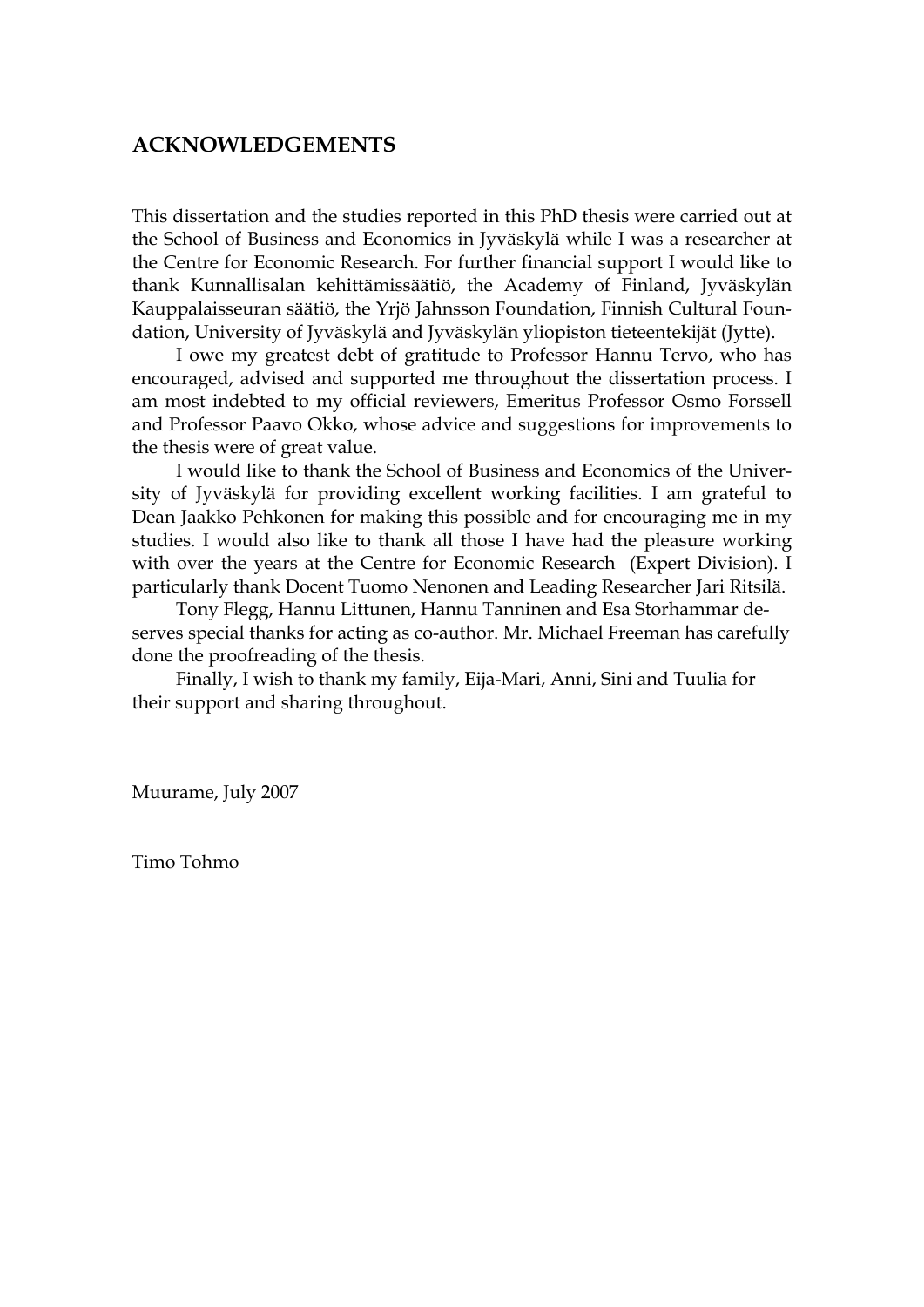### **LIST OF ORIGINAL PUBLICATIONS**

#### Part I Regional specialization and industrial concentration in Finland

- Article 1 pp. 59-93 Tohmo, T. & Littunen, H. 2007. Specialization and spatial concentration patterns in Finland, 1993-2003. (In referee process: Journal of Socio–Economics).
- Article 2 pp. 97-113 Tohmo, T. & Littunen, H. & Tanninen, H. 2006. Backward and forward linkages, specialization and concentration in Finnish manufacturing in the period 1995-1999. European Journal of Spatial Development (EJSD), April 2006, no 19, 1-27.
- Article 3 pp. 117-143 Tohmo, T. & Littunen, H. & Storhammar, E. 2007. Entrepreneurial and regional growth activity in Finland. (In referee process: Journal of Enterprising Culture).
- Article 4 pp. 147-160 Littunen, H. & Tohmo, T. 2003. The high growth in new metal-based manufacturing and business service firms in Finland. Small Business Economics 21, 187-200.

#### **Part II Regional economic impact analysis**

- Article 5 pp. 165-176 Tohmo, T. 2004. New Developments in the Use of location Quotients to Estimate Regional Input-Output Coefficients and Multipliers. Regional Studies 38, 43-54.
- Article 6 pp. 179-208 Flegg, A.T. & Tohmo, T. 2007. Regional size, regional specialization and the FLQ formula: A case study of Finland.
- Article 7 pp. 211-231 Tohmo, T. 2005. Economic impacts of cultural events on local economies: an input-output analysis of the Kaustinen Folk Music Festival. Tourism Economics 11, 431-452.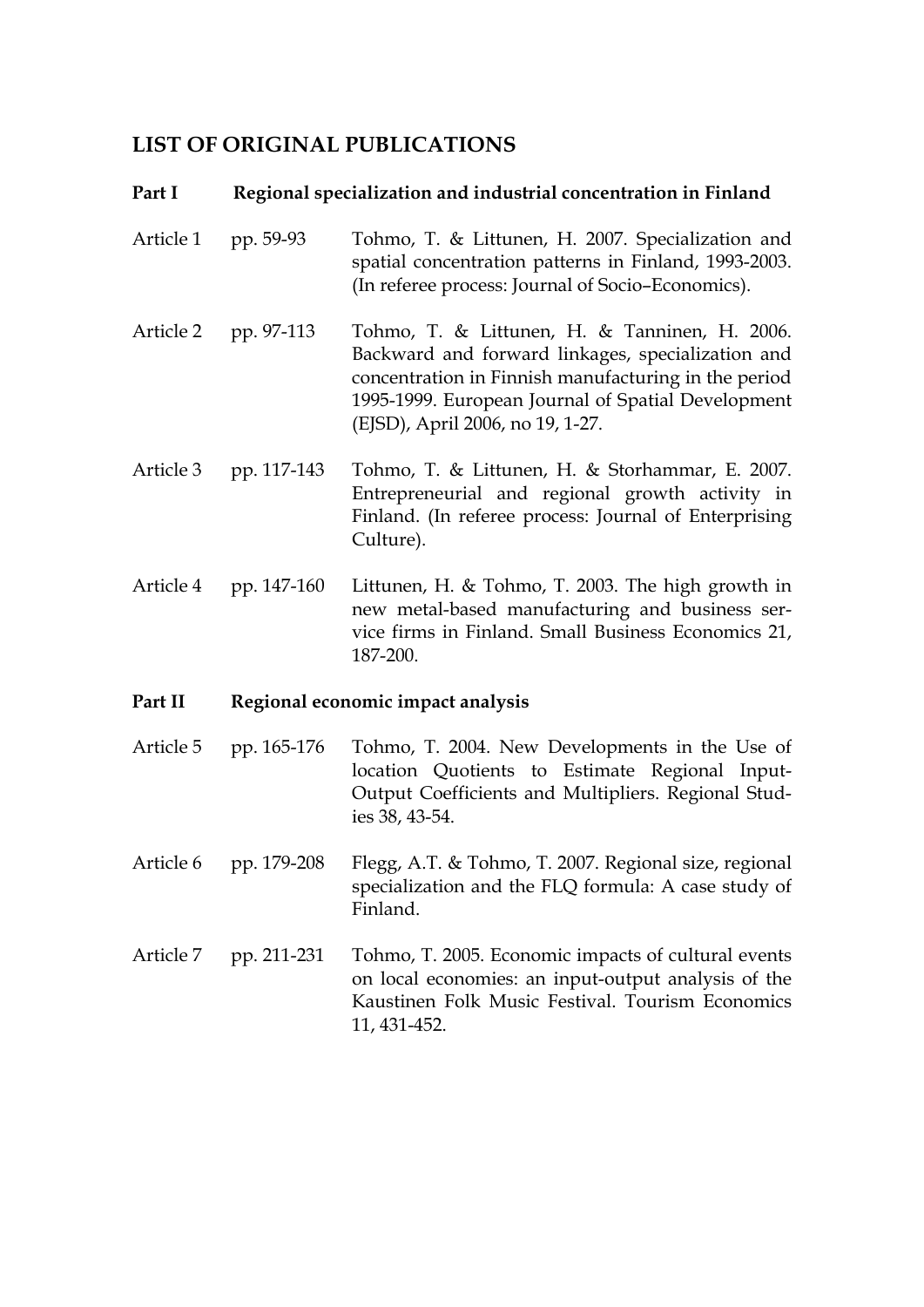- Article 8 pp. 235-250 Tohmo, T. 2001. The Economic Value of the Externalities Associated with Cultural Goods- Dichotomous Choice Contingent Valuation Study of the Willingness to Pay for the Central Finland Museum in Jyväskylä. Journal of Enterprising Culture (JEC) 9, 237- 252.
- Article 9 pp. 253-264 Tohmo, T. 2004. Economic Value of a local museum -Factors of willingness-to-pay. Journal of Socio– Economics 33, 229-240.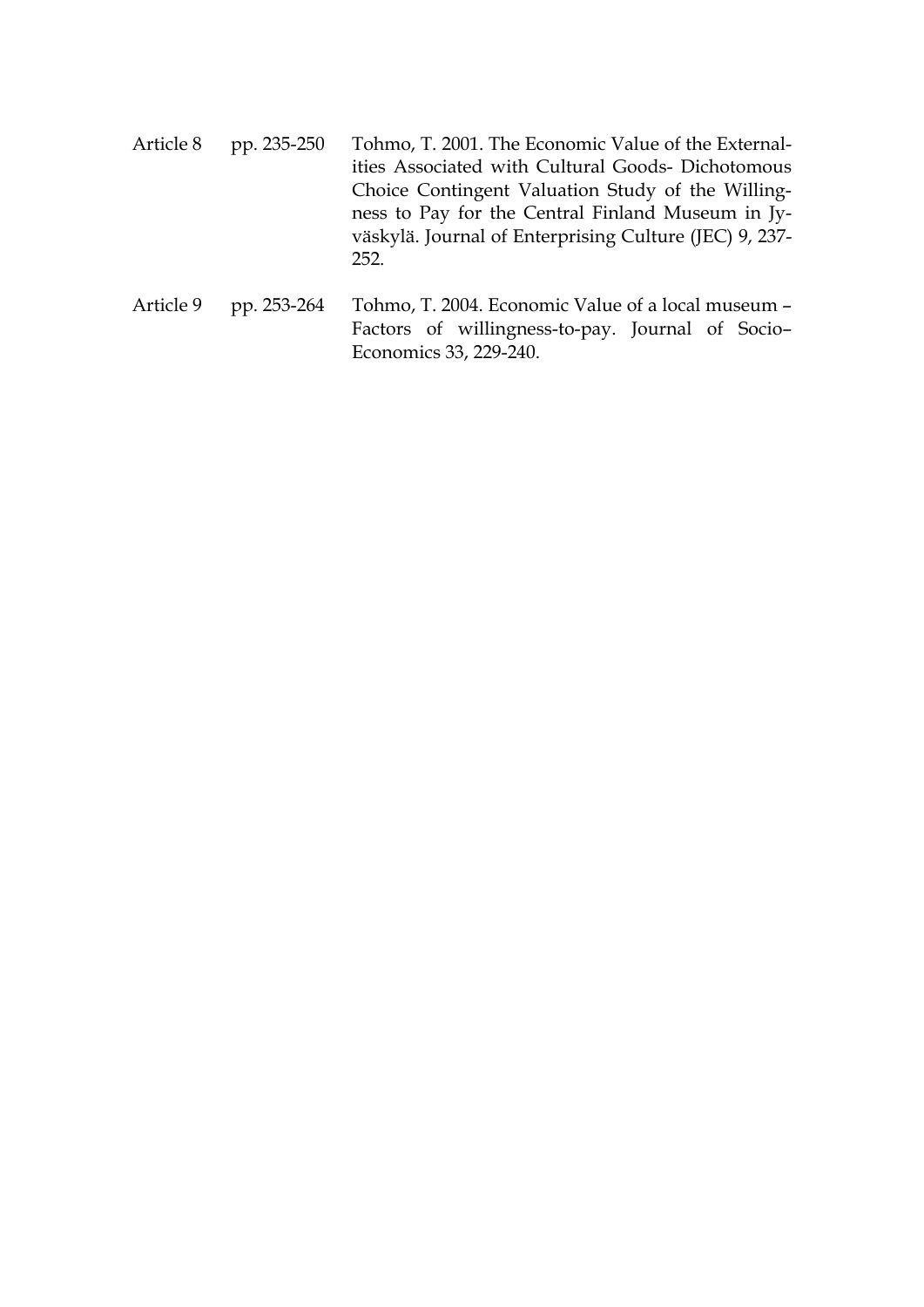| Chapter 10 Economic value of a local museum – factors of |  |
|----------------------------------------------------------|--|
|                                                          |  |
|                                                          |  |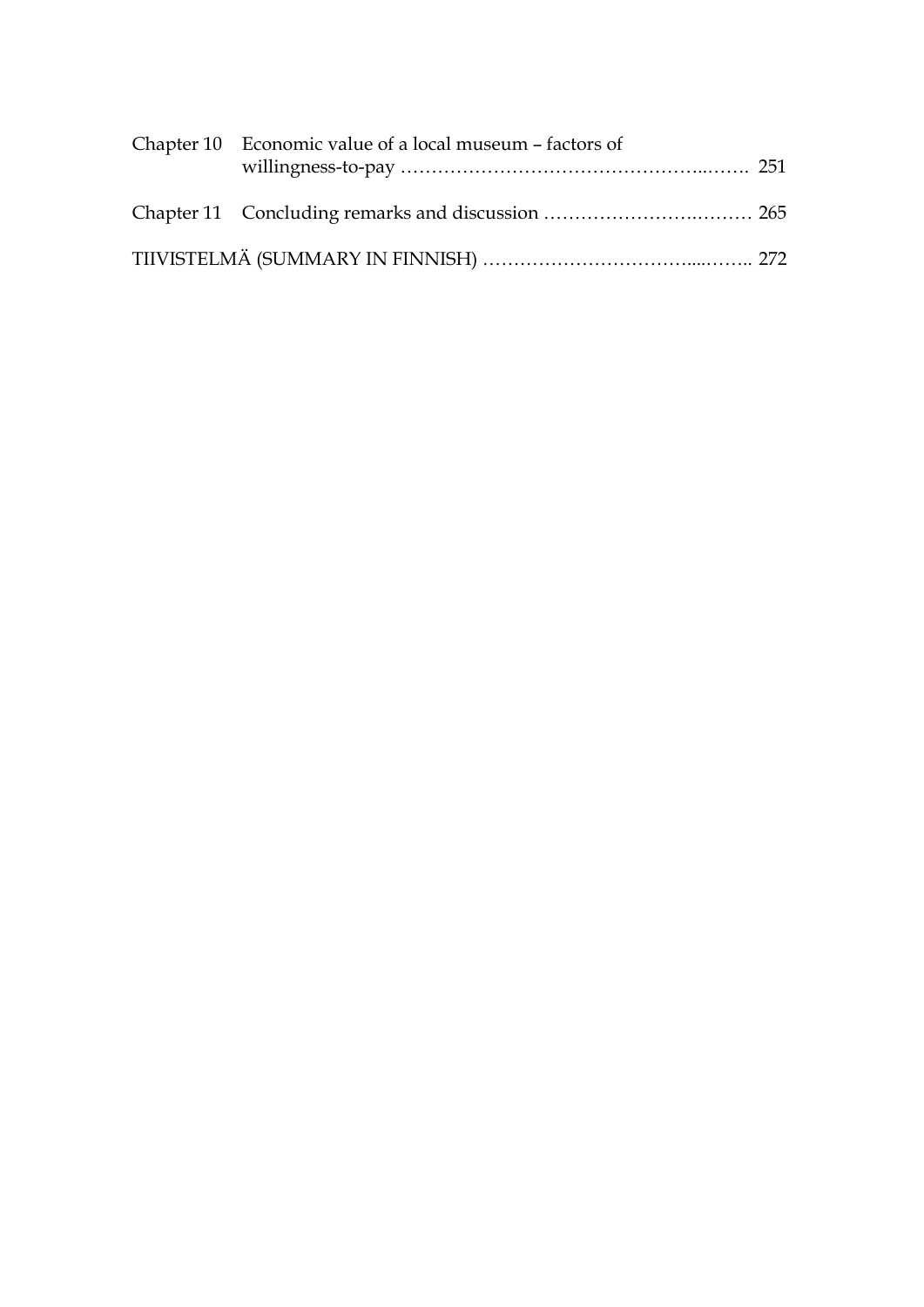### **CONTENTS**

# ABSTRACT ACKNOWLEDGEMENTS LIST OF ORGINAL PUBLICATIONS Chapter 1 INTRODUCTION …………………………………………………… 11 1.1 Background of the thesis ……………………………………………..……. 11 1.1.1 Regional specialization and industrial concentration ………….… 11 1.1.2 Regional economic impact analysis …………………….....………... 22 1.2 Outline of the thesis …………………………………………….………….. 31 1.3 Main results ………………………………………………………………… 35 References ……………………………………………………………………….. 42 **TOPIC I REGIONAL SPECIALIZATION AND INDUSTRIAL CONCENTRATION IN FINLAND**  Chapter 2 Specialization and spatial concentration patterns in Finland, 1993-2003 …………………………………………………………..... 57 Chapter 3 Backward and forward linkages, specialization and concentration in Finnish manufacturing in the period 1995-1999 ……………………….………………………………….. 95

Chapter 4 Entrepreneurial and regional growth activity in Finland ..…… 115 Chapter 5 The high growth in new metal-based manufacturing and

business service firms in Finland ………………….…………….. 145

**TOPIC II REGIONAL ECONOMIC IMPACT ANALYSIS**

| Chapter 6 | New developments in the use of location quotients to<br>estimate regional input-output coefficients and multipliers  163                                            |
|-----------|---------------------------------------------------------------------------------------------------------------------------------------------------------------------|
| Chapter 7 | Regional size, regional specialization and the FLQ formula:                                                                                                         |
| Chapter 8 | Economic impacts of cultural events on local economies: an<br>input-output analysis of the Kaustinen Folk Music Festival  209                                       |
| Chapter 9 | The economic value of the externalities associated with<br>cultural goods-dichotomous choice contingent valuation<br>study of the willingness to pay for the<br>233 |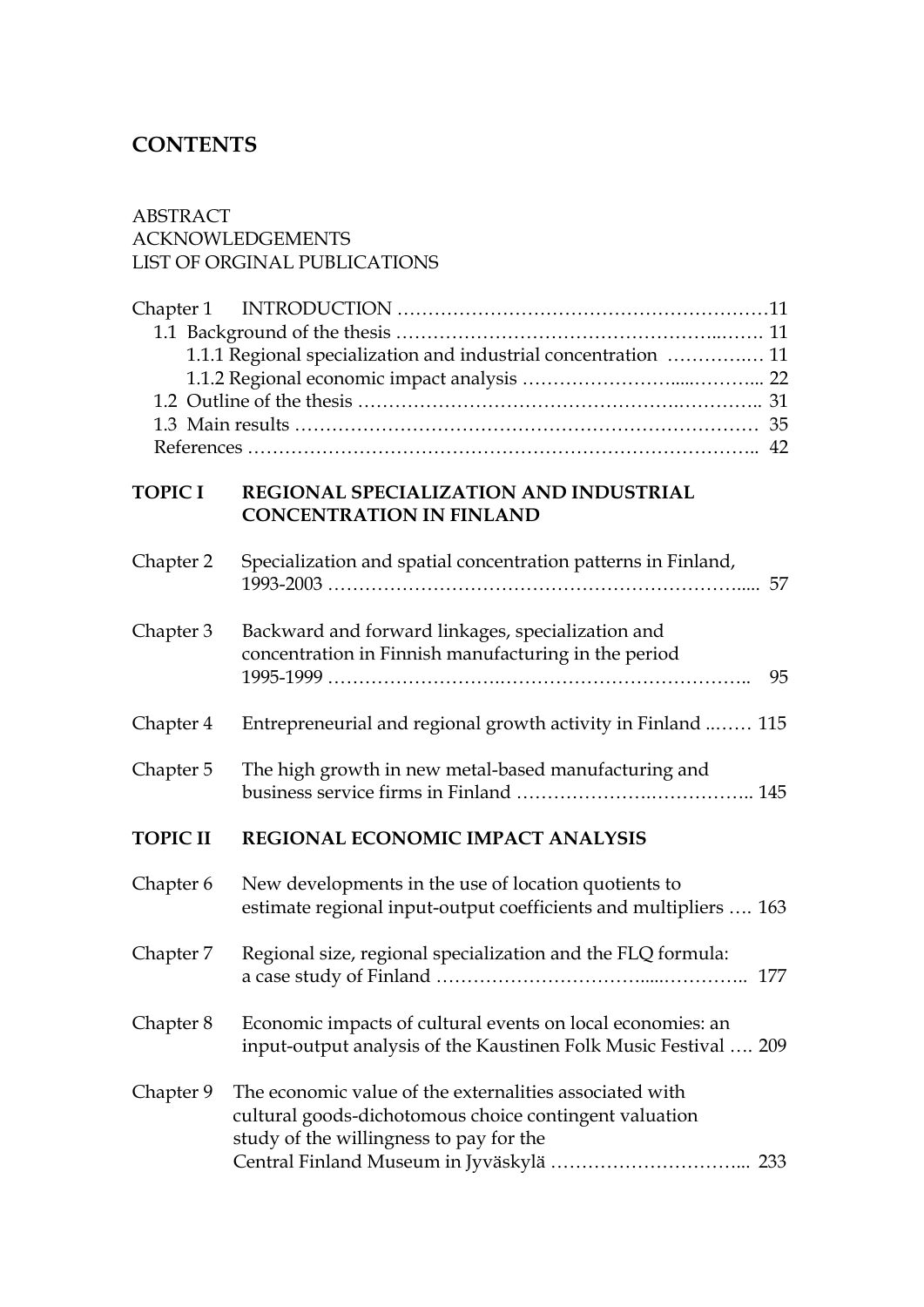## **CHAPTER 1**

1

## **INTRODUCTION**

#### **1.1 Background of the thesis**

#### **1.1.1 Regional specialization and industrial concentration**

Many economic activities have marked geographical concentration. Once the agglomeration process has started, spatial differences take shape and become quite rigid. This prompts the question: if spatial economic structures are rigid in Finland, what are the forces that can change the status quo? After the early 1990s two notable events in Finnish economic recent history might be thought to have changed the prevailing rigid economic structure and the geographical distribution of economic activities in Finland: globalization, including deepening economic integration, and the recession between 1990 and 1993.

 $G$ lobalization<sup>1</sup> refers to a unique global market for goods, factors and ideas. Interactions between firms and people become increasingly tighter. The globalization process also means that barriers on the international mobility of goods, factors and ideas fall. Deepening integration is characterized by common markets where trade costs are lowered, facilitating free movements of factors. This in turn could favour the emergence of economic concentrations and clusters.

 $1$  A useful study on globalization and the connection between globalization and regional structures in Finland in the 1990s has been compiled by Okko et al. (1998). This was part of the *Globalization, welfare and employment*-program funded by SITRA (Finnish National Fund for Research and Development). Okko et al. (1998) found that along with strengthening globalization Finland seems to polarize into high-fliers and losers. The development seems to be connected with levels of technology and education. For the connection between globalization and regional policy see Eskelinen (2001).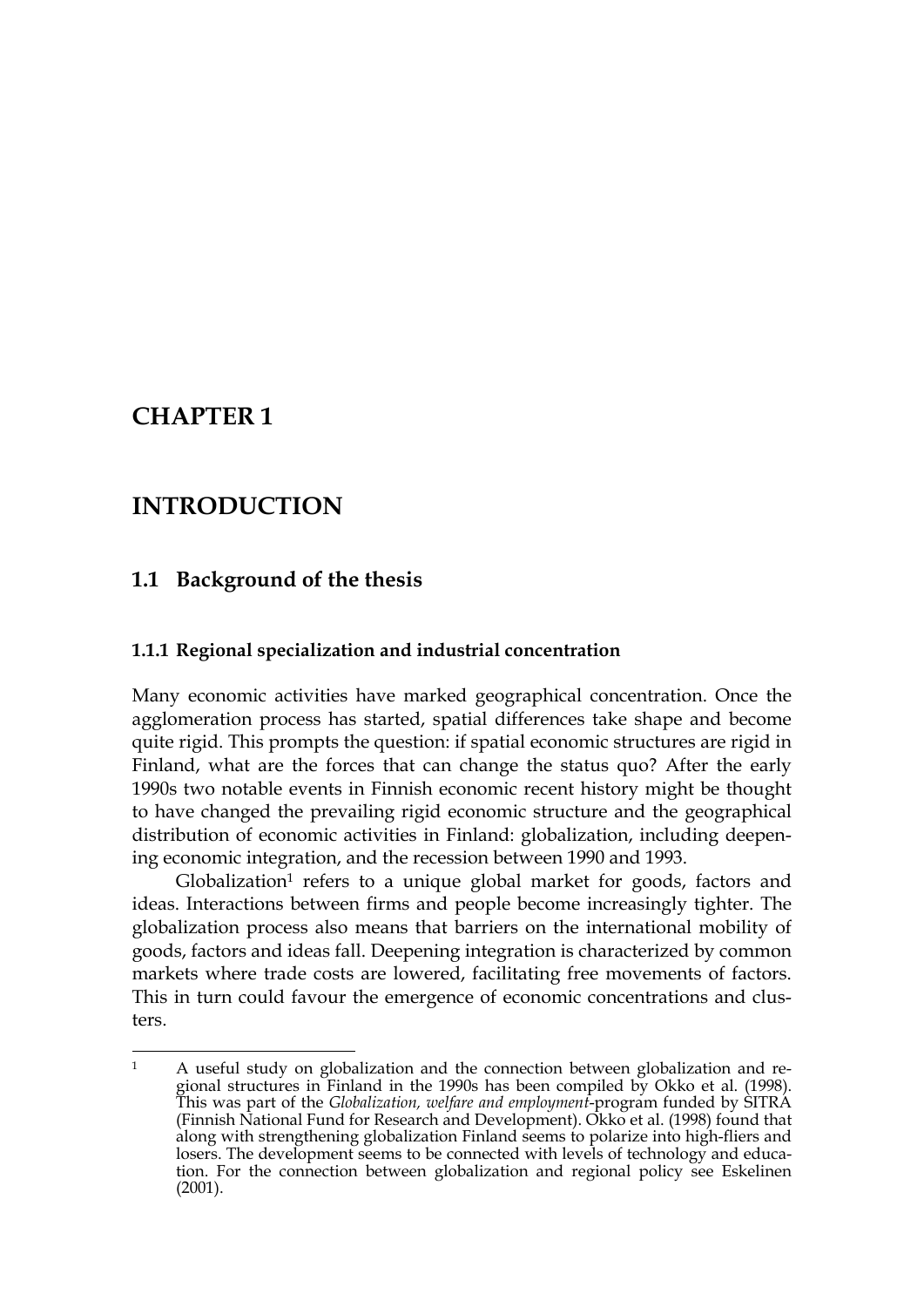Finland experienced a severe recession (an exogenous shock) between 1990 and 1993; for example unemployment rose from over three per cent to 16,6 per cent. This shock proved to be a remarkable watershed in Finnish economic performance and development. The recession broke up the traditional Finland's economic structure and made room for innovations and growth (see e.g. Ottaviano & Pinelli, 2004). Closures of firms were common and falling profits induced entrepreneurs to innovate. In Schumpeter's view the engine of economic development is entrepreneurial innovation. Creative destruction makes way for innovations and growth.

The recession was followed by a boom in which gross domestic production (GDP) grew at nearly five per cent for several years. The boom was related to the mainstays of Finnish economic performance and development (see e.g. Ottaviano & Pinelli, 2004). Along with the growth in GDP regional convergence ended (see e.g. Kangasharju et al., 2001). The main source of growth after the recession was in the electronics industry. The dispersion of growth (regional imbalance) and the rise in the significance of electronics was made possible by rising migration (see e.g. Nivalainen, 2003; Pekkala, 2000), a higher level of education and a shift in policy thinking towards research and development and technology (Tervo, 2005), and gravitation towards international trade and collaboration.

In the post-recession period (1994-2002) economic development and growth in Finland were very rapid. Development was based on the abovementioned higher emphasis on R&D and technology and the gravitation towards international trade. The information technology industries and exports, which the post-recession growth in Finland was based on, were highly unevenly distributed across the Finnish regions. As a consequence per capita income started to diverge after a long positive era of convergence2 (see e.g. Loikkanen et al. 1998, 1999 and 2005). Also population concentration accelerated substantially. The rate of migration rose, with people moving especially from both rural and urban areas to the bigger centres of population where employment opportunities were better. In addition the growth of these centres was based on expansion of the high technology industries as well as exports (see e.g. Tervo, 2005).

In sum, as during many previous decades, rapid structural change describes Finnish regional development in the 1990s. This rapid change has been enabled by high migration. Tervo (2000) observes two mega-trends in Finnish regional development in the 1990s: a) concentration of production and population in the main centres and b) regional divergence in per capita income levels following the recession.

<sup>&</sup>lt;sup>2</sup> The unemployment rate also shows similarly changing patterns in regional disparities in the 1990s in Finland, i.e., growing regional differences in unemployment rates during the recession (Huovari, 1999; Tervo, 1998). The focus of this thesis is on the location patterns of Finnish regions and industries. As a consequence, we do not examine unemployment (or employment) and questions related to unemployment (or employment) any further.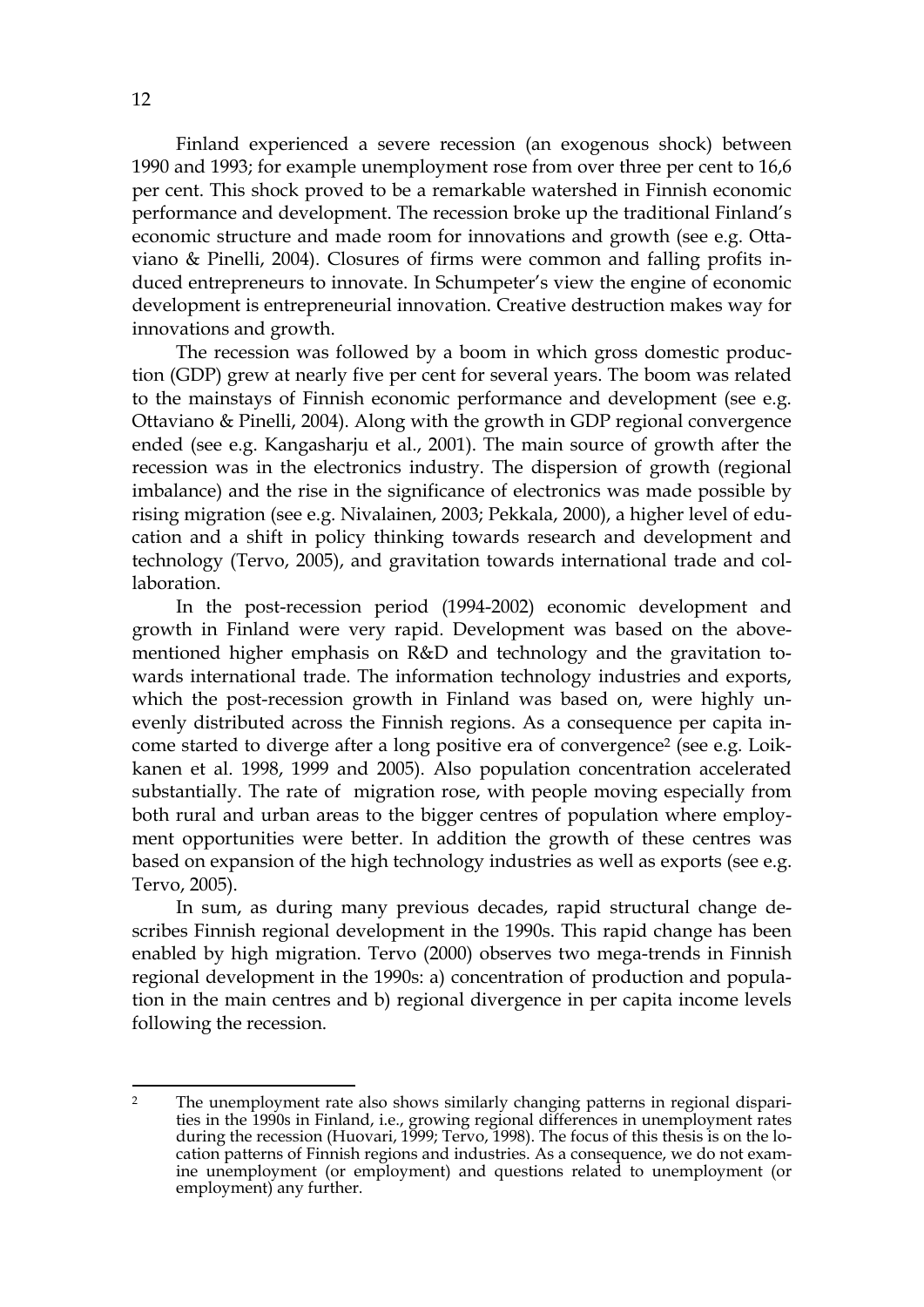In the first part of this thesis we examine Finnish regional specialization and the concentration of Finnish industries and possible changes in them during the post-recession period 1993-2003. The investigation on the first topic is guided by the new economic geography literature, which allows for the explanation of location and agglomeration questions addressed in this study. The theoretical framework of the first part of this thesis is presented below in figure 1.



FIGURE 1 Framework of the first part of the study (see Tervo 2000; Tanninen & Tiainen, 2005)

Why do economic activities agglomerate in a small number of places? What are the forces that generate uneven development and drive even ex-ante identical regions towards unbalance? The conventional trade theory, the new growth theory and the new economic geography have offered explanations for the above questions concerning the agglomerative forces of economic activities<sup>3</sup>. Pekkala (2000) argues that the new growth theory and the new economic geog-

<u>.</u>

<sup>&</sup>lt;sup>3</sup> These are not the only paradigms that focus on the spatiality of economic processes. For example, Sheppard (2002) compares three recent schools one of which is dominated by geographers and two by economists: there are the regional political economy in geography and the evolutionary and complexity approach and increasing returns (NEG) approach in economics. We do not enumerate the differences of these approaches but conclude that they differ from one another because they look at the same phenomenon through different lenses and norms.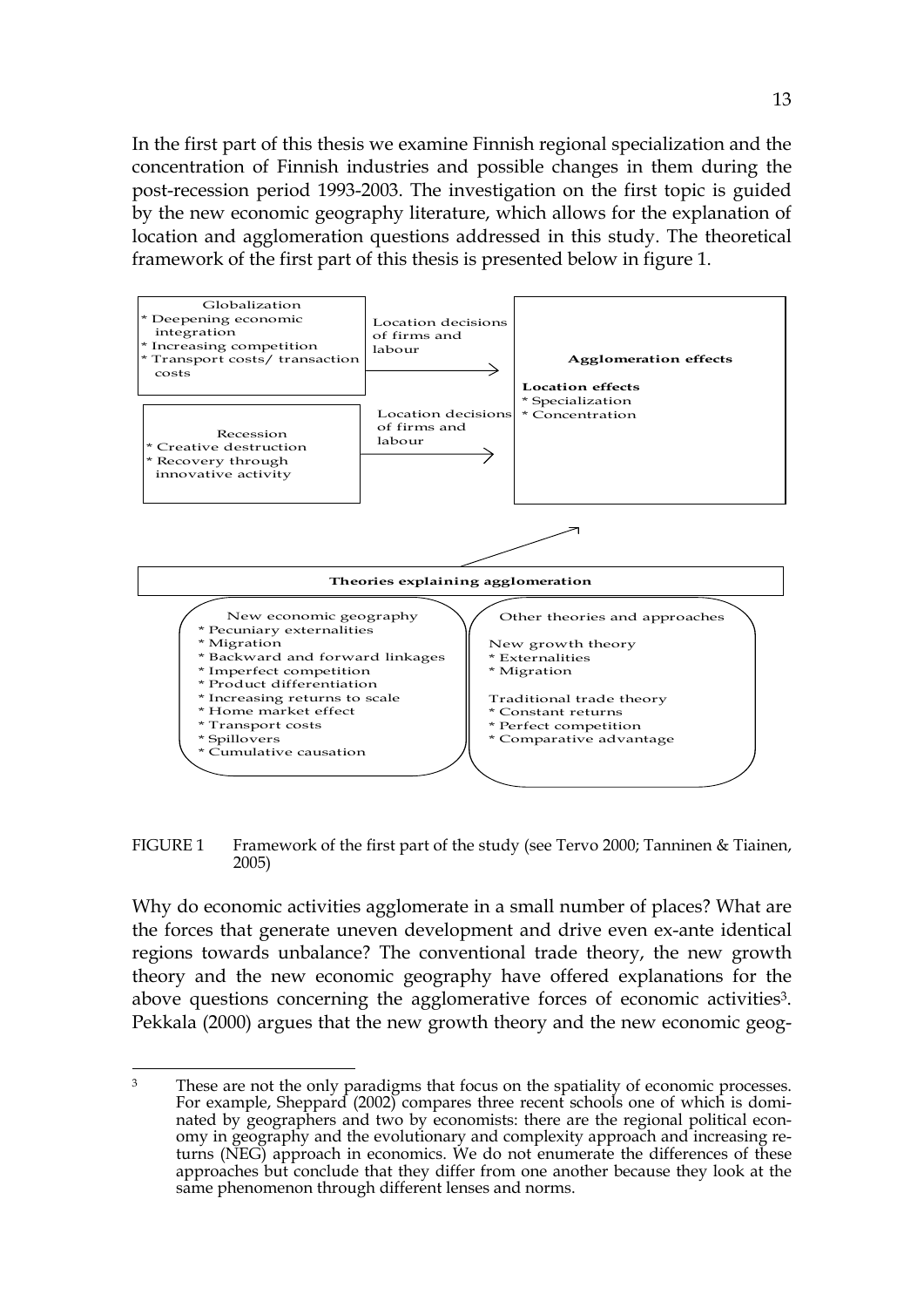raphy are the two noteworthy strands of investigation in the economic literature related to regional development that have emerged since the 1980s. Comparative advantage and economies of scale are forces pushing the economy towards specialization and concentration. The idea underlying figure 1 is that regional development can be analysed from either a locational development view or a regional differences in welfare view. Location patterns can be revealed by changes in regional production, population or employment (see e.g. Tervo, 2005).

The conventional trade theory argues that nations will tend to specialize in those industries in which they have comparative factor advantages, such as favourable sources of raw materials (or cheaper labour etc.). The new growth theory4 emphasises the role of human capital in economic growth5. In the so called convergence studies international and regional economic growth and convergence6 are analysed.

In the 1990s a new approach to understanding why some regions attract a disproportionate share of economic activity was developed. Krugman (1991) wrote in his seminal paper:

*" … this is a vastly oversimplified model even of the core-periphery issue, and it says nothing about localization of particular industries. The model does illustrate, however, how tools drawn from industrial organisation theory can help to formalize and sharpen the insights of a muchneglected field. Thus I hope that this paper will be a stimulus to a revival of research into regional economics and economic geography."* 

<u>.</u>

<sup>4</sup> The results of empirical growth studies are summarized in Barro & Sala-i-Martin (1995) and Okko (1997).

 $5$  The role of technological spillovers in generating growth have emphasized by Romer (1986), Porter (1990) and Jacobs (1969) but their theories differ in where they believe the source of externalities lies. Jacobs's view is that the geographical diversity of industries promotes growth. Both Porter and Romer (Marshall-Arrow-Romer externality) take the view that knowledge spillovers in specialized and geographically concentrated industries stimulate growth. Jacobs and Porter predict that local competition is better for growth because it quickens the adoption of new technology. Romer in turn argues along Schumpeterian lines that local monopoly restricts the flow of ideas to other firms, allowing externalities to be internalized by the innovator. Generally speaking, endogenous growth models argue that dynamic information externalities are the driving force for economic growth through technological innovations (see e.g. Romer, 1986; Lucas, 1988). Endogenous growth models emphasize a stock of accumulated capital, human capital, i.e. Marshallian externalities are at the center of economic development. In endogenous growth theories technological development is seen as dependent on one's own efforts, endogenously.

<sup>&</sup>lt;sup>6</sup> In his economic growth (income growth) studies Quah (1997) found no simple patterns of convergence or divergence, but rather the existence of convergence clubs of countries where countries catch up on each other but only within particular subgroups. Magrini (2004) provides an overview of studies concerning regional convergence. He concludes that Europe is characterised by geographic clusters of regions with similar levels of per capita income. The literature concerning growth and convergence is based on the seminal writings of Barro & Sala-i-Martin (1991). In Finland, Pekkala (2000), Kangasharju (1998), Loikkanen et al. (1998) and Haukioja & Okko (1995) have reported income per capita (or bkt/capita) convergence between Finnish regions (or provinces).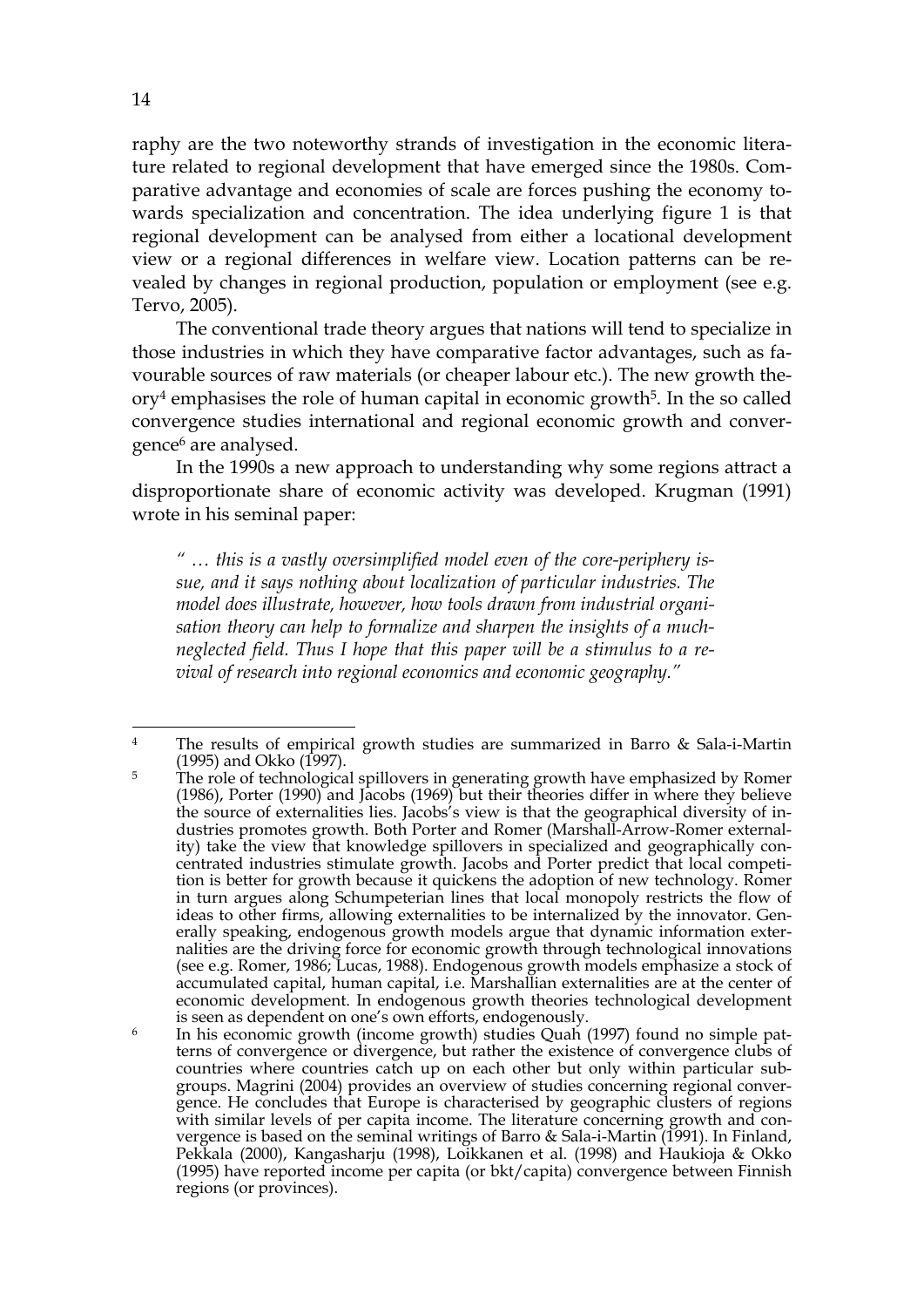The new approach, the so called new economic geography (henceforth referred to as NEG7), assigns a key significance to the role of the internal geography of a nation on the trading performance of that nation's industries. In explaining interregional imbalances NEG stresses the transport costs and pecuniary externalities arising from increasing returns in the presence of backward and forward linkages in a world characterised by imperfect competition. NEG deals with the question of how the interaction between transport costs and increasing returns might lead to certain geographical structure of production. NEG has been initiated by three authors, namely Fujita (1988), Krugman (1991) and Venables (1996), who all use general equilibrium models with monopolistic competition8. A special feature of these models is that agglomeration forces tend to encourage the concentration of industrial activities through the process of cumulative causation. In mainstream economics it is only during the last decade, along with Paul Krugman's work, that location and geography<sup>9</sup> appear to have been discovered. Since then the literature has continued to grow in many directions. Empirical work connected to the NEG framework has also expanded, especially since 2000. The basis of NEG<sup>10</sup> are trade, externalities and industrial localization. Head & Mayer (2004) argue that five essential insights distinguish NEG models from other approaches to understanding the geography of economic activity:

- 1) Increasing returns to scale that are internal to the firm
- 2) Imperfect competition
- 3) Trade costs
- 4) Endogenous firm locations
- 5) Endogenous location of demand (demand in each region depends on workers and firms)

As we can see, NEG contains elements and ingredients that were developed long before Krugman's (1991a) paper. Ottaviano & Thisse (2004) have suggested that the main contribution of NEG was to combine old ingredients through a new recipe<sup>11</sup>. NEG can be seen as a synthesis of theories of location<sup>12</sup>,

<sup>&</sup>lt;u>.</u> 7 A useful survey of the NEG literature has been compiled by Ottaviano & Pinelli (2004).

<sup>8</sup> A monopolistic competition framework was initially suggested by Dixit & Stiglitz (1977).

 $9$  Krugman (1998) argues that the reason why space has finally made it into the economic mainstream is development of models of imperfect competition crucial for studies concerning economies of scale. Scotchmer & Thisse (1992) try to evaluate what has been done so far to incorporate space in economic models, putting weight on increasing returns to scale, imperfections in competition and capitalization (price of land reflects transport costs, public services incurred by the occupant).

 $10$  The main question for the new economic geography is where firms are located and why they tend to concentrate (agglomerate) in a few regions.

<sup>&</sup>lt;sup>11</sup> Krugman (1991) formalized the earlier analysis and suggestions in the founding paper of the genre (new economic geography). His model, also called a core-periphery model, is based on footloose labour. The model of Venables (1996) and Krugman & Venables (1995) is based on vertically linked industries.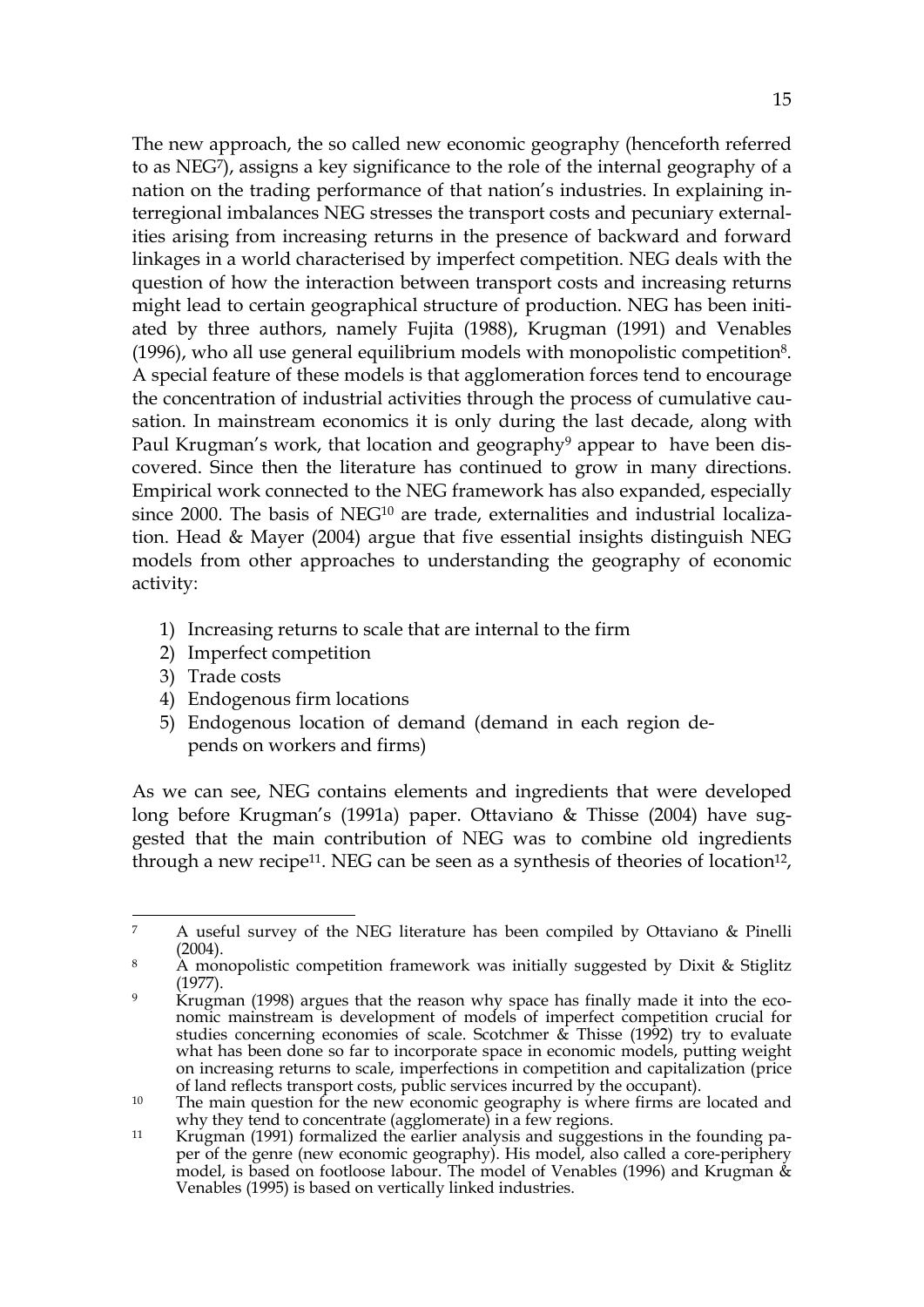agglomeration economies, externalities (Marshallian, especially pecuniary externalities), cumulative causation, regional specialization and concentration, imperfect competition<sup>13</sup> (economies of scale), transfer costs (including trade barriers) and technological spillovers.

It is well known that regional economic structures tend to be rather rigid. Deepening economic integration, globalization and recession are forces that might have changed Finland's regional economic structures. The effects of these factors can be examined either as a location problem or in the light of regional inequality as a welfare problem. The first part of this thesis concentrates on location issues and we adopt the framework of the new economic geography in seeking the main explanations for the questions raised by this thesis.

We then take a closer look at the location of firms, agglomeration and spillovers<sup>14</sup>, which are at the heart of the new economic geography literature. Our review also considers other tenets of NEG, namely externalities, the notion of cumulative causation, regional specialization, industrial concentration, imperfect competition, economies of scale and transfer costs (including trade barriers).

#### **Location of firms**

A key question with reference to location is why and when does manufacturing become concentrated in a few regions? Ottaviano & Thisse (2004) summarized the legacy of location theory in five points, which also capture the main ingredients of NEG:

- 1) The economic space is the outcome of a trade-off between various forms of increasing returns and different types of mobility costs;
- 2) Price competition, high transport costs and land use foster the dispersion of production and consumption.

Therefore:

- 3) Firms are likely to cluster within large metropolitan areas because transport costs are low;
- 4) Attraction of cities to consumers and workers is high because they provide a wide range of goods and specialized labour markets;

<sup>&</sup>lt;sup>12</sup> For the long-standing Germanic tradition in the use of the equilibrium location theory see von Thünen (1826) T*he isolated state*, Weber (1909) The *theory of the location of industries*, Christaller (1933) Central *places in southern Germany*, Lösch (1940) T*he economics of location* and Isard (1956) *Location and space economy* and (1960) M*ethods of re-*

<sup>&</sup>lt;sup>13</sup> See Dixit & Stiglitz (1977) Monopolistic competition and optimum product diversity, which deals with consumers' heterogeneous tastes and imperfect competition.

<sup>&</sup>lt;sup>14</sup> If the knowledge created can be used by others without compensation (or with compensation lower than the "value" of the knowledge), we are rubbing elbows with spillovers. Spillovers also result if the launching of a product containing the production process brings benefits to other participants in the market.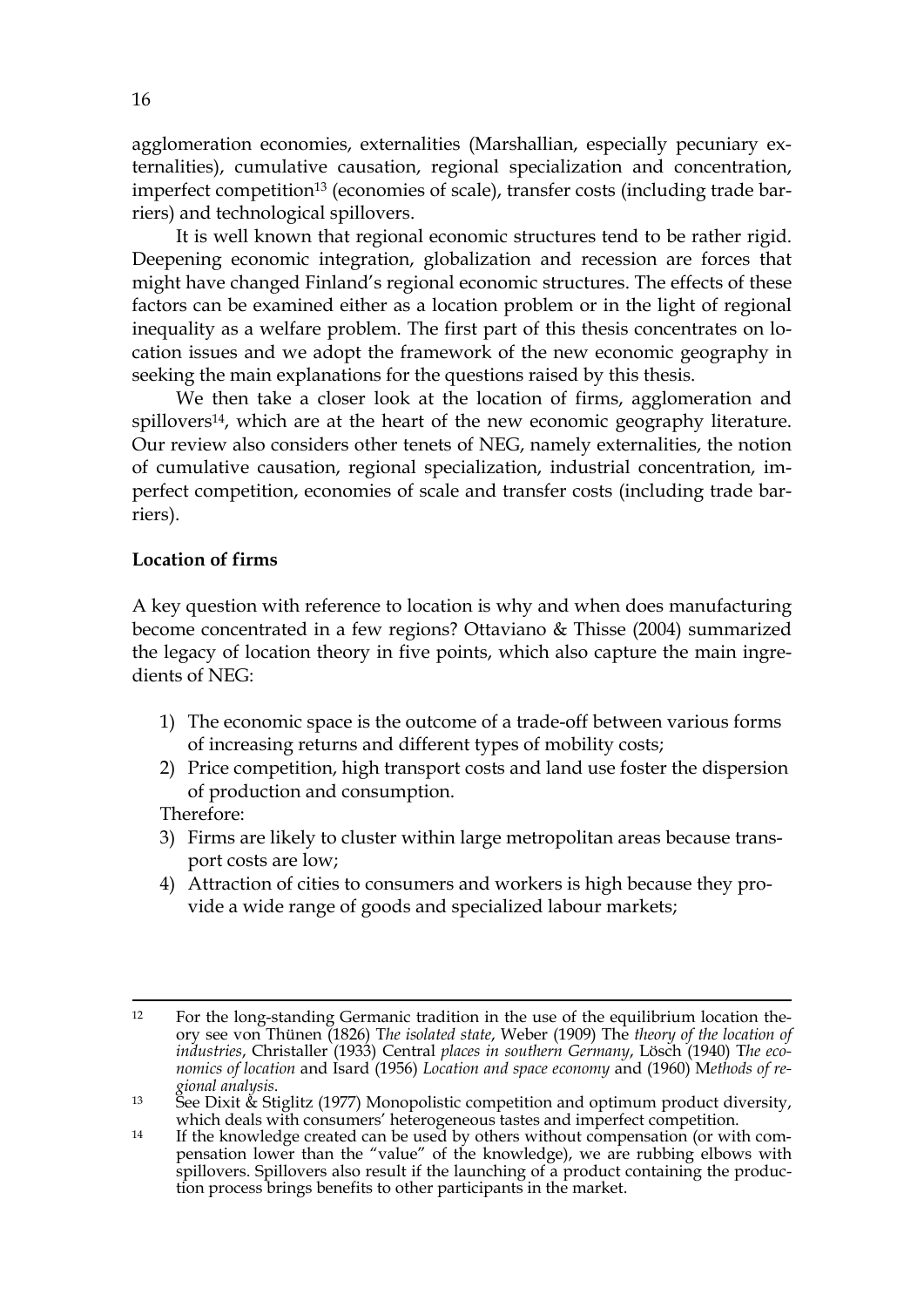5) Agglomerations are the outcome of cumulative processes (self-sustaining cycle) of additional income generated by accumulated capital feeding additional expenditures.

Economies of scale and the costly shipment of goods and factors across space generate an economic trade-off between "proximity" and "concentration". A firm may fragment its production across many plants or concentrate production in a few plants depending on level of transport cost and power of returns to scale. Krugman (1991) states that in order to realize economies of scale<sup>15</sup> while minimizing transport costs, manufacturing firms tend to locate in the region where demand is larger<sup>16</sup>.

Firms also have to take into account their competitors and potential threats. Ottaviano & Pinelli (2004) argue that a firm can increase its market power with respect to its competitors by careful geographical positioning. Generally the market power of a firm stems from economies of scale. Under imperfect competition firms trade higher prices against higher quantities sold (product markets). The location of firms can be seen as a profit maximizing decision allowing firms to increase their market power by careful positioning.

Market interactions may cause so called pecuniary externalities. The relocation of a firm increases competition in its place of destination. Thus NEG concentrates on the role of pecuniary externalities (see Scitovsky, 1954) and imperfect competition. Other approaches concentrate on technological externalities, which are independent of market interactions, materializing through nonmarket interactions directly affecting the utilities of individuals or the firm's production functions (pollution, congestion, criminality, social problems, informal knowledge transmission). As an outcome, the existing geographical distribution of firms determines the relative attractiveness of alternative locations to a given firm through externalities generated by market and non-market interactions. In other words, firms' location decisions jointly generate localized externalities that determine regional attractiveness (Ottaviano & Pinelli, 2004). New locations may have difficulty attracting firms because they are not yet able to offer information spillovers<sup>17</sup> from the past, i.e. the locality has not built a

 $15$ At the centre of the location theory is the assumption of the economies of scale force the geographical concentration of activities.

<sup>&</sup>lt;sup>16</sup> This is the so called home market effect; i.e. the location that offers the larger markets tends to export goods conditional on increasing returns to scale when resources are immobile between two locations. If some resources (for example, workers) are mobile, there is an incentive for those resources to move to the location with a larger market. The movement of workers itself tends to increase the size of the new location. This cumulative process explains the birth of the core-periphery pattern that has come to be known as core-periphery model. As a consequence a small change in transportation costs, economies of scale or the share of the economy's resource can turn one region into the industrialized core and the other into a deindustrialized periphery (see e.g. Krugman, 2002).

<sup>&</sup>lt;sup>17</sup> Jaffe et al. (1993) provided evidence on the geographic localization of knowledge spillovers by examining patent citations. They found that citations of to domestic patents are both more likely to be domestic and more likely to come from same area as the cited patents, indicating that proximity matters in exploiting knowledge spillovers. Almeida & Kogut (1999) showed that spillovers may be channelled through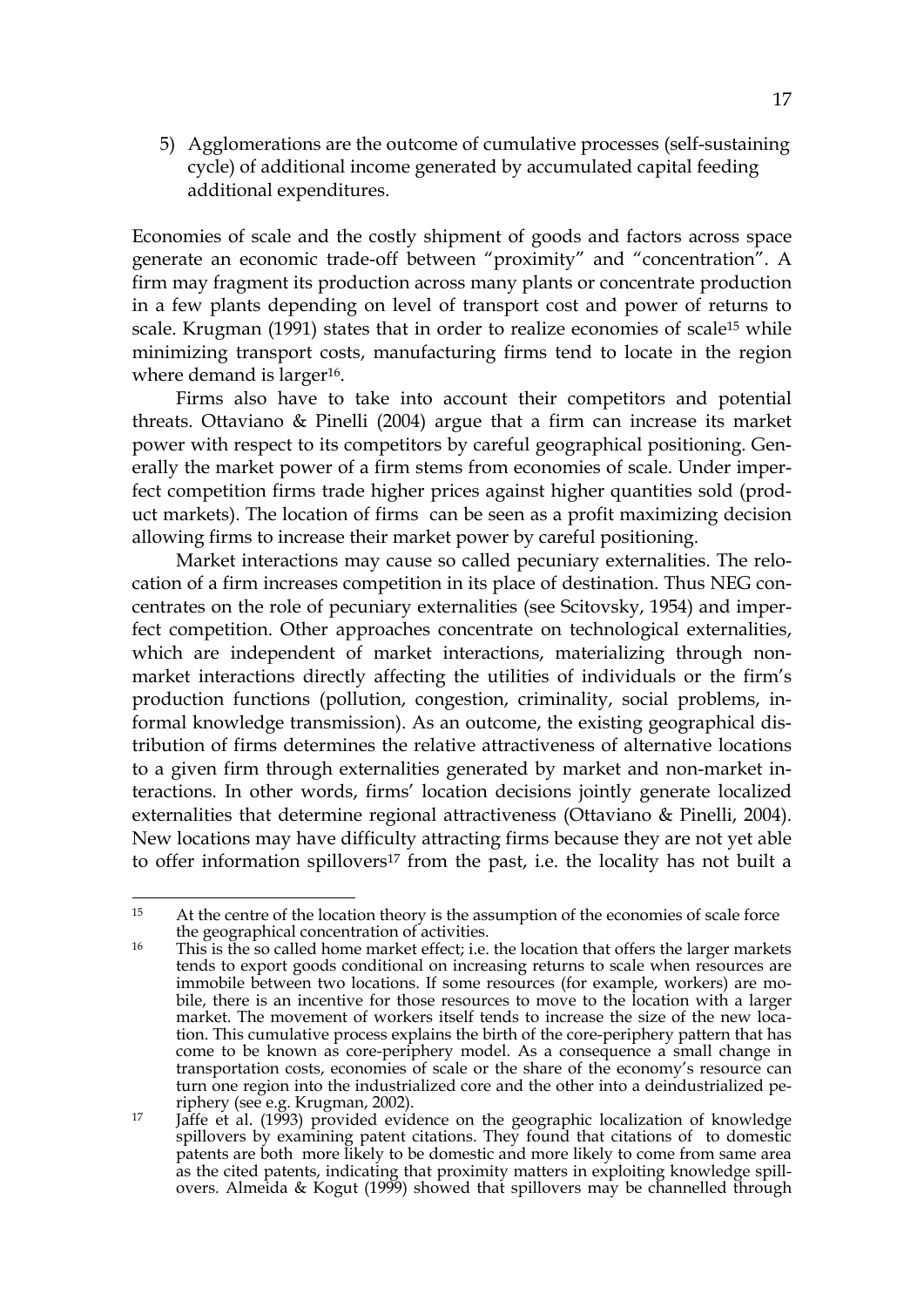stock of local "trade secrets" (local knowledge accumulation) dependent on past industrial activity. In fact, decisions about where to locate are based on current conditions and therefore the geography of an economy reflects history and accident, not future expectations (Krugman, 2002).

Haaland & Wooton (1999) argue that linkages between multinational enterprises (MNEs) and domestic producers of intermediate goods may give a rise to gains from attracting foreign direct investments (FDI). Crozet (2004) studied whether access to markets (supply) has a positive influence on migration choices (the effects of RMP18 on migrants) and found that migrants do follow market potentials<sup>19</sup> (forward linkage<sup>20</sup>) although distance limits the impact of the proximity of customers and suppliers on workers. Head et al. (1999) studied Japanese manufacturing investments in the US between 1980-1992, and found that the provision of foreign trade zones (FTZ), lower taxes and job-creation taxes affects the location of investments. Head et al. (1995) observed that Japanese investors were drawn to US states with a high contration of the same industries and moreover attracted to areas with other Japanese plants in the same industry (keiretsu). Thus foreign firms favour locations with higher RMP (Ottaviano & Pinelli, 2004).

#### **Agglomeration of sectors**

1

Agglomeration can be studied at the level of sectors, regions or countries. Ottaviano & Pinelli (2004) argue that the main tenet of NEG is that the evolution of the economic landscape is mainly driven by pecuniary externalities. The

the mobility of people (labour markets) rather than communication between scientists. Audretsch & Feldman (2004) state that location and proximity matter in transmitting knowledge and exploiting spillovers, i.e. the productivity-enhancing impact of spillovers fades quite rapidly with distance. Furthermore innovative firms tend to locate in areas where there are resources that have accumulated along with the region's past successful innovations (see e.g. Feldman, 1994). Maurel & Sedillot (1999) studied geographic concentration in French manufacturing industries and found that some high technology industries are highly localized, indicating the importance of technological spillovers. Henderson (2003) found that the count of other plants in one's own industry (representing a count of information spillover sources) has a strong productivity effect in high tech industries. He also found evidence that singleplant firms benefit more from external benefits as well as generate greater external benefits than corporate firms. Generally speaking, small firms are able to invest only negligible amounts in R&D or other knowledge or spillover-generating inputs. Acs et al. (1994) showed that spillovers from university research laboratories are relatively more important in producing innovative activity in small firms. Large firms have a comparative advantage at exploiting knowledge created in their own laboratories and R&D expenditures made by private companies provide inputs to large firms innovative activity as well.

<sup>&</sup>lt;sup>18</sup> The real market potential (RMP) of a certain location A is the weighted average real expenditure across all locations that plants can tap if located in A (Ottaviano & Pinelli, 2004). RMP is used as a proxy of the profits that an average firm can earn if located in A.

<sup>19</sup> Forward linkages influences the location choice of individuals because a region having a good access to markets reduces the cost of living of individuals because the transportation costs of consumption are lower.

<sup>20</sup> Input-output relations between industries also contains forward linkages inducing agglomeration.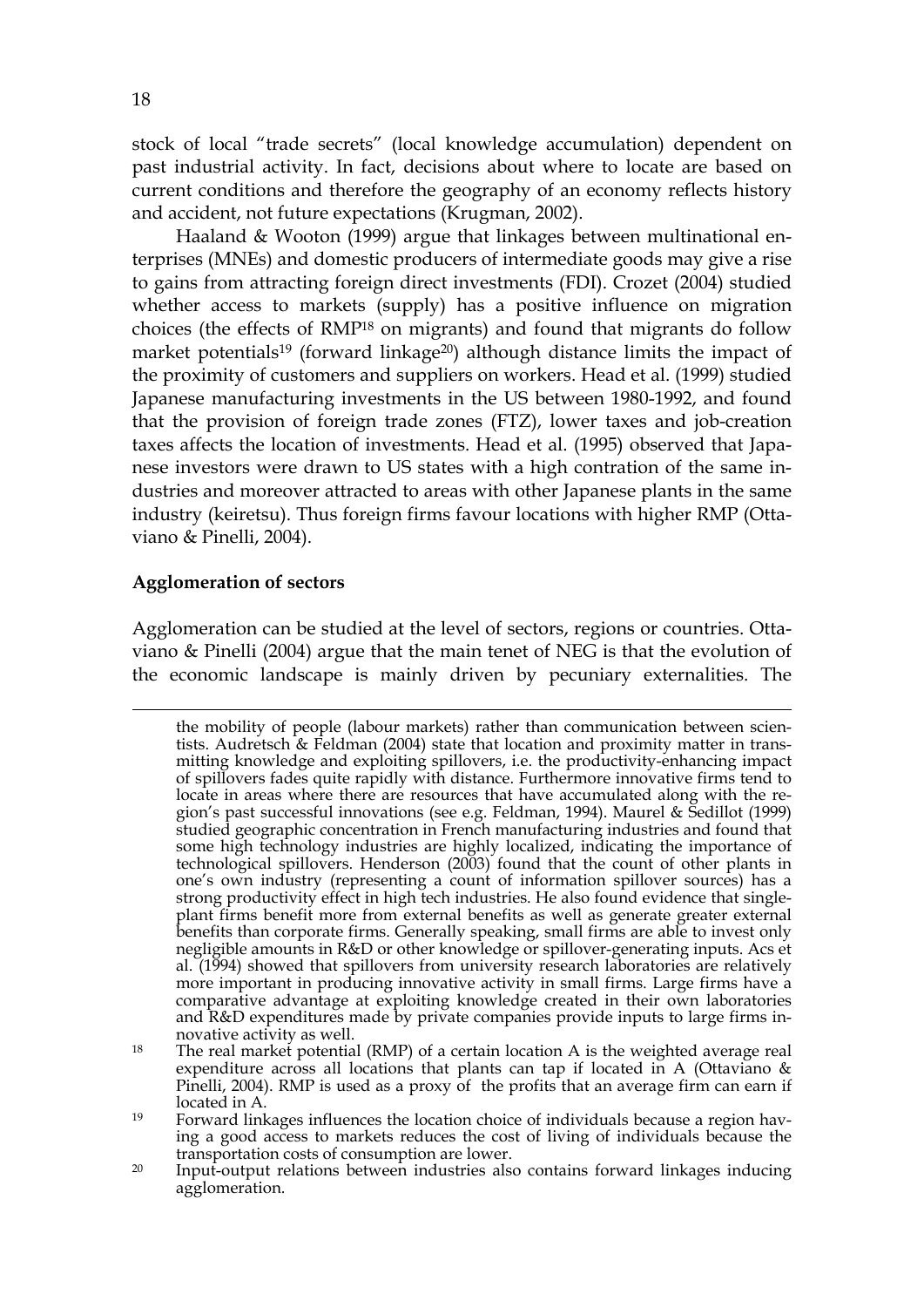mechanism creating the externalities is linkages between firms through the input-output structure (Krugman & Venables, 1995) or linkages between firms and workers/customers (Krugman, 1991). Firms maximize their profits when they locate close to ("proximity") customers and suppliers and far from competitors. Firms also make decisions about the number of plants their production will be concentrated in. The proximity of competitors causes the so called *market crowding effect*. If a new firm produces intermediate inputs (forward linkages), the supply of intermediate goods will increase as also will the demand for labour21. Wages will rise and prices of intermediate inputs (goods) will fall to the disadvantage of other firms producing intermediate goods. The gainers are the final suppliers, who will be faced with lower production costs and a higher demand for workers with higher wages. Lower production costs and higher demand will attract new final suppliers into the market. New suppliers will increase the demand for intermediate inputs (backward linkages), causing the so called "*market expansion effect*", due to customer proximity. When the market expansion effect dominates the market crowding effect, final suppliers and intermediate producers will agglomerate in the same area. Growth in income and expenditures may bring about a self sustaining agglomeration process<sup>22</sup> (see e.g. Myrdal, 1957). Thus demand and cost linkages between industries create forces for the agglomeration of activity in a single location, indicating that the process of cumulative causation is more likely in the presence of vertically linked industries (Venables, 1996). Ottaviano & Pinelli (2004) state that positive externalities are stronger in sectors with pronounced economies of scale and strong market power because both weaken the market crowding effect. Generally speaking, there is flexibility in location "decisions" *a priori*, but once the agglomeration process has started, spatial differences take shape and become quite rigid<sup>23</sup> (because of backward and forward linkages). Therefore two initially equivalent regions are able to develop unevenly over time due to the presence or absence of the self sustaining agglomeration process (see e.g. Fujita et al., 1999; Tervo, 1999).

Kim (1995) found evidence that increasing returns to scale explain the long run trends in US regional specialization, i.e. agglomeration is more common (and more persistent) in sectors characterized by economies of scale. Midelfart-Knarvik & Steen (1999) found significant economies of scale within the nine maritime industries in Norway. Paluzie et al. (2001) studied specialization and concentration in Spain in 1979, 1986 and 1992 and found that the most impor-

<sup>21</sup> This example of a vertically linked chain is from Ottaviano (2003). Three vertically linked activities are assumed: intermediate production, final production and consumption. Final production uses only intermediate inputs, intermediate production employs only labour and workers are the only source of final demand.

<sup>&</sup>lt;sup>22</sup> It may be called also "circular causation", "cumulative causation", "economic growth poles", "positive feedback", "self-reinforcing process", "big push" or "backward and forward linkages".

<sup>&</sup>lt;sup>23</sup> For example Dumais & Ellison & Glaeser (2002) found that measures of the level of agglomeration of industries are very stable over time (correlation of 0.92 between 1972 and 1992 indexes) and Kim (1995) found a correlation of 0.64 between 1980 and 1987 values.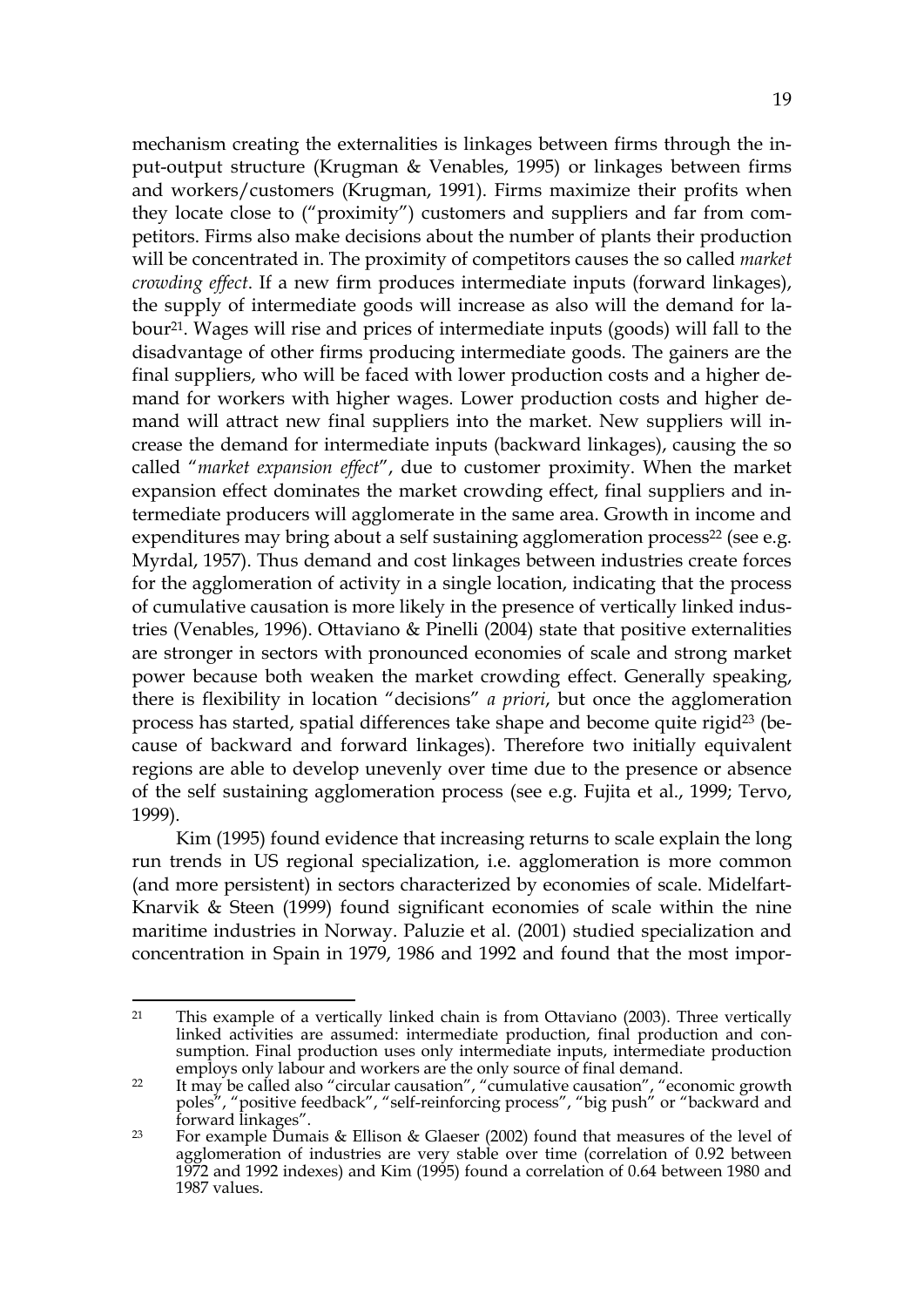tant determinant of Spain's economic geography is scale economies. Agglomeration has been found to be more common (and more persistent) in sectors characterized by strong input-output relations. Ellison & Glaeser (1997) found a positive correlation between upstream-downstream ties (input-output linkages) and agglomeration. Amiti (1998) found that industries with high proportion of intermediate inputs in final production are the most geographically concentrated. Midelfart-Knarvik et al. (2000, 2002) and Brülhart (1998a) found in their studies that increasing-returns industries and technology intensive industries are more agglomerated than average. Brülhart (1998b) also found that labour intensive industries appear to be concentrated in peripheral EU regions, excluding Ireland which is specialising out of labour intensive and low-tech industries into scale-sensitive and high-tech industries. Forslid & Ottaviano (2003) found that skill-intensive sectors tend to be more clustered because the probability to migrate is high among skilled employees<sup>24</sup>. Glaeser (1999) demonstrated that agglomeration can arise from knowledge spillovers. Rosenthal & Strange (2001) also found evidence that reliance on skilled labour positively affects agglomeration and may cause spillover effects when skilled workers change firms for new job opportunities in the same region. Peri (2002) states that environments promoting interactions with skilled workers generate learning opportunities for workers. He found that workers learn from each other (they increase their skills and productivity) when they are young25, trading these advantages for current disadvantages such as higher rents and lower real wages for young workers. As a mature worker their learning decreases and some choose to move away from core areas.

For industries with increasing returns to scale and important intraindustry linkages Forslid et al. (2002) found a bell-shaped (inverted U-shaped) relationship between trade liberalisation and concentration (industrial concentration is highest where trade costs are intermediate). Devereux et al. (2004) found in the UK that most geographically concentrated industries appear to be older and relatively low-tech. Duranton & Puga (2005) argue that the significance of sectors is diminishing. They found that firms that use the same type of labour are located close to each other, predicting functional concentration (concentration of firms using similar skills) rather than sectoral concentration.

In sum, agglomeration is more common (and more persistent) in the sectors that are characterized by economies of scale and tighter input-output relations and that are technology intensive as well as science-based. NEG also suggests that agglomeration is more common (and more persistent) in sectors characterized by stronger market power, faster innovation, higher value added,

<sup>&</sup>lt;sup>24</sup> Skill-intensive sectors, which benefit from knowledge spillovers, could be harmed by geographical dispersion of skilled employees and plants. Resulting dispersion is exchanged for rapid innovation and fast capital accumulation. This could be offset if better infrastructures improve international attractiveness of national markets (Ottaviano & Pinelli, 2004).

 $25$  Computerization and increased availability of technology made skills more transferable in the 90s, in turn making urban areas learning grounds for skilled young workers.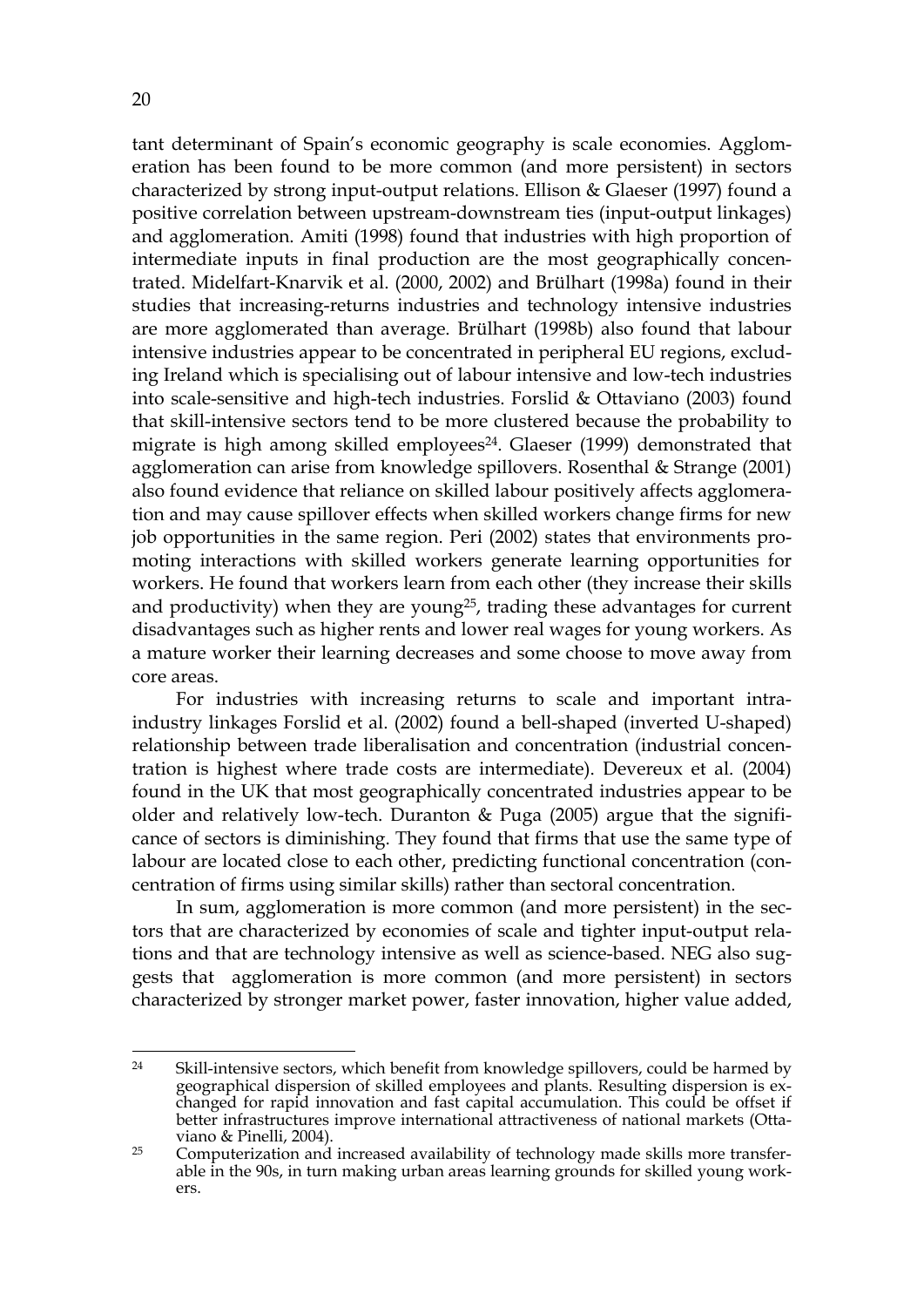higher relative intensity of mobile factors such as capital and skilled labour, and rapidly changing products and tasks (hi-tech industries).

#### **Agglomeration on the regional level**

At the international level the immobility of labour is a reasonable assumption as firms find it very difficult to hire workers from other countries. At the regional level labour is not immobile and when an industry agglomerates it hires workers from other sectors as well as from other regions. According to Krugman (1991) labour mobility<sup>26</sup> actually fosters regional agglomeration. If we think about it, a positive demand shock creates an incentive for the supply side to expand in the affected region<sup>27</sup>. Wages will rise because firms supplying the markets require more employees. Such firms attract also employees from other regions and local income may rise, leading to a rise in expenditure as immigration rises. As a result, labour mobility (immigration flow) increases local expenditure making cumulative causation more likely.

Venables (1996) shows that vertical linkages between upstream and downstream industries can play an equivalent role to that of migration in determining the size of market of different regions. Krugman & Venables (1996) found that increasing integration makes it more likely that firms in the same industry will cluster together, providing that intra-industry input-output linkages are stronger than inter-industry linkages.

Ottaviano & Pinelli (2004) argue that the implementation of interregional transport infrastructures fosters cross-region agglomeration<sup>28</sup>. In the case of gates and hubs a demand shock in any other location may expand supply in the location of the gate and reduce it in the other location. Therefore, the presence of transport hubs and gates makes cross-region agglomeration more likely. These transport gates or hubs are locations where transportation routes cross or a port through which goods mainly flow in and out of a country (sea, river and lake ports and even transport nodes including major railways terminals and highways, bridges and tunnels). Transportation hubs naturally generate a lockin for firms, and economic activities and agglomerations take place in such locations, as these offer good access to markets and consumers. Thus agglomeration is more likely to take place in locations which have better accessibility to all other relevant locations. Behrens (2004a) states that cities are drawn to transportation hubs during the early stages of economic development. He argues that in the past cities were established at natural transportation hubs that provided some advantage in transportation. Many of these cities (e.g. Paris, Chicago, New York, Detroit, Philadelphia, Boston, Los Angeles and Buffalo) show con-

<sup>&</sup>lt;u>.</u> <sup>26</sup> The intensity of economies of scale, amount of market power and interregional trade "barriers" do not matter in regional agglomeration fostered by immigration (Ottaviano & Pinelli, 2004).

<sup>&</sup>lt;sup>27</sup> This example is from Ottaviano & Pinelli (2004).<br><sup>28</sup> Bohrone (2003) found that a decrease either in t

<sup>28</sup> Behrens (2003) found that a decrease either in tariffs (tariffs don't consume existing resources, whereas they redistribute resources) or in transport costs (transportation is regarded as resource-consuming) favour agglomeration.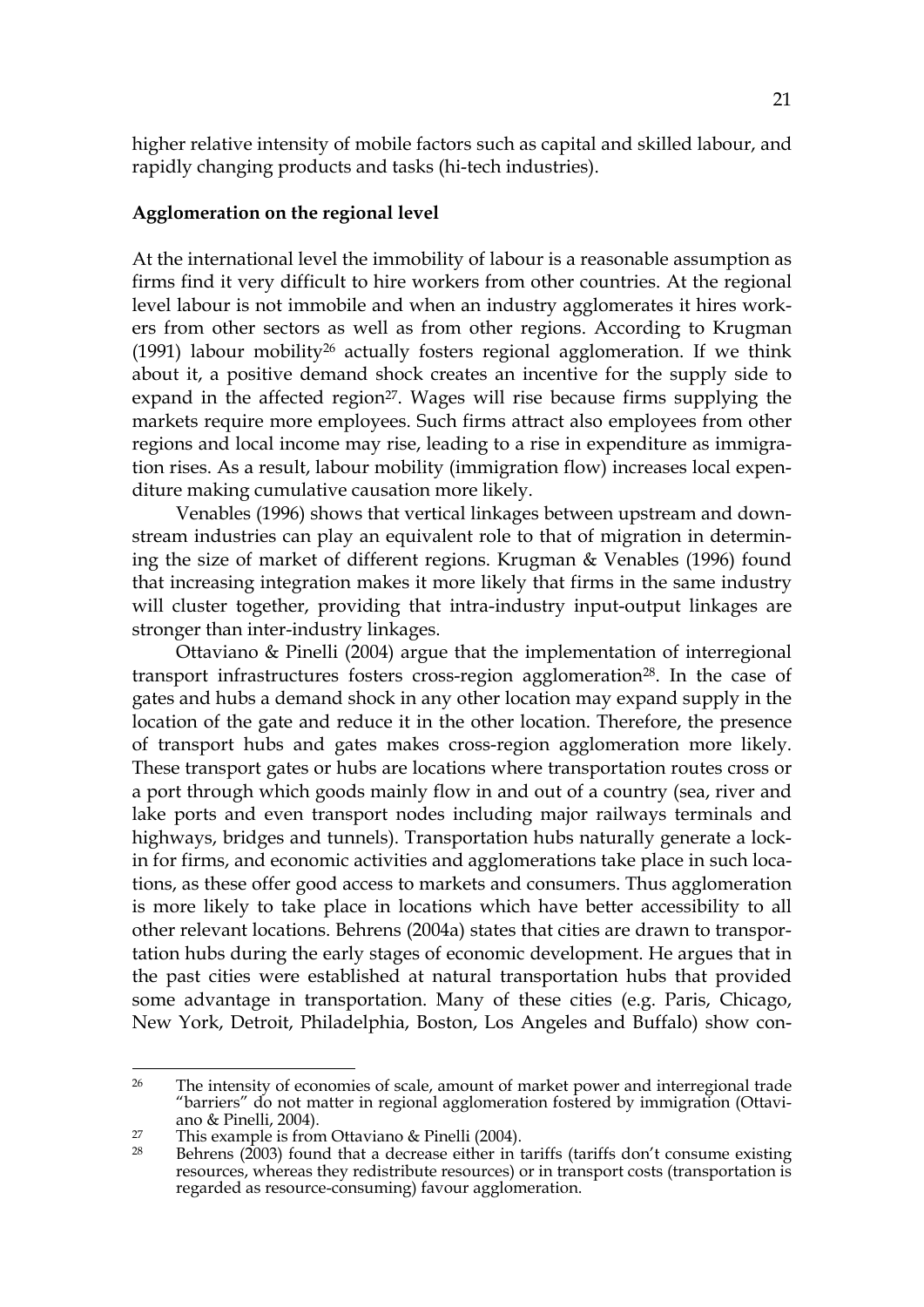tinuing prosperity even after the initial advantage (for example water-access) has become irrelevant. Fujita & Mori (1996) explain this as due to the lock-in effect of self-reinforcing agglomeration forces generated by the interaction of increasing returns and transport costs<sup>29</sup>. Nowadays modern transportation technologies with increasing returns can create hubs and a city can have lockedin indeterminacy.

There are few studies on the effect of international integration on the spatial distribution of economic activities. The studies by Crozet & Koenig-Soubeyran (2004) and Monfort & Nicolini (2000) show that integration generally fosters spatial concentration, i.e. an increase in regional inequalities within the liberalizing country. Krugman & Elizondo (1996) found on the contrary that closed markets promote huge central metropolises and open markets discourage them. Brülhart & Traeger (2004) found no statistically significant change in geographic concentration over period 1975-2000 across Western European regions. Midelfarf-Knarvik & Overman (2002) found a mixed picture for regional specialization between 1980 and 1995 in the EU; i.e., increasing specialization in about half of the regions and decreasing specialization in the other half. Crozet & Koenig-Soubeyran (2002) studied the relationship between trade openness and the location of economic activity in a country (the country contains a border region and a remote region) and found that when one of the regions has an advantage in terms of its access to international markets, trade openness favours the border region. Behrens (2004b) found that the impact of a fall in international trade costs depends on the structure of trade flows and the internal transport costs30. Generally speaking these results suggest that international integration affects regions in complex ways and that regions show a more mixed pattern than industries. Production structures differ across regions; however we may ask whether similar regions with similar production structures exist and whether these specialization patterns change over time.

#### **1.1.2 Regional economic impact analysis**

Pleeter (1980) introduces three basic categories of regional models to represent the essential features of the numerous modelling efforts used in economic impact analysis: 1) economic base models<sup>31</sup>, 2) econometric models, and 3) inputoutput models. He points out that there are no method that yield generally superior multipliers; i.e., some models are more appropriate for some problems than others. Price is usually used to measure the economic impacts or value of

<sup>&</sup>lt;u>.</u> <sup>29</sup> In order to promote the industrial growth of the periphery by improving the transport connections between the core and periphery may result in the removal (or close down) of existing industries in the periphery if periphery does not hold a comparative advantage in any industry. Thus the timing of the implementation of policy measures is important.

 $30$  Countries with a poor infrastructure are likely to experience regional divergence. If workers are mobile across regions, providing a better infrastructure is likely also to lead to regional divergence. Thus providing too little or too much infrastructure leads to regional divergence.

 $31$  For an illustration of the economic base model see e.g. Romanoff (1974).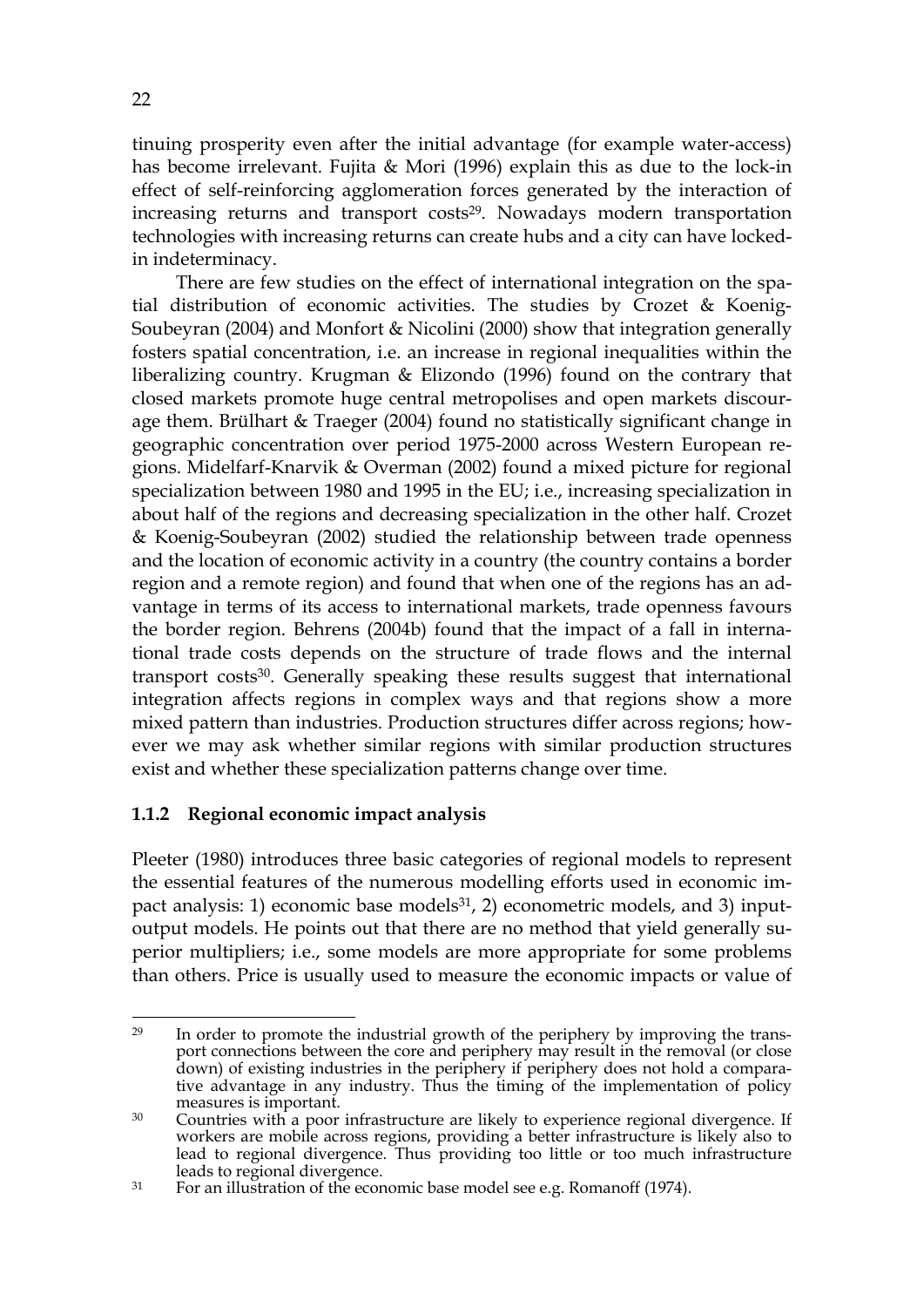e.g., a certain investment or event. However, to assess the value of things like environmental quality, cultural value or safety, that are not exchanged in the market and which have no associated market prices, other methods are needed. The Contingent Valuation (CV) method is a way of estimating such non-market values (see e.g. Mitchell & Carson, 1989; Hanemann, 1994).

 A very widely accepted approach in estimating the impacts on a region is based on input-output analysis32. Input-output analysis is the name given to an analytical framework developed by Wassily Leontief in the 1930s. In the inputoutput model the general equilibrium economic theory is applied (Miller & Blair, 1985). The fundamental purpose of input-output analysis is to analyze the interdependence of industries in an economy. In input-output analysis the change in production in sector i is interpreted as a change in final demand; i.e., it is the consequences of changes in final demand on production, wages and employment that are analysed (Eskelinen, 1986). Input-output analysis is a way of studying economic structures of a specific area (usually country or region). An input-output model consists of a system of linear equations that describe the distribution of an industry's output throughout the economy (Miller & Blair, 1985).

Originally, applications of the input-output model were carried out at the national level. In Finland, interest in input-output models began to be shown at the end of the 1950s<sup>33</sup>. In the US during the same period input-output models were already a common tool at the regional level. In the 1970s the demand for input-output models at the regional (and urban) levels grew rapidly as planners became increasingly aware of the potential and the value of the input-output approach in regional studies (Smith & Morrison,  $1974$ )<sup>34</sup>. In Finland the very first thesis dealing with regional input-output analysis appeared in 197135. In the 1980s interest in regional input-output analysis was reawaken with the publication of two theses dealing with subnational input-output analysis<sup>36</sup>. Worldwide interest in regional analysis grew in the 1980s. Miller & Blair (1985) argue that in the 1980s interest in economic analysis at the regional level led to modi-

 $32$  $32$  Pleeter (1980) points out that input-output analysis is most appropriate for short run forecasting problems where considerable detail is required. However, input-output analysis does not seem to be appropriate for small local economies where interindustry relations are not important.

 $33$  See Forssell & Grönlund (1960), who produced the first Finnish input-output tables for the whole country in 1956.

<sup>&</sup>lt;sup>34</sup> Jensen & MacDonald (1982) argue that the initial development phase (from the 1950s to the early 1970s) was dominated by relatively few contributions (period of the establishment and development of general operating principles and models). The development of the regional input-output technique was initiated by the professional research market itself (not from the commercial planning market); i.e., the users of the technique were also the developers of the technique.

 $35$  See Hirvonen (1971)

See Nenonen (1981) and Eskelinen (1985). In Finland, most of the input-output tables created in the 1970s and 1980s pertained to a specific area (a province or district). Province-based tables were produced by e.g. Forssell, 1978 (all provinces), Forssell-Häyrynen, 1979 (all provinces); Eskelinen et al., 1978 (Pohjois-Karjala); Eskelinen,1980 (Pohjois-Karjala); Eskelinen & Sullström, 1979 (Pohjois-Karjala, Helsinki and the rest of Finland); and Häyrynen, 1981 (Oulu and Lappi). District-based tables were produced by e.g. Hirvonen, 1971 (Tammermaa); Varjonen, 1977 (Helsinki); Similä, 1979 (Oulu); and Saurio, 1982 (Rauma).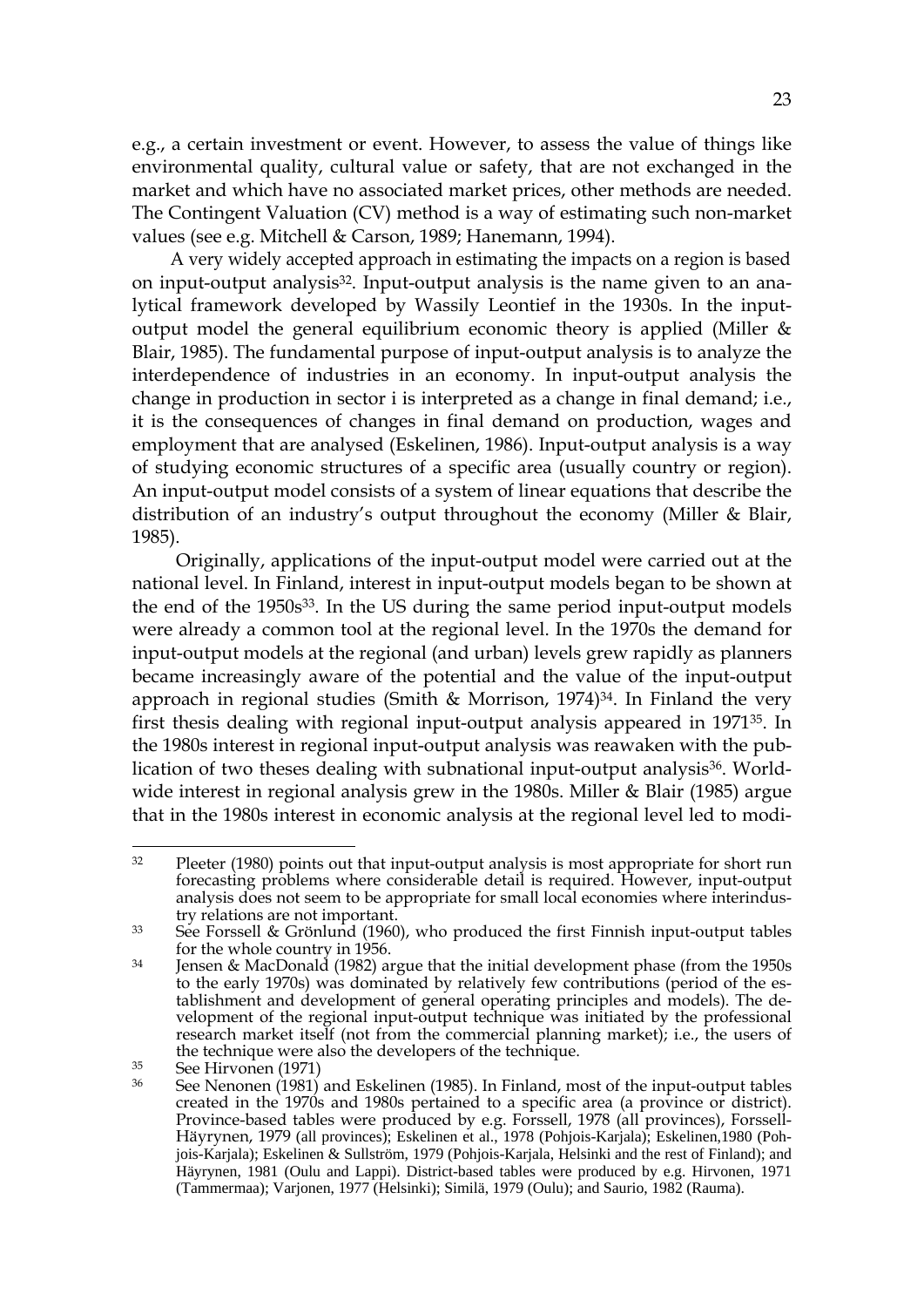fications of the input-output model in an attempt to reflect the peculiarities of a regional problem. Moreover, attention has shifted towards new methods of table construction, as alternatives to survey-based tables and the analytical properties of input-output models (Jensen, 1980). In Finland, in 2000, Statistics Finland published regional input-output tables for the year 1995. The tables were compiled at the NUTS-3 level<sup>37</sup>, which divides Finland into 20 regions<sup>38</sup>.

As we have noted earlier international and national processes of co-operation strengthened the identity of local economies as independent and selfresponsible economic units in the 1990s. Changes in the operational environment have strengthened competition between regions and affected how a region defines its goals and objectives, evaluates its most important economic domains, implements strategies etc. As a consequence, regions have to compete fiercely with each other for investments, firms' location decisions and population39. Reliable figures are supremely important for regional development analysis. Economists should be able to give regional development bodies and policy-makers tools for decision-making regarding the development of a region. Input-output analysis provides a very common and useful tool for examining the effects of interest. If regional input-output tables are not available, the only way to proceed is by the regionalization of national input-output coefficients and multipliers. So called non-survey techniques are a common and costefficient way to adjust national coefficients and multipliers. In the beginning of regional extensions to the input-output model, data limitations and the cost of furnishing the regional data hindered research in this field. This lead to an interest in non-survey methods, as these enabled the use of regional input-output analysis without prohibitive costs.

The second part of this thesis deals with regional economic impact analysis. There may be an important role for economic impact analysis to play in regional development and economic growth. What impact would an investment of event have on a certain area? The first topic of the second part of the thesis focuses on studying methods of regionalizing input-output coefficients and multipliers. We compare the coefficients and multipliers produced by nonsurvey, especially LQ methods, with survey-based coefficients and multipliers. The second topic is to reveal the economic impacts of a specific cultural event, namely Kaustinen Folk Music Festival via regional input-output analysis. Thereafter we assess the value of a very specific non-market good, The Central Finland Museum, with the CV -method.

<u>.</u>

<sup>37</sup> NUTS= nomenclature of territorial units for statistical purposes.

Such single-region models represent one approach to modelling a regional economy in input-output terms. So called many-region input-output models attempt to capture interregional linkages as well as the regional aspects of production (see e.g. Miller & Blair, 1985).

<sup>&</sup>lt;sup>39</sup> Niittykangas<sup>'</sup>(1992) has found that the centripetal development of population and production occurred on at least on three levels in Finland in 1980s. First, Helsinki outperformed the rest of the country at the national level; second, regional centres (and other large cities) outperformed other towns at the regional level; and, third, the centre has outperformed the periphery at town level (see also Kangasharju, 1998).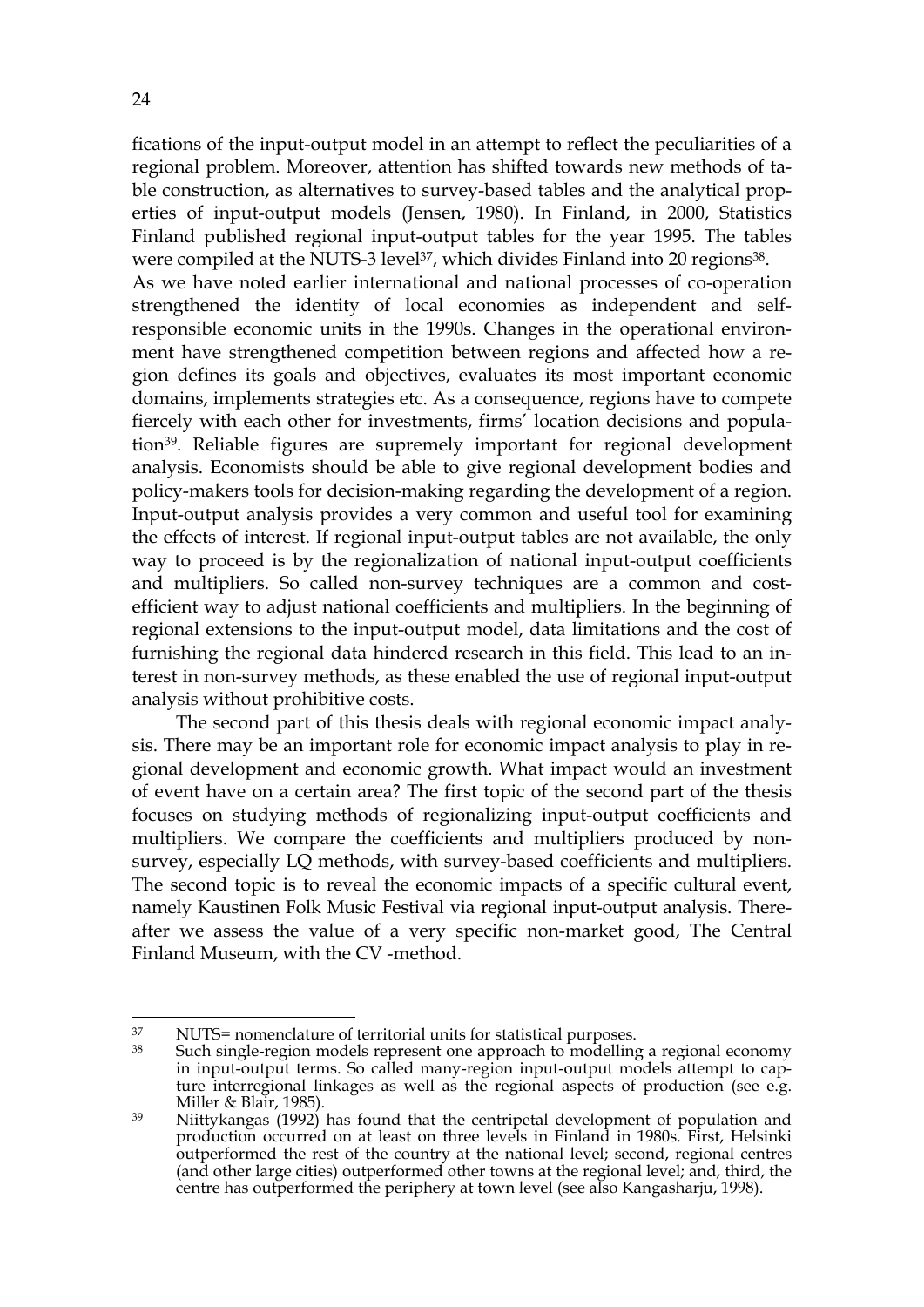#### **Regionalization of national input-output coefficients**

Researchers often wish to know the regional economic effects of certain investments or events. However, owing to a lack of regional input and output figures the only way to proceed is to adjust the national coefficients to produce a regional table. A very common approach is to use location quotients (see Richardson, 1972; Miller & Blair, 1985). Hence we next examine ways of carrying out regional input-output analysis<sup>40</sup>.

Generally speaking, regional input-output studies attempt to quantify the impacts caused by new final demands for products made in a region on the producing sectors located in that region (Miller & Blair, 1985). One way to gather the data needed for the construction of a regional input-output table is a survey. Surveys are based on inquiries, interviews and statistics. Partial-survey methods<sup>41</sup> are based on national coefficients. The information generated by the national coefficients is complemented with information concerning the regional economy obtained from inquiring methods (Saurio, 1986). To produce an inputoutput table based on survey of establishments in the economy or on partial survey methods is a time-consuming and expensive task.

However, given the lack of regional input-output figures the only option is to adjust the national coefficients to produce a regional table. A very common approach is to use non-survey methods<sup>42</sup> to estimate regional input-output coefficients from national data. Statistical evaluations of non-survey techniques have been performed by Schaffer & Chu (1969), Czamanski & Malizia (1969), Morrison & Smith (1974) and Harrigan et al. (1980). Our study concentrates on examining non-survey methods, especially the location quotients approach. Round (1983) interpreted the term non-survey techniques rather broadly, including techniques used to generate surrogate coefficients when direct observations are not available, techniques used to adjust estimates directly based on survey data and short-cut methods used to derive regional sectoral multipliers which bypass the construction of a regional input-output table. We adopt Round's interpretation in our study.

Schaffer & Chu (1969) and Round (1983) classify non-survey techniques for generating regional input-output tables<sup>43</sup> into three principal classes:

<u>.</u>

<sup>40</sup> A useful survey of the literature and demonstration exercises in regional inputoutput analysis has been compiled by Miernyk et al. (1967), Richardson (1972) and Schaffer (1976).

<sup>&</sup>lt;sup>41</sup> For partial survey methods see e.g. Miller & Blair (1985) and Saurio (1986).

A precise definition of a non-survey method is difficult, because in practice all inputoutput tables are hybrid tables based on semi-survey techniques, employing primary and secondary sources to a some extent. As a consequence, all regional input-output tables have relied on the use of indicators, ad hoc judgement or some kind of datasmoothing techniques (Round, 1983). Miller & Blair (1983) argue that it is always possible to debate whether or not a survey-based table is a true presentation of an economy. As a consequence survey-based tables could be considered to be the target which the regional tables are designed to replicate.

<sup>&</sup>lt;sup>43</sup> These are so-called single-region methods. These methods outlined here are directed towards the construction of a regional input-output table. However, attention has also been paid to circumventing the cost of constructing a regional input-output table (e.g. Davis, 1976; Burford & Katz, 1977; Burford & Katz, 1981; Harrigan, 1982; Katz &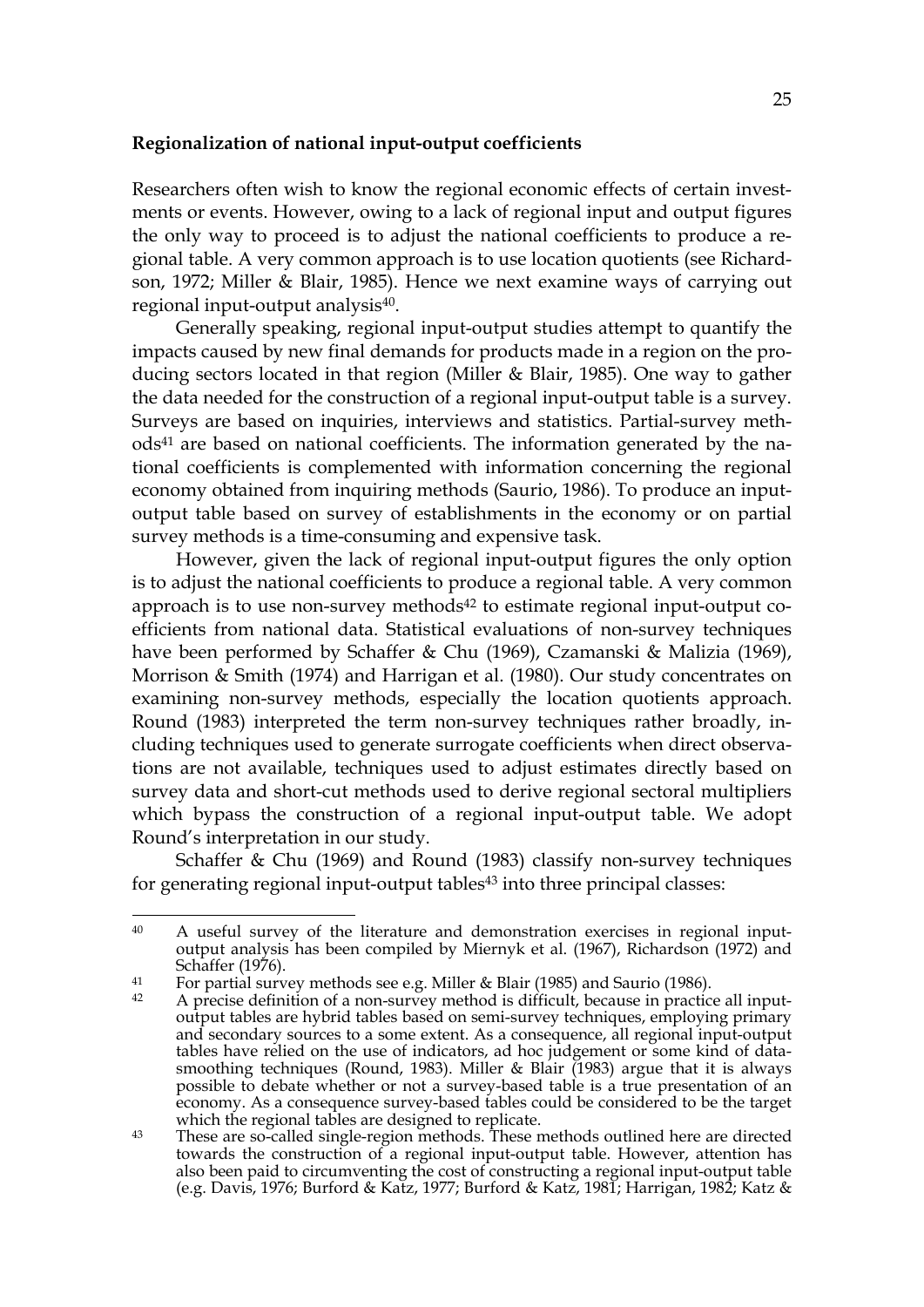- 1) Commodity balance approach
- 2) Location quotients
- 3) Iterative methods

In the commodity balance approach estimated regional commodity demand is matched with regional commodity supply (Isard, 1953; Schaffer & Chu 1969; Morrison & Smith, 1974). Many variants of location quotients have been employed as non-survey techniques (see e.g. Schaffer & Chu (1969), Hewings (1971), Morrison & Smith (1974), Flegg et al. (1995) and Flegg & Webber (2000). Round (1983) states that the number of examples of the use of LQs must be legion. A third non-survey approach is to use an iterative balance method of which the RAS (biproportional matrix adjustment) method is an example<sup>44</sup>.

Iterative methods are expected to perform better than other non-survey methods because more information is assumed to be available. As Round (1983) points out it is important to notice that all the RAS methods focus on generating regional input-output coefficients with known total intermediate sales and purchases in the region; i.e., there is more information than can be assumed in other non-survey methods.

In this study we adopt the location quotients approach. We compute the regional input coefficients,  $r_{ij}$ , by the corresponding national coefficients,  $a_{ij}$ , using the formula

$$
r_{ij}=t_{ij} * a_{ij}, \qquad (1)
$$

i.e., where  $r_{ii}$  is the regional coefficient,  $t_{ii}$  is the trading coefficient estimated using location quotients (LOs) and  $a_{ii}$  is the national coefficient. Therefore

$$
\hat{r}_{ij} = LQ_{ij} * a_{ij} \tag{2}
$$

LQs45 are thus a way of estimating trading coefficients.

Burford, 1982). Regional sectoral multipliers are derived in situations where no complete regional input-output table exists. The 1960s saw the rapid development of non-survey methods for generating regional input-output tables. In the early 1980s and late 1970s the interest was in the derivation of regional input-output multipliers in a situations where no table exists. Miller & Blair (1985) state that three of the most frequently used types of multipliers are those that estimate the effects of the exogenous changes on a) outputs of the different sectors in the economy, b) income earned by households as a result of the new outputs and c) employment that is expected to be generated because of the new outputs. The simple output multiplier for sector j,  $O_j$ , is given by  $O_j = \Sigma_{i=1}$ <sup>n</sup>  $\alpha_{ij}$ , where elements of the Leontief inverse ((I-A)<sup>-1</sup>) is presented by  $\alpha_{ij}$ . The sector j output multiplier is then defined as a sum of the elements in the column j of the Leontief inverse. The simple household income multiplier for each of the n sectors is H=  $H_R$  (I-A)<sup>-1</sup>, where  $H_R$  is the n-element household input coefficient row. The simple household employment multiplier is defined as  $E= W_R$  (I- $A$ )<sup>-1</sup>, where  $W_R$  is the vector of the physical labor input coefficients.

<sup>44</sup> Studies testing the RAS method include, e.g., Czamanski & Malizia (1969), McMenamin & Haring (1974), Morrison & Smith (1974), Malizia & Bond (1974) and Harrigan et al. (1980).

<sup>45</sup> Sectors where LQ<1 are reduced by multiplying them, for example, by SLQ, CILQ or FLQ, i.e. increasing the import coefficients by a corresponding amount. No adjust-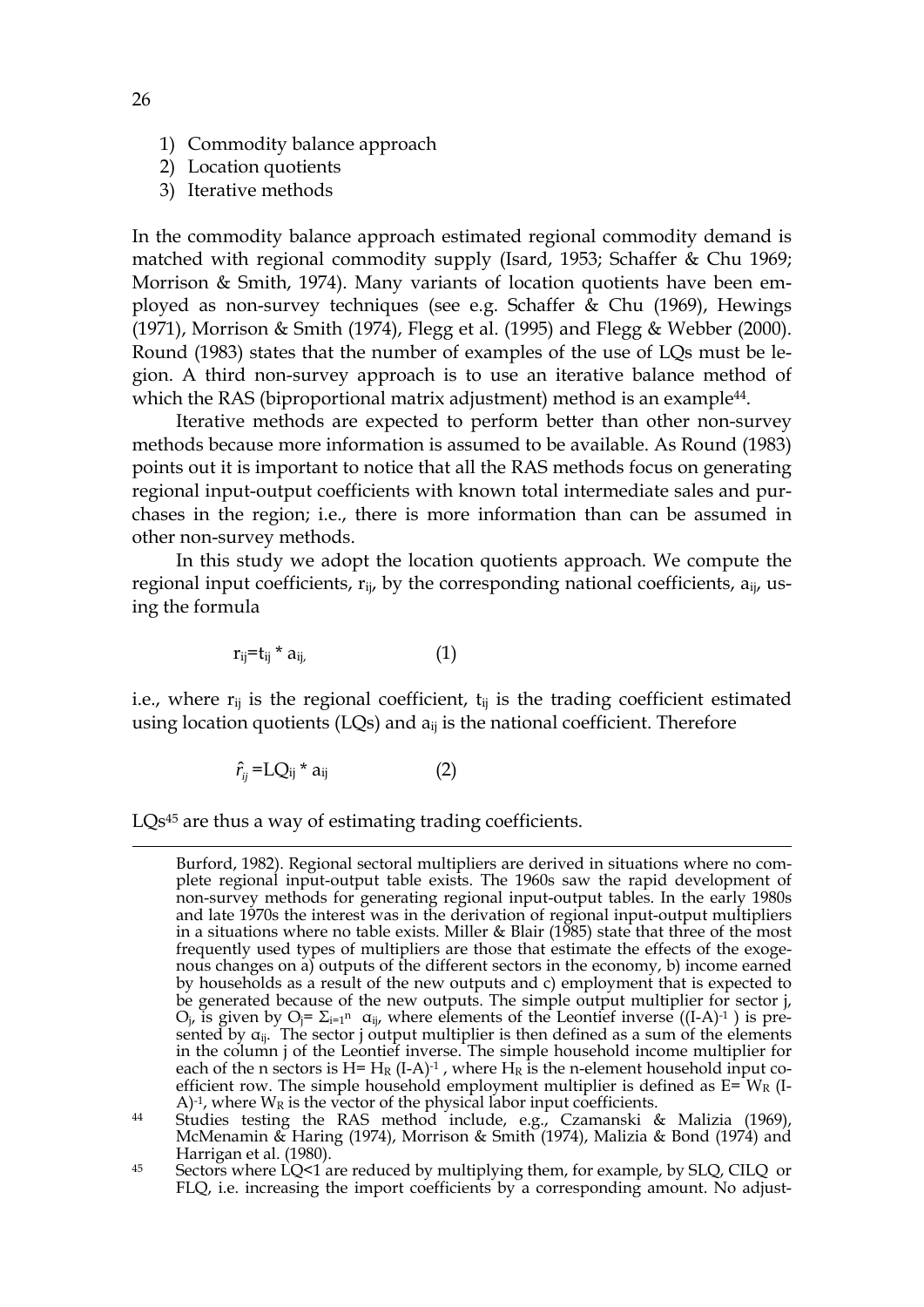A number of possible variants of quotients have been proposed and tested. The rationale for these alternatives are discussed in, e.g., Schaffer & Chu (1969), Morrison & Smith (1974), Round (1978), Harrigan et al. (1980), Flegg et al. (1995) and Flegg & Webber (1996, 1997, 2000).

How can the performance of given method of compiling regional inputoutput tables be assessed? Schaffer & Chu (1969) raised a crucial question in their seminal paper on how good these techniques are as generators of regional input-output tables. Harrigan et al. (1981) argue that the accuracy of the estimates derived using these techniques remains largely untested because of the absence of the comparable survey-based data. Jensen (1980), Stevens & Trainer (1980) and Jensen & Macdonald (1982), Harrigan et al. (1980) and Butterfield & Mules (1980), in the course of assessing the relative performance of different formulae, have discussed the general nature of the errors present in regional input-output analysis. These reveal the performance of individual methods within the context of the overall performance of the regional input-output model (see e.g. Round, 1983).

A measure of the difference between actual and surrogate matrices or vectors of elements are also required. Schaffer & Chu (1969), Czamanski & Malizia (1969), Morrison & Smith (1974) and Harrigan et al. (1980) are the earliest attempts to measure the difference between actual and surrogate matrices<sup>46</sup>. In Finland Eskelinen & Suorsa (1980) and Eskelinen<sup>47</sup> (1983) conducted a comparison between survey and nonsurvey methods. The measures used were the Theil measure of information content (Czamanski & Malizia, 1969), Theil information index and chi-square (Schaffer & Chu, 1969). Subsequent studies used, e.g., the index of relative change, the similarity index, the correlation coefficient and regression methods. The properties and performance of these statistics were discussed in Harrigan et al. (1980) and Smith & Morrison (1974). Difficulties arose, for example, in how to accommodate zero elements (chi-square method) and the sensitivity of the measures to the size of the coefficients.

More recent studies use novel measures such as the mean weighted error, mean weighted absolute error and mean weighted relative error (see. Flegg & Webber, 2000). A serious problem that applies to all the measures used is that there is no clearly defined benchmark for the measures (see e.g. Round, 1983). However, as Harrigan et al. (1980) argue, no single measure of the distance be-

ment is made in the sectors with an LQ above one (Flegg *et al.*, 1995). See Isard (1960) for a discussion of simple location quotients. A potential drawback of SLQ is that only the size of the selling industry is taken into account. See Miernyk (1968) for a description of the CILQ. Morrison & Smith (1974) argue that a potential failure of the technique lies in its (in)ability to take account of the regional size.

<sup>&</sup>lt;sup>46</sup> Miernyk (1969) argue that for example Czamanski & Malizia (1969) have provided the kind of empirical evidence which has been lacking so far to support *a priori* arguments that adjusted national coefficients do not reflect true structural differences among regions.

<sup>47</sup> Eskelinen (1983) analyses the shifts in input coefficients between 1970 and 1975. Technically they equal the measure of the distance between matrices. The indicator used is the average percentage difference and so called sensitivity index, which shows by how many per cent the input coefficient can change without causing a change of over 100 per cent in the gross output in any industry.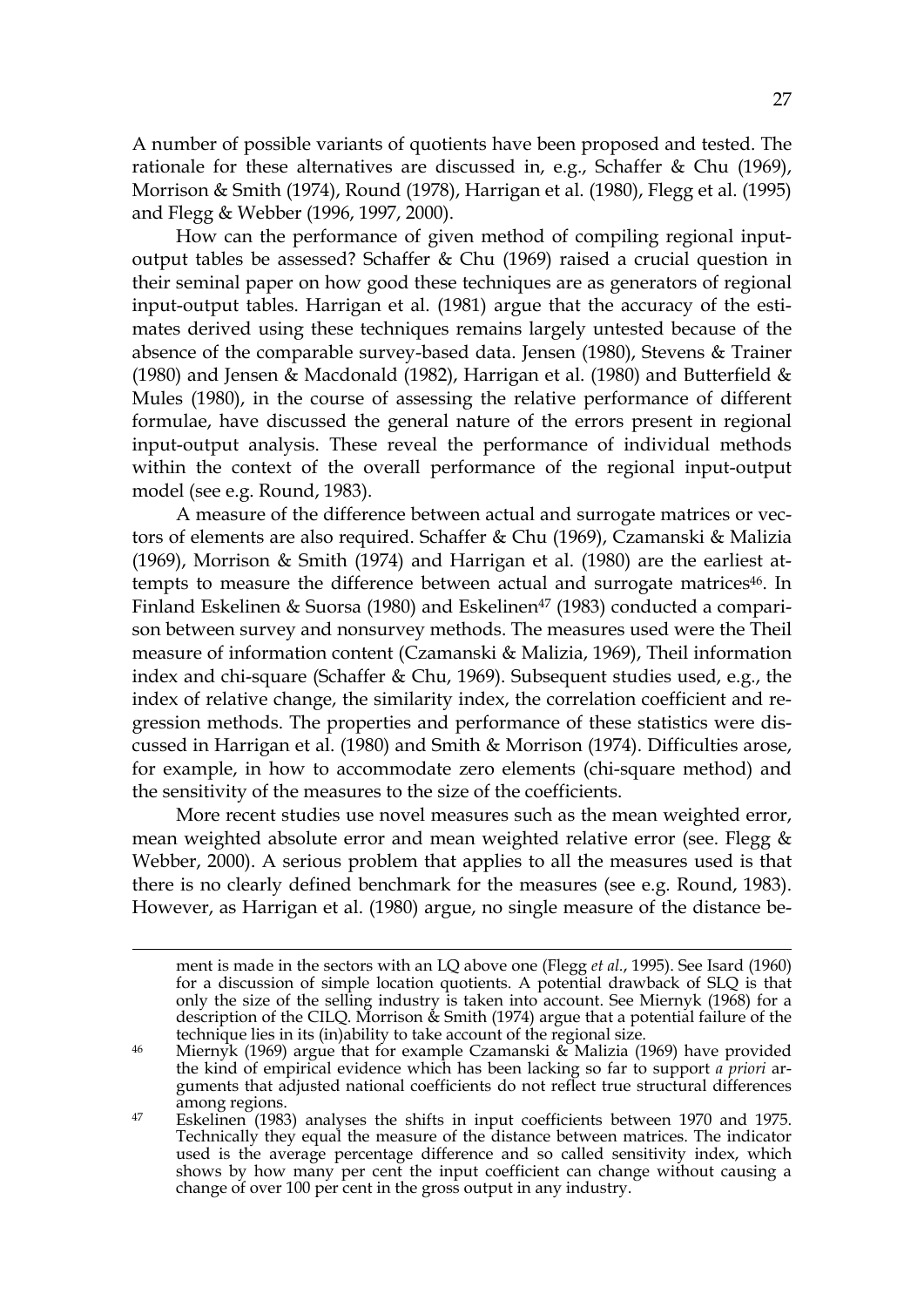tween actual and surrogate matrices (or vectors of elements) can be deemed preferable to the others. Jensen (1980) states that one obstacle is the failure to agree on acceptable levels of accuracy in the use of model. Jensen & MacDonald (1982) are of the opinion that there is some agreement that the accuracy requirements will vary according to intended use of the table, but no agreement on how to assess them. Miernyk (1976) considers any error in excess of 50 per cent to be unacceptable, errors greater than 100 per cent to be large and those greater than 500 per cent to be very large.

In sum, there are attempts to compare actual and surrogate input-output matrices statistically. In addition there are attempts to compare actual and surrogate vectors of sectoral multipliers, outputs or imports. Round (1983) points out that comparisons of vectors are as problematic as comparisons of matrices. Morrison & Smith (1974) found that the RAS technique produces superior simulation measures of distance. It was somewhat surprising that the best of the tested purely nonsurvey approaches was the SLQ. The SLQ was also the most successful in the earlier work by Schaffer & Chu (1969). However, Miernyk (1976) argues that the RAS method is not a satisfactory way of deriving a regional input-output table from the national counterpart in spite of the elegance and mechanical nature of the method.

The notion regarding the accuracy of surrogate matrices or vectors is also bound up with the use of a regional input-output table. Jensen (1980) distinguishes partitive and holistic accuracy. The term partitive accuracy denotes cellby-cell accuracy and holistic accuracy refers to the general consistency of the whole matrix. Jensen & West (1980) show with respect to partitive accuracy that more than fifty per cent of the smaller coefficients in the table can be set equal to zero before a ten per cent error appears in the input-output multipliers. As a consequence larger coefficients are more important in multiplier formation than lower coefficients (see also Park et al., 1981). However, Jensen (1980) argue that with existing data sources and research resources partitive accuracy in regional input-output tables is not an achievable goal. Jensen (1980) also argue that nonsurvey tables should be judged primarily in terms of their ability to represent the economic structure of the region in holistic sense<sup>48</sup>; i.e., an appropriate approach to holistic accuracy would be to compare the size and ranking of multipliers derived from the two tables. In our study the interest is in general consistency. Therefore we compare the column sums produced by LQs and surveys for several regions<sup>49</sup> rather than cell-by-cell dissections. Also, Miller  $\&$  Blair (1983) used aggregate or holistic measures, such as output multipliers, as a basis for comparing input-output matrices. Moreover, Burford & Katz (1981) emphasize the strong effect that the column totals of regional coefficients have on the output multipliers.

<sup>48</sup> However, many of the tests used in the comparison of non-survey tables with survey-based tables have been tests of partitive accuracy.

<sup>&</sup>lt;sup>49</sup> Butterfield & Mules(1980) argue that the ultimate test of a nonsurvey method should be its ability to estimate coefficients (as well as multipliers) for a variety of regions. A method that passes this test could confidently be used for a region without a benchmark.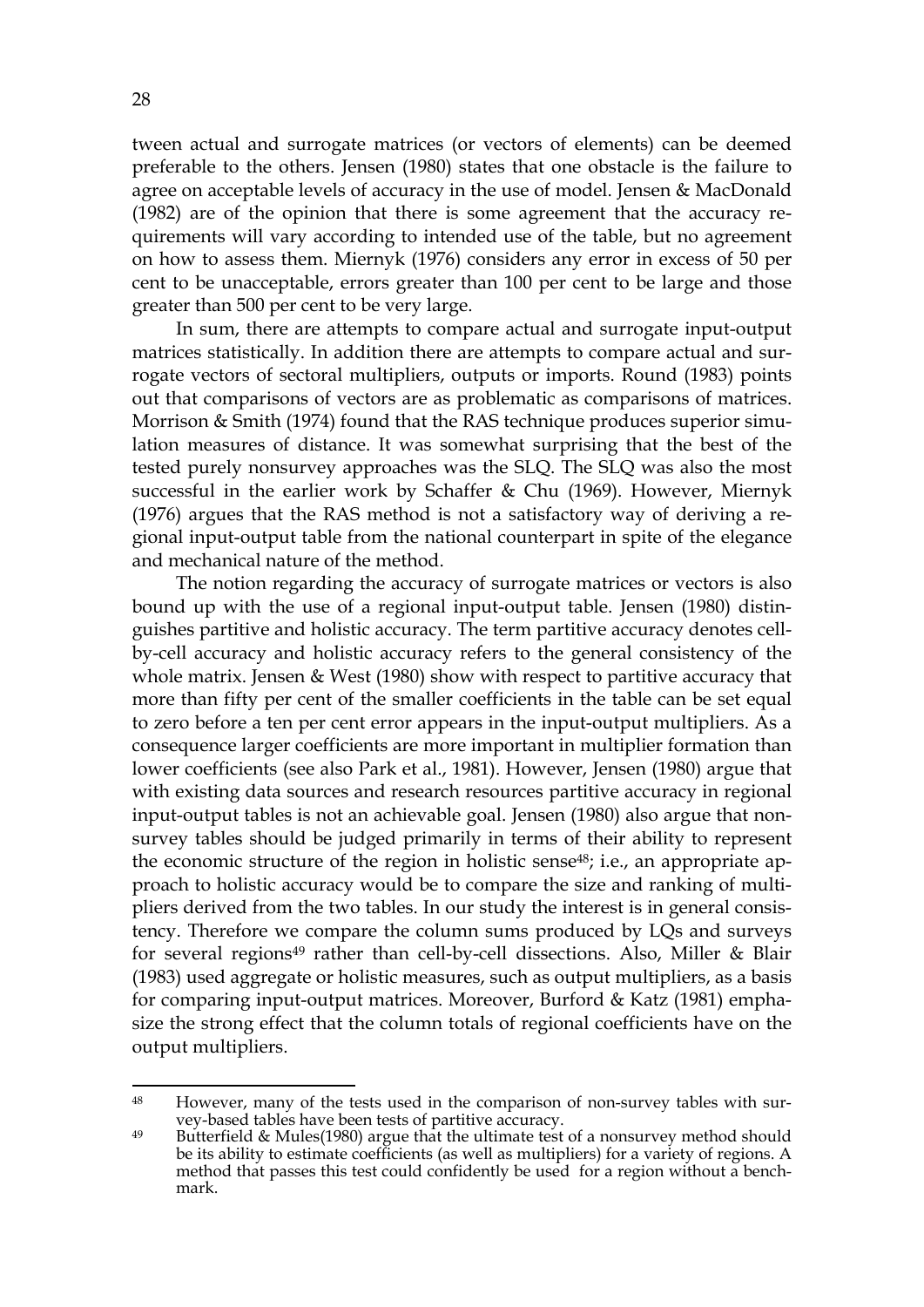To summarize the overall result of the attempts that have been made to compare actual and surrogate input-output matrices is, first, that the LQs in general understate regional trade, leading to unacceptable adjustments. Secondly, the RAS method seems to provide reasonable surrogates for regional coefficients and multipliers. Third, a very promising variant of the location quotient technique to date has been the FLQ formula and variants on it. McCann & Dewhurst (1998) argue that accuracy of the approach deserves further investigation. Empirical work, especially, is needed concerning the formula by using data for several regions of different sizes.

#### **Valuing non-market cultural goods**

<u>.</u>

Hanemann (1994) argues that when cost-benefit analysis started in the USA in the 1930s, economic valuation was based on market prices; i.e., an appropriate market price was ascertained which could serve as the basis of the valuation. Economic theory evolved and economics was not seen just as the study of markets but more generally as the study of human preferences and behaviour<sup>50</sup>. This made room for non-market valuation. If no market for a good exists, there will still be a latent demand curve. This demand curve could be revealed by either an indirect or direct method<sup>51</sup>. Arrow et al.  $(1993)$  argue that no method other than the contingent valuation method (CV -method) is capable of providing information on the value of goods satisfaction with which derives from their mere existence independent of their active use of it52.

The contingent valuation method (CV-method) was first proposed by Ciriacy-Wantrup (1947). The rationale of the CV -method has been discussed in Cummings et al. (1986) and Mitchell & Carson (1989). The most important landmarks53 of the CV -method have been: 1) the EPA (Environmental Protection Agency) conference in 1984<sup>54</sup>, 2) the publication of Mitchell & Carson (1989),

<sup>&</sup>lt;sup>50</sup> The paradigm shift was allowed following theoretical innovations by Hotelling (public utility pricing), who perceived that the most appropriate welfare criterion is the maximization of aggregate consumers' and producers' surplus and by Samuelsson, whose theory of public goods illustrated that the valuation of public goods could be based on the vertical aggregation of individual demand curves. These innovations lead to the paradigm shift contributing to the emergence of the non-market valuation (for the development of the non-market valuation see Hanemann, 1992).

 $51$  See Mitchell  $\&$  Carson (1989) for behaviour-based methods of valuing public goods.<br> $52$  This is so called ovictors value. The origin of ovictors values can be found Krutilli

This is so called existence value. The origin of existence values can be found Krutilla (1967).

<sup>53</sup> Moisseinen (1997) argue that other factors affecting the development of the CV method are: 1) environmental problems have given external impetus for the use of CV; 2) the commonly used mean measure is consistent with Pareto efficiency and cost-benefit analysis; 3) willingness-to-pay values are more reliable than willingnessto-accept values; 4) legislation in the USA has brought about a practical context for lost non-use values; and 5) the general strategy of assessing the validity of applications by comparing the results with those produced by other valuation methods or studies. In fact there are also two more ways of validating CV results, namely, replication and comparison with actual behaviour (see e.g. Hanemann, 1994),

<sup>&</sup>lt;sup>54</sup> The conference aimed at assessing the state of the art of contingent valuation studies by leading practioners, other economists and psychologists (see Cummings et al., 1986)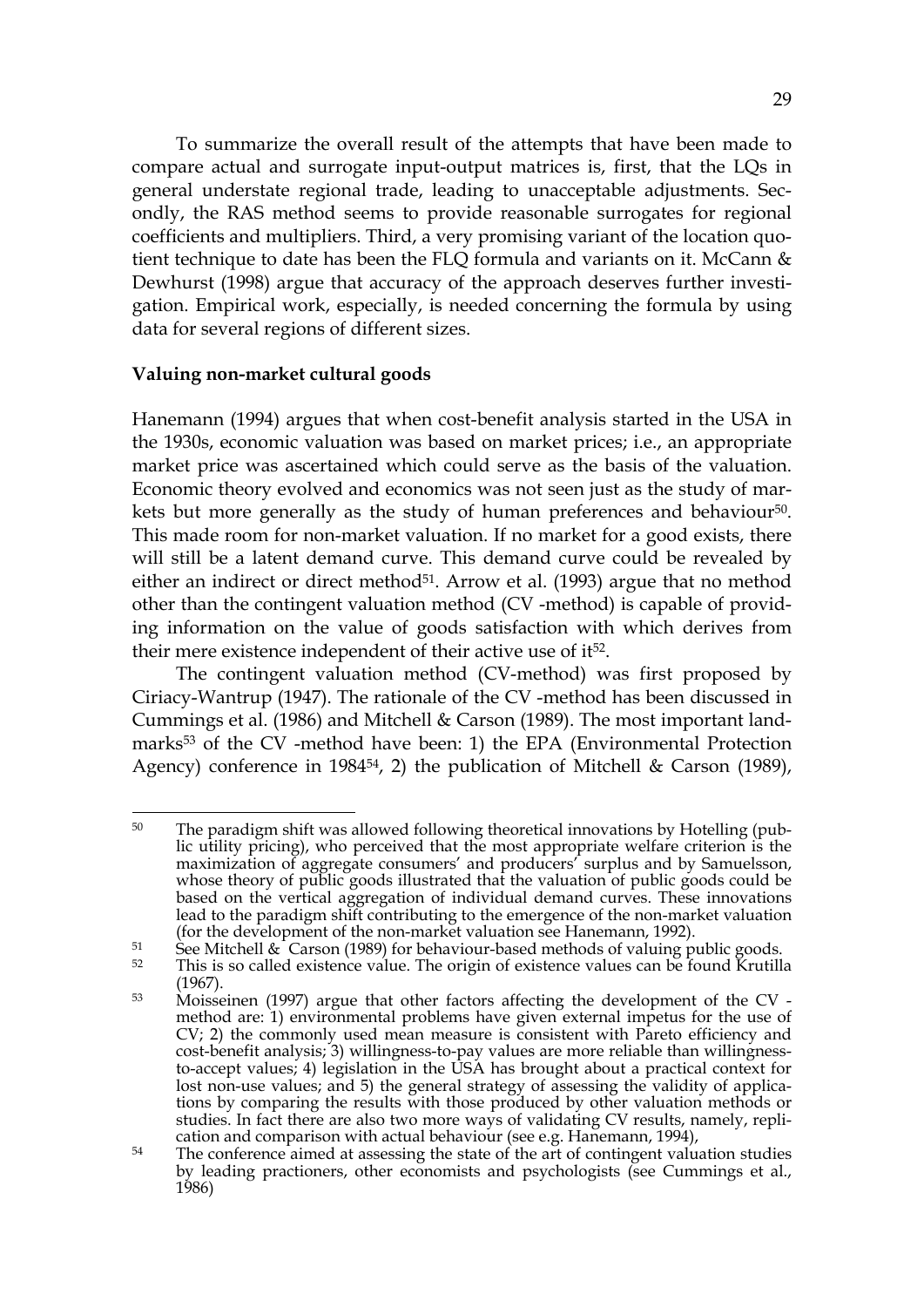which has become the standard reference on contingent valuation, 3) publication of Carson et al. (1992) for the State of Alaska's contingent valuation survey<sup>55</sup>, 4) the Exxon symposium (Hausman, 1993)<sup>56</sup>, and 5) the NOAA (National Oceanic and Atmospheric Administration) panel report by Arrow et al. (1993)<sup>57</sup>. A major issue in the development of CV is that until the mid-1980s most CV surveys used some version of an open-ended question (Hanemann, 1994). However, in markets, similarly as in voting, people face discrete choices: "This good costs  $\epsilon$  10, do you want to buy it"?. Bishop & Heberlein (1979) were the first to use this binary choice technique58. An important issue is how willingness-to-pay varies with factors that could reasonably be expected to influence it (embedding effect). The embedding effect was introduced by Kahneman & Knetsch (1992). With contingent valuation the researcher will get the same willingness-to-pay, whether valuing one lake or ten lakes, as in the study by Kahneman (1986), where respondents were willing to pay to clean up fishing lakes equally in a specific region of Ontario as in all of Ontario<sup>59</sup>.

Our study focuses on the use of contingent valuation to measure the value for cultural goods. Our aim is to clarify the willingness-to-pay to maintain the Central Finland Museum of persons of 18 years of age and over and resident in Jyväskylä and of factors which affect this willingness in the light of the NOAA Panel (Arrow et al., 1993) guidelines<sup>60</sup> for applications of the contingent valuation method. The CV method has mostly been applied to the valuation of environmental goods and benefits and only occasionally to cultural goods<sup>61</sup>. The bibliography by Carson et al. (1994) lists 1600 studies worldwide on such topics as the environment, health, arts and transportation<sup>62</sup>. The bibliography by Noonan (2002) lists 53 CV studies on the arts and culture. Most of these studies have been targeted at publicly supported cultural activities. Definitions of what con-

<sup>&</sup>lt;u>.</u> 55 In 1989 the oil-tanker Exxon Valdez ran aground on Bligh Reef in Prince William Sound, Alaska. 11 million gallons of crude oil spilled into the sea. In the wake of the accident a state-of-the-art study (Carson et al., 1992) was carried out to estimate lost existence values with the contingent valuation method.

<sup>56</sup> Several empirical and theoretical CV studies were presented at the Exxon symposium in spring 1992 and published in Hausman (1993).

<sup>&</sup>lt;sup>57</sup> The National Oceanic and Atmospheric Administration (NOAA) appointed a panel of experts to consider whether CV can produce accurate estimates of non-use values in damage suits (see e.g. Portney (1994).

 $58$  This methodology is based on the random utility model for individual preferences.

<sup>&</sup>lt;sup>59</sup> Hanemann (1994) argue that the embedding effect has come to mean several different things: 1) scope effect, 2) sequencing effect and 3) sub-additivity effect.

 $60$  The guidelines for CV surveys concern among others the design of the study and the format used to elicit willingness-to-pay. The principal sources of the biases connected with contingent valuation studies, the conditions that promote their occurrence and the approaches that may be used to minimize their effects are presented in Mitchell  $\&$ Carson (1989).

<sup>&</sup>lt;sup>61</sup> Pommerehne (1992) argue that in the 1980s the economics of art and culture were a largely unknown subject. However, the work of Baumol & Bowen (1966) and Peacock (1969) marked the starting point of the economics of art and culture as an distinct discipline within the field of economics. A specialist scientific journal, the Journal of Cultural Economics, was founded in 1977. See also Throsby (2001) for the development of cultural economics.

 $62$  In Finland the first applications of the CV-method were Sipponen (1987), Sievänen et al. (1992), Ovaskainen et al. (1992) and Mäntymaa (1993).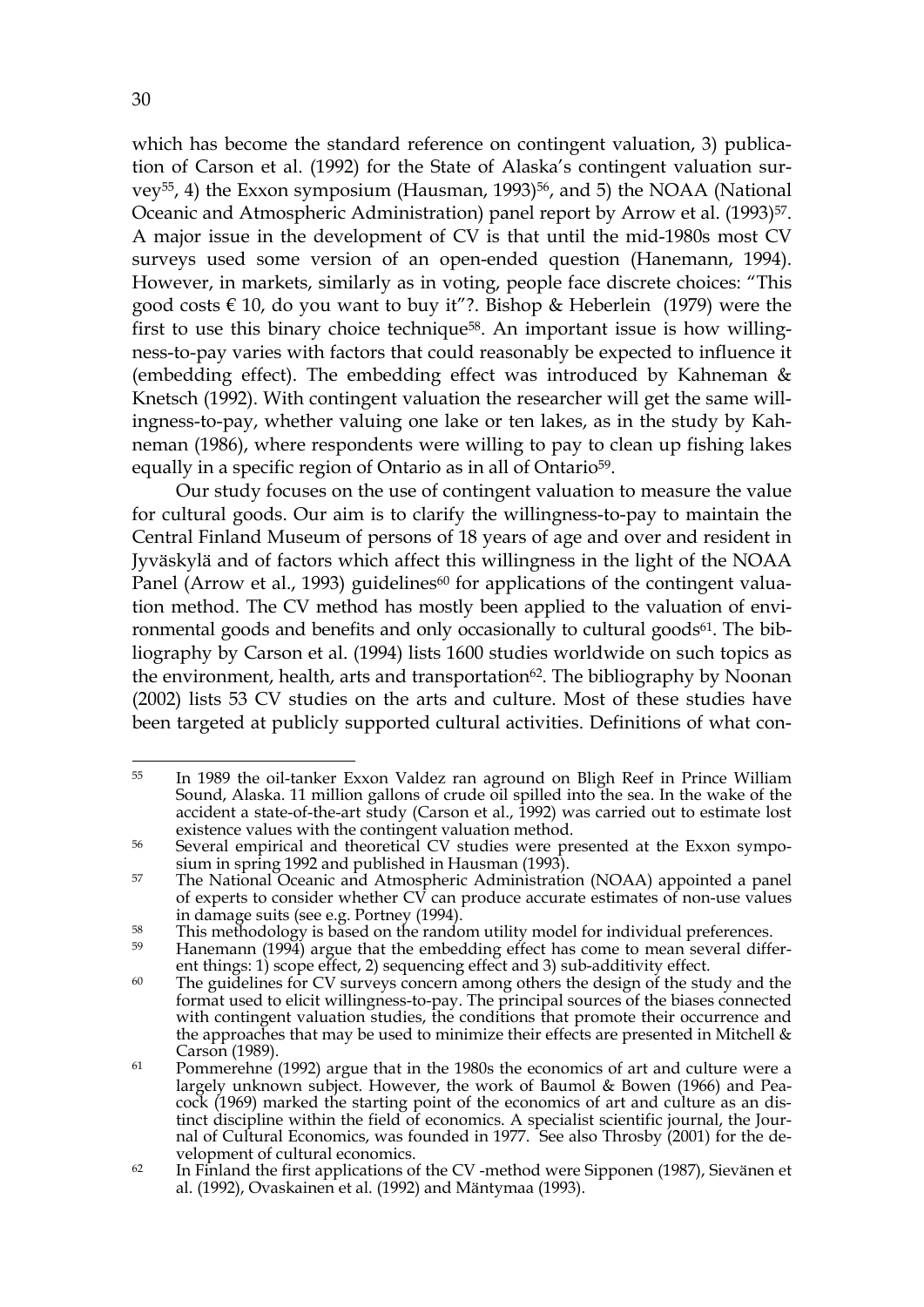stitute cultural goods have been very broad. Culture-related CV studies include e.g. Throsby & Withers, 1983, Morrison & Westi, 1986, Martin 1994 and Bille Hansen, 1996 and 1997.

Many arguments have been made for the public support of culture. In studies, in addition to the existence of a funding gap, the (different) positive impacts of culture have become one of the most important arguments for public support. But how far should governments subsidise commodities which provide positive externalities. We can evaluate the economic value of such commodities by measuring people's willingness to pay for the commodity. These externalities and the surplus accrues to the consumer have, however, only seldom been measured by empirical studies, i.e. by the CV method. The change in the consumer's welfare as a result of obtaining the cultural good can be measured by willingness-topay, willingness-to-accept, the costs sacrificed, or the consumer's surplus. Thus CV is the only method that provides reliable results on the non-use values<sup>63</sup> of non-market items. Willingness-to-pay measures how much the consumer is ready to pay for an increase in benefit.

In this study we evaluate the economic value associated with cultural goods. Culture is increasingly linked in with tourism and plays an important and growing role in attracting visitors. But, besides persuading tourists, an even more important task of cultural services is to enrich the life of the inhabitants of the district. In this connection the CV method can be considered o be a relevant way to estimate the economic value, including externalities, of cultural activities.

#### **1.2 Outline of the thesis**

1

The first part of the thesis is limited to location questions, which justifies the adoption of the new economic geography as a framework. Two very important tasks in respect of the structure of the Finnish regional economy are considered, i.e., location and regional growth.

**Chapters 2, 3 and 4** reports three separate empirical studies that analyses Finnish regional specialization and the regional concentration of Finnish industries. We analyse the Finnish economic structure via employment, export and production value patterns among others. We also make comparisons between our empirical findings and those of earlier similar studies. Since the main frame of our study is the new economic geography (NEG) it is connected to the kinds of topics commonly investigated in NEG studies. Our topics relate: 1) patterns of specialization 1993-2003, 2) returns to scale, 3) high technology, 3) growth 4) backward and forward linkages, 5) patterns of concentration among Finnish industries and 6) entrepreneurial activity. Our study seeks to answer the following questions:

<sup>63</sup> People who make no active use (or never intend to) of a certain item may nevertheless derive satisfaction from its mere existence. Arrow et al. (1993) argue that this existence value is the major element of non-use or passive-use values.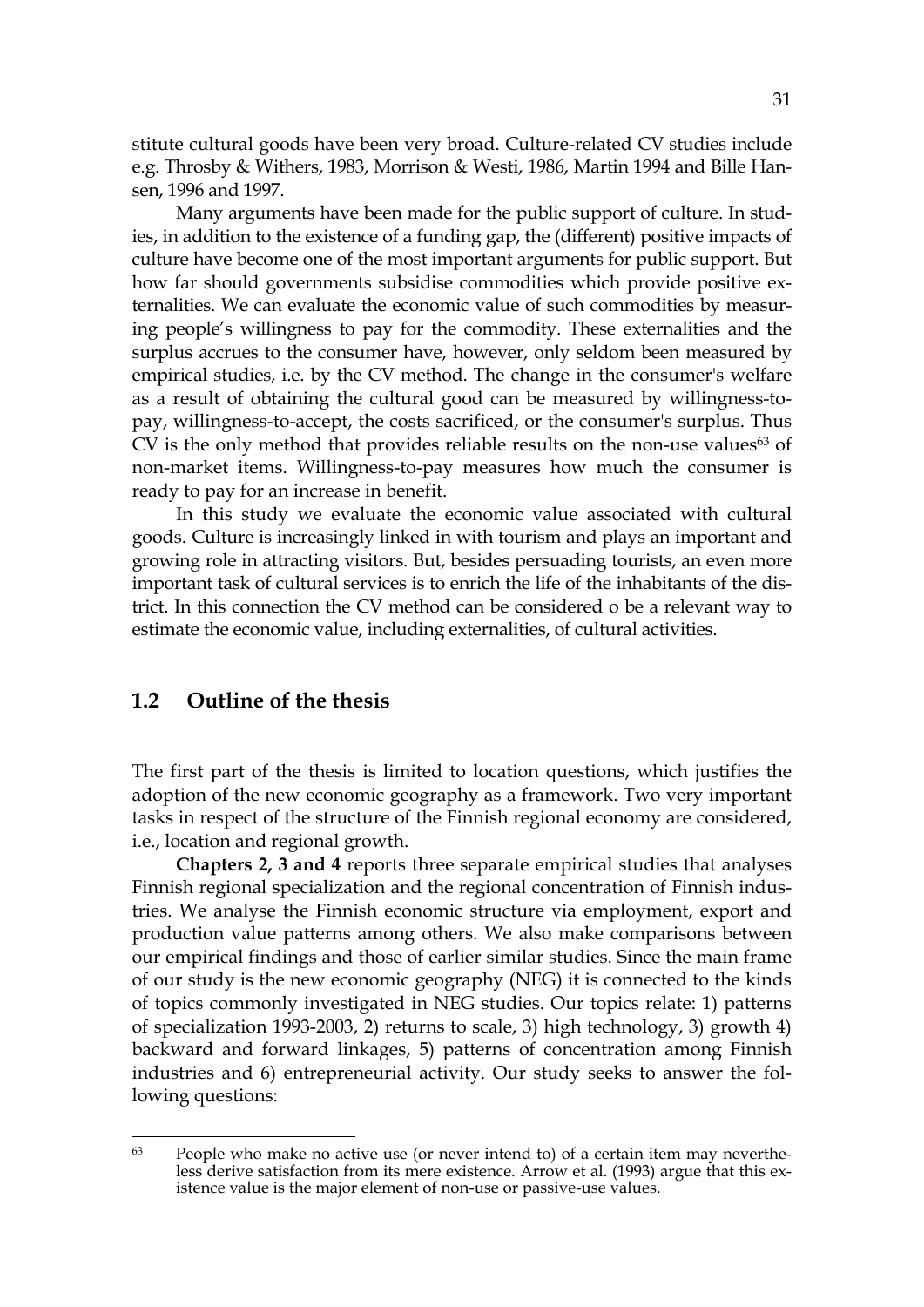- 1) Has regional specialization in Finland or the regional concentration of Finnish industries increased during the post recession period between 1993 and 2003? (Chapter 2)
- 2) Is specialization higher in regions or concentration higher in industries that are dependent on the production of intermediate goods? (Chapter 3)
- 3) Are there particular industrial characteristics that lead to the higher concentration of an industry in Finland? (Chapter 3)
- 4) How regionally concentrated has growth been? (Chapter 2)
- 5) Does entrepreneurial activity or growth activity reduce regional specialization? (Chapter 4)
- 6) How good are entrepreneurial and growth activity as measures of a dynamic environment? (Chapter 4)
- 7) Which regions have the most favourable economic structure in the light of entrepreneurial and growth activity? (Chapter 4)

**Chapters 2 to 4** seek to resolve many questions that have been left unanswered so far in the literature on the location problem in Finland. Studies on specialization and concentration in Finland have hardly taken account of the recession<sup>64</sup> Finland experienced during 1990-1993. Similarly, the connections between specialization and backward and forward linkages as well as between specialization and entrepreneurship have not been taken into account in the literature on Finland. Moreover, the connections between industrial concentration and linkages have been ignored and the connections between industrial concentration and high economies of scale/technological level of industries have hardly been analysed. Finally, in this thesis we examine the connections between specialization and growth and whether growth has been evenly distributed regionally.

The empirical findings of Chapters two, three and four deal with the crucial determinants of regional development, i.e., agglomeration (i.e., specialization and concentration) and growth. The results of the first part of this thesis are presented in more detail in Chapters 2, 3 and 4 and in Chapter 1.3, which unfolds the main results of the study.

**Chapter 5** examines how new SME firms achieve a high rate of growth. Much of the literature is concerned with explaining the factors behind successful firms. Only a few studies have contrasted high-growth firms with those that grow marginally (Cooper et al., 1994; Zhao & Aram, 1995). We examine the effects of the factors involved in the start-up situation and the first seven years' development on the subsequent high growth of firms. Knowledge of the factors involved in high growth may contribute to our understanding of success in general. Moreover, high-growth firms are often notable job creators, a factor which is of considerable importance both economically and from the SME policy point of view. We analyse the significance of management, networks,

<sup>1</sup> <sup>64</sup> There are many studies on the causes and consequences of the economic recession of the 1990s in Finland from the point of view of the effects on welfare, e.g. Kangasharju et al. (2001) and Riihelä et al. (2001).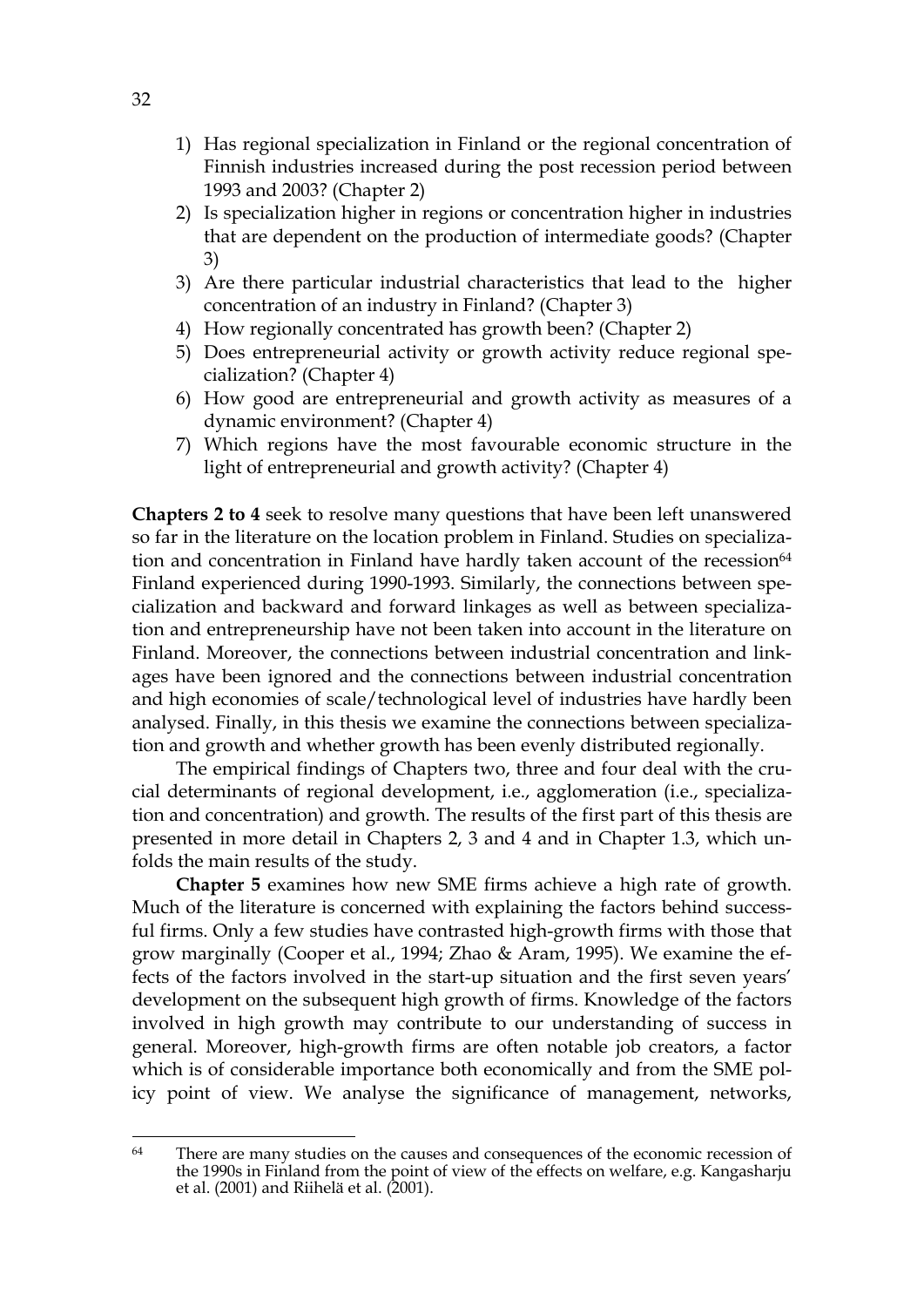changes in strategy and features of the environment on firms' success. The empirical findings deal with a crucial determinant of regional development, i.e., growth.

The second part of the thesis (Chapters 6, 7, 8, 9 and 10) is concerned with regional economic impact analysis. First regional input-output analysis and its use in impact analysis is considered. More specifically, the concern is with methodological questions of input-output analysis in terms of non-survey techniques, especially LQ regionalization. Second, the thesis is to examine the regional economic impact of a particular cultural event, using regional impact analysis, and, that of a cultural service, using the CV method.

**Chapter 6** compares the survey-based regional input-output coefficients and production multipliers published by Statistics Finland (2000) with estimates obtained by applying location quotients (LQs) to national data. The consequences of using alternative adjustment formulae, the SLQ, CILQ and FLQ, are illustrated by an input-output model constructed for the Keski-Pohjanmaa (= K-P) region. Schaffer & Chu (1969) introduced the LQ method as a surrogate estimator of trading coefficients in regional input-output tables<sup>65</sup>. Since the 1990s the FLQ method and its variants have been applied in adjusting national inputoutput coefficients. It is widely known that the main reason why the LQ method overstates multipliers is because conventional location quotients do not take sufficient account of interregional trade. However, the FLQ adjustment formula allows for both regional size and the relative size of the purchasing and supplying sectors, and has been developed to overcome the tendency of the other adjustment formulae to overstate regional multipliers. The behaviour of the FLQ formulae has not been widely analysed. Only Flegg et al. (1995), Tohmo (2004) and Lindgren (2004) have made comparisons of survey and FLQbased regional multipliers. This thesis gives empirical support for the use of FLQ adjustment formulae in relation to a specific Finnish region.

**Chapter 7** argues that the SLQ and CILQ adjustment formulae do not sufficiently take regional specialization and regional size into account. McCann  $\&$ Dewhurst (1998) are laying claim to take the regional specialization into account when modelling regional economies (see also Flegg & Webber, 2000). This study compares the survey-based regional production multipliers published by Statistics Finland (2000) with estimates obtained by applying location quotients (LQs) to national data. The consequences of using alternative adjustment formulae, such as the SLQ, CILQ and FLQ variants are illustrated by an inputoutput model constructed for all the Finnish regions. The main objective in our study was to better take account of regional specialization and regional size when adjusting national coefficients. The aim of this study was to test the augmented FLQ, which has been developed to better account for regional specialization and regional size, and to test whether the new estimator (augmented FLQ) serves as a better basis for regional development than the conventional LQs or FLQ, and leads to better adjustments of coefficients and multipliers.

<sup>&</sup>lt;u>.</u> 65 The LQ method was well and truly established before Schaffer & Chu (1969).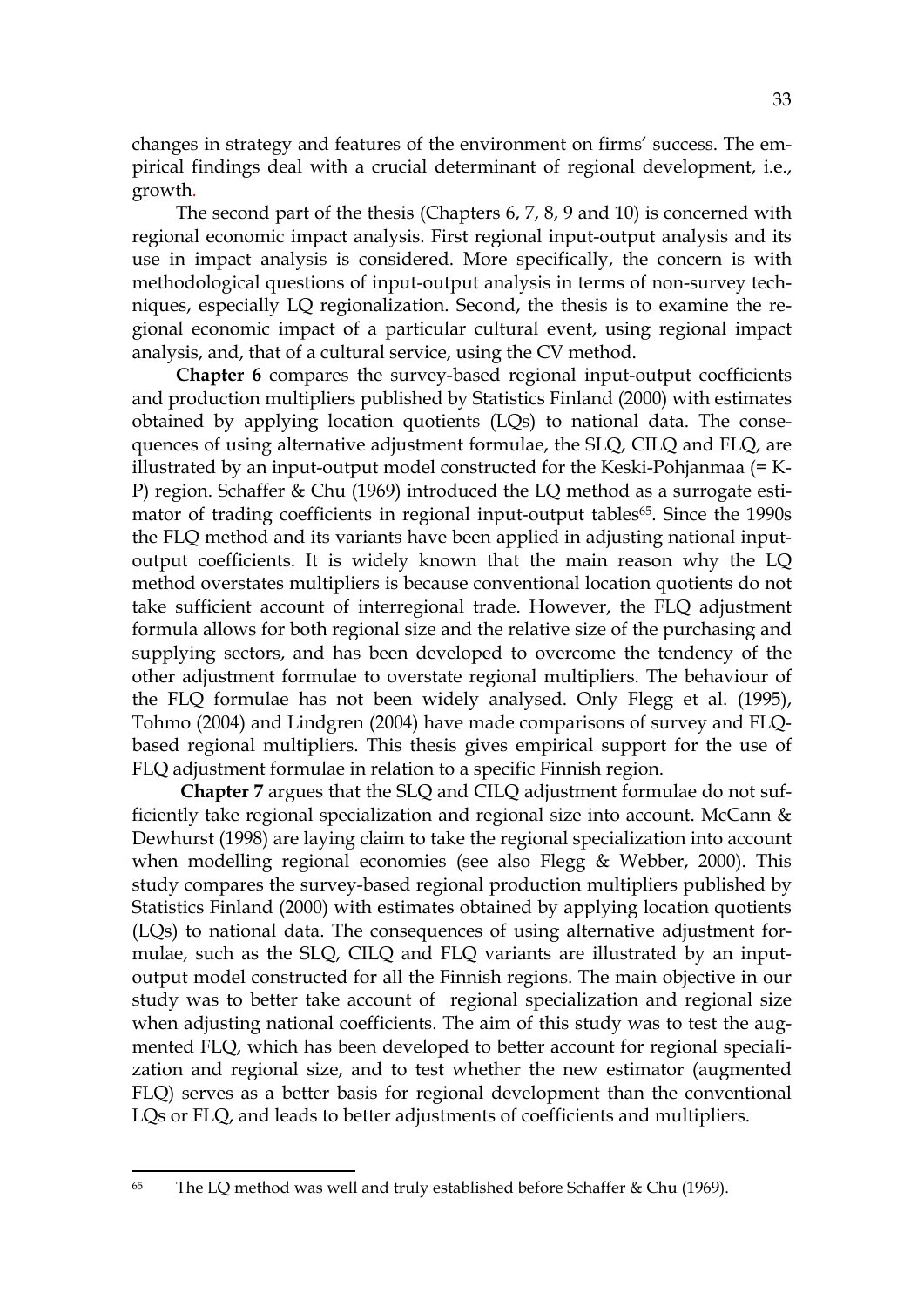**Chapter 8** introduces an economic impact study based on regional input-output analysis. The purpose of this study was to clarify the economic impact's of a specific cultural event- the Kaustinen Folk Music Festival. Many analyses of the economic impacts of cultural goods have been performed (see e.g. Myerscough, 1988, Bohlin & Ternhag, 1990, Gratton & Taylor, 1986) and the results in general have found cultural services to have significant economic impacts on economic indicators such as consumption, employment, personal income and public income (income taxes). We use the input-output analysis as a method of examining the regional economic impacts. It is, however, surprising that hardly any economic impact studies utilizing regional input-output analysis have been conducted to determine the impact of cultural events on output, employment, personal income and public income (income taxes).

Finally, **Chapters 9 and 10** argue that the research on culture has been heavily devoted to studies linked to the legitimacy of public support for the arts. The arguments for cultural support are thus often connected with the gap in finance, the benefit experienced by the users of cultural services and the economic impact of the cultural sector. The outcome tends to be debate on whether culture ought to be supported or not. Answers to the questions How much support? And for which cultural objects? and When? are not generally given. Khakee (1994) states that the amount of support can be estimated, not only through the income and efficiency demands laid down for cultural activities, but also on the basis of people's willingness to pay for them. Willingness-to-pay can be studied by the CV method. The bibliography of Noonan (2002) lists only 53 CV studies on the arts and culture of which eight concerned museums. CV studies connected with culture include Throsby & Withers, 1983, Morrison & Westi, 1986 and Bille Hansen, 1996 and 1997. CV studies on museums include Martin, 1994, Mazzanti, 2001 and Frey & Pommerehne, 1989.

Our study clarifies the willingness of local residents aged 18+ to pay to maintain the Central Finland Museum in Jyväskylä, Finland and of the factors which affect that willingness. Willingness-to-pay is analysed with the CV method. The first aim in our study was to determine the economic value of the Central Finland Museum. The second aim of the study was to identify the factors involved in willingness-to-pay to maintain the Museum by means of a prognostic model. Furthermore, the factors characterize the high bids and the low bids respectively are analysed. Finally the difference between users (visitors) and non-users is analysed in detail.

Chapters 9 and 10 seek to resolve questions that thus far have been left unanswered in the literature on cultural problems in Finland. The value of cultural goods has not been analysed and applications of the contingent valuation method to studying the factors involved in the willingness-to-pay to maintain cultural goods has been ignored until now.

The subjects of these studies and the results reported by this thesis can be considered timely in Finland. The thesis has both academic and policy relevance to research. Although the thesis is in the field of applied economics, it also includes methodological aspects. The first part of the thesis has relevance,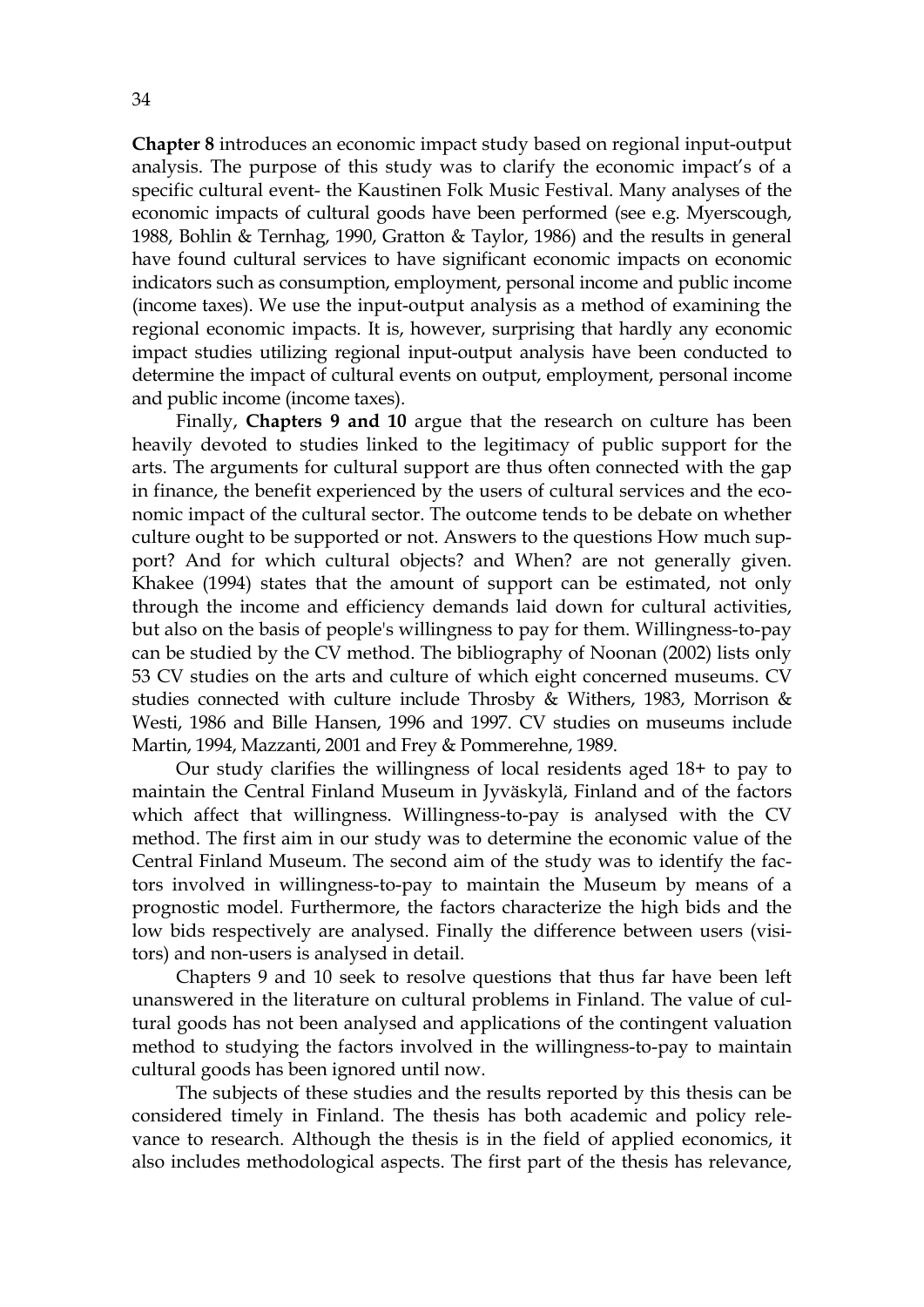especially within Finnish urban policies such as contained within the Centres of Expertise programme and Regional Centre programme. The second part of the thesis has relevance to methodological as well as regional policy matters.

#### **1.3 Main results**

**Under topic I** some of the main tenets of NEG, namely the spatial concentration of economic activity were investigated. We analysed Finnish regional specialization and industrial concentration. Regional growth was also examined under this heading. **Chapter 2** studied the Finnish regional specialization and industrial concentration after the severe recession of 1991-1993.

The results of the study reported in Chapter 2 present evidence of increasing post-recession specialization in Finland. Furthermore, the study indicates that the rich (southern) regions gained while the poor regions lost employment during the post-recession boom. This means that Finland took a quantum jump towards polarization during the study period. Other studies have also reported trends towards increasing agglomerative development in Finland (see e.g. Ritsilä, 2001). The study also suggests that no single process was driving all sectors in the same direction. This means that the agglomerative forces are industryspecific, i.e., increasing concentration affects specific industries.

Our study also implies that growth was not even regionally; that is, a larger proportion of an industry's employment became increasingly concentrated in a smaller number of regions. This result confirms the observation of uneven regional growth, especially after the severe recession of the early 1990s (see e.g. Tervo, 2005). However, a growing market is usually seen as a dispersion force opposing agglomeration. In contrast, concentration, especially in the growth of the chemicals, paper, wholesale and retail trade and electricity industries, was reflected in an increasing concentration of employment in the post-recession period.

The results also suggest that the industrial strengths of regions, measured by location quotients, were also the fastest growing regional industries at the end of the 1990s. At the EU level regions have evaluated what their most important branches of industry (strengths) are and defined their focal areas of development. In so doing, regions aim to emphasize their advantages and allocate their limited resources in accordance with their focal areas. The ultimate target of these development strategies is to enhance the region's competitiveness and viability. The fact that in Finland, the regional industrial strengths also turned out to be the fastest growing regional industries also confirms that European integration contains forces that tend to strengthen specialization and concentration.

**Chapter 3** analysed the characteristics of most concentrated manufacturing industries in Finland. The main focus of the study is the backward and forward linkages in the Finnish manufacturing industries. Thus, the study also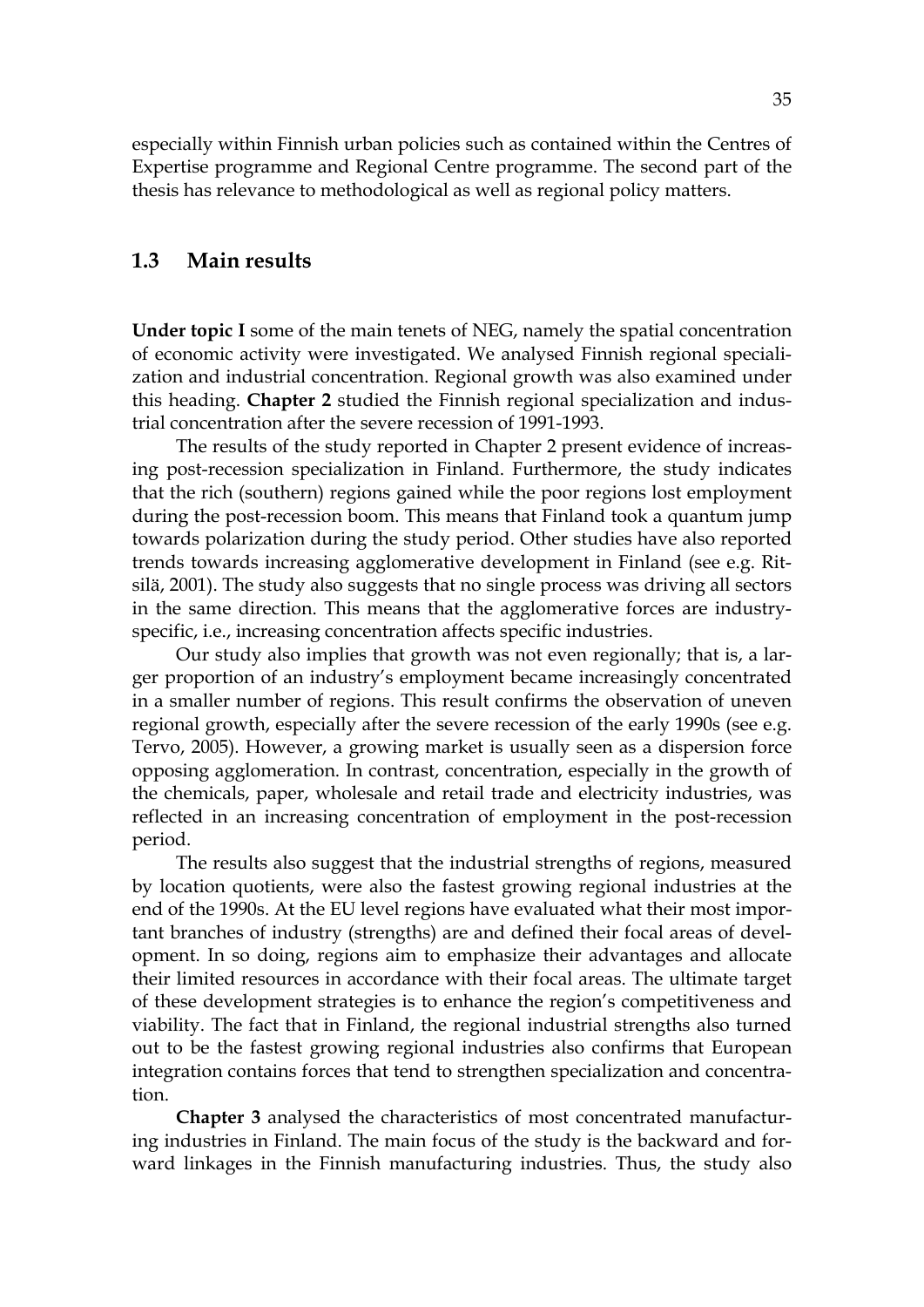provides some other interesting industry-related outcomes as well as knowledge of regional specialization.

The results show increasing specialization in Finland between 1995 and 1999; i.e., at least some industries showed increased geographical concentration. Thus there was no single process driving all industries in the same direction. These outcomes are not surprising, since many economic activities show marked geographical concentration and previous studies have reported increasing regional specialization and industrial concentration in Europe (e.g. Puga, 1999; Monfort & Nicolini, 2000); Amiti, 1998; Niiranen, 1997, 1999 and Koutaniemi, 2003)

The results also suggest that the most concentrated industries have high economies of scale or a high level of technology. These results are predictable. However, this is the first time this kind of analysis has been implemented with Finnish data. International studies (Midelfart-Knarvik et al., 2000, 2002; Hallet, 2000 and Brülhart, 1998a,b) have found that industries with increasing-returns industries and technology-intensive industries tend to be more agglomerated than average.

The most concentrated industries were found to be more reliant on imports from other countries than on intra- and inter-industry linkages. This interesting result indicates that there was no home-market effect, meaning that upstream firms are located in areas where there are relatively many downstream firms. This is an important result, because linkages are at the centre of the location theory (Venables, 1996; Krugman & Venables, 1995). The interaction between trade costs, increasing returns to scale and linkages creates the possibility of cumulative causation, leading to the formation of new centres of activity (Venables, 1996, 1998: Tervo, 1999). However, it may turn out that linkages are found to be less important in moulding the regional economic structure than, for example, scale economics or spillovers. In Finland it might also be the case that changing technology and the shift in economic policy thinking towards research  $\&$  development and technology, and the gravitation towards international trade and collaboration played a more important role than industrial linkages in shaping industrial concentration patterns in Finland in the 1990s.

On the regional level our findings support the assumption that when the proportion of intermediate goods used in the production of final goods is higher, the level of specialization will also be higher. This is due to the industrial structure of the most specialized regions, characterized by the powerful paper, wood and metal industries, which all use a large proportion of intermediate inputs in their final products.

**Chapter 4** analysed the entrepreneurial and growth activity as a measure of the dynamic environment. We also examined the role of the entrepreneurial and growth activity on regional specialization. This is the first time this kind of analysis has been carried out with Finnish data. Firstly the results show that the indicators used were very well suited to measure the dynamic environment, especially in manufacturing, since the regions with the most dynamic environ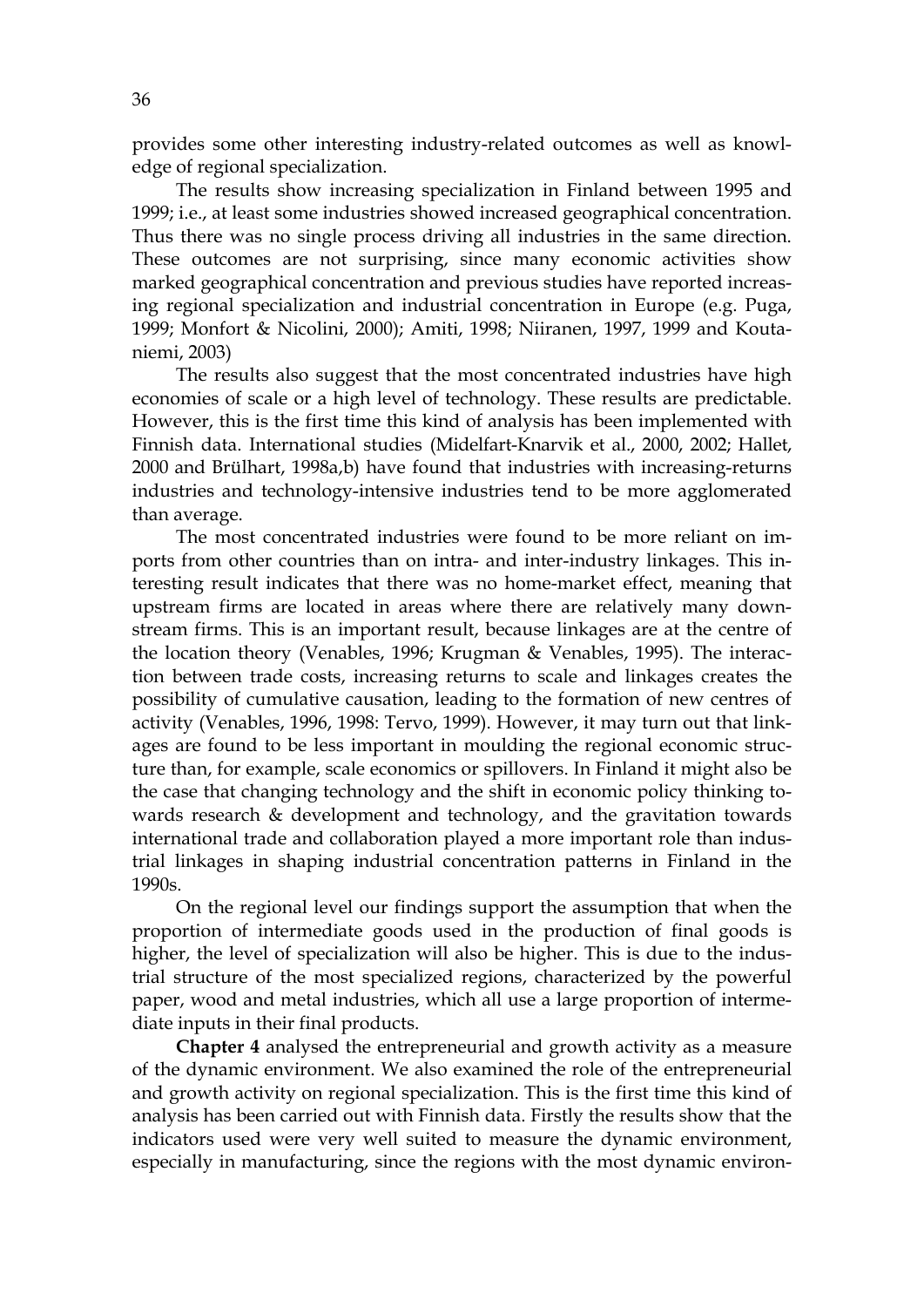ment were areas with high small-business activity. The entrepreneurial activity indicator, used in the study, has been used previously in Finland (e.g., Niittykangas et al., 1994). This study also supports the use of the entrepreneurial activity indicator as a reasonably reliable measure of the dynamics of regional entrepreneurship (and of the environment). Furthermore, the study indicates that growth activity should be taken into account when examining regional development through the concept of the dynamic environment.

Secondly, the study suggests that entrepreneurial activity and growth activity decrease regional specialization, i.e., the regions with the highest regional specialization are characterized by the lowest levels of entrepreneurial activity and growth activity. Our study, with Finnish data, confirms the findings of Dumais et al. (2002) that new plant births play a deagglomerating role. The results of the study also indicate that growth activity tends to act to reduce regional specialization. As a whole, the results suggest that regional specialization is the result of a dynamic process in which plant births and growth act in unison.

**Chapter 5** analysed the high growth of firms. The article seeks to contribute to our understanding of how new firms achieve a high rate of growth. We examined the importance of management, networks, changes in strategy and features of the environment. The firms of interest were the best performing firms drawn from a group of new firms studied in a longitudinal project focusing on their development during 1990-1997. First, the results of Chapter 5 show that the founders of high growth firms had different motives than those of other firms' founders. The presence of positive situational and pull factors were important motivating factors in the creation of a new high growth business.

Second, the study showed a clear connection between styles of management and high growth. In entrepreneurial team-driven firms the members of the entrepreneurial team participate directly in the activities of the firm. They also handle the firm's interest group relationships. Moreover the strategic management of the firm is driven by a group of people (entrepreneurial team). Our study, with Finnish data, also confirms that a firm's internal (entrepreneurial teams) and external personal networks bring about competitive advantage, innovations and efficiency. These networks are of importance in achieving high growth.

One interesting outcome of the study is that the change in product policy (developing new products) in the third year of operation did not explain the high growth of firms. Instead, in the critical operational phase of entrepreneurship, the best performing firms were more active in developing new markets. This suggests that they have the ability to make changes in their production process to complement an active market development strategy. The results also suggest that firms have equal chances for growth independently of their locality. If this result holds more generally it would mean that, for example, located social capital, externalities and spillovers play a limited role in the growth of firms, contrary to NEG. However, the firms studied were newly established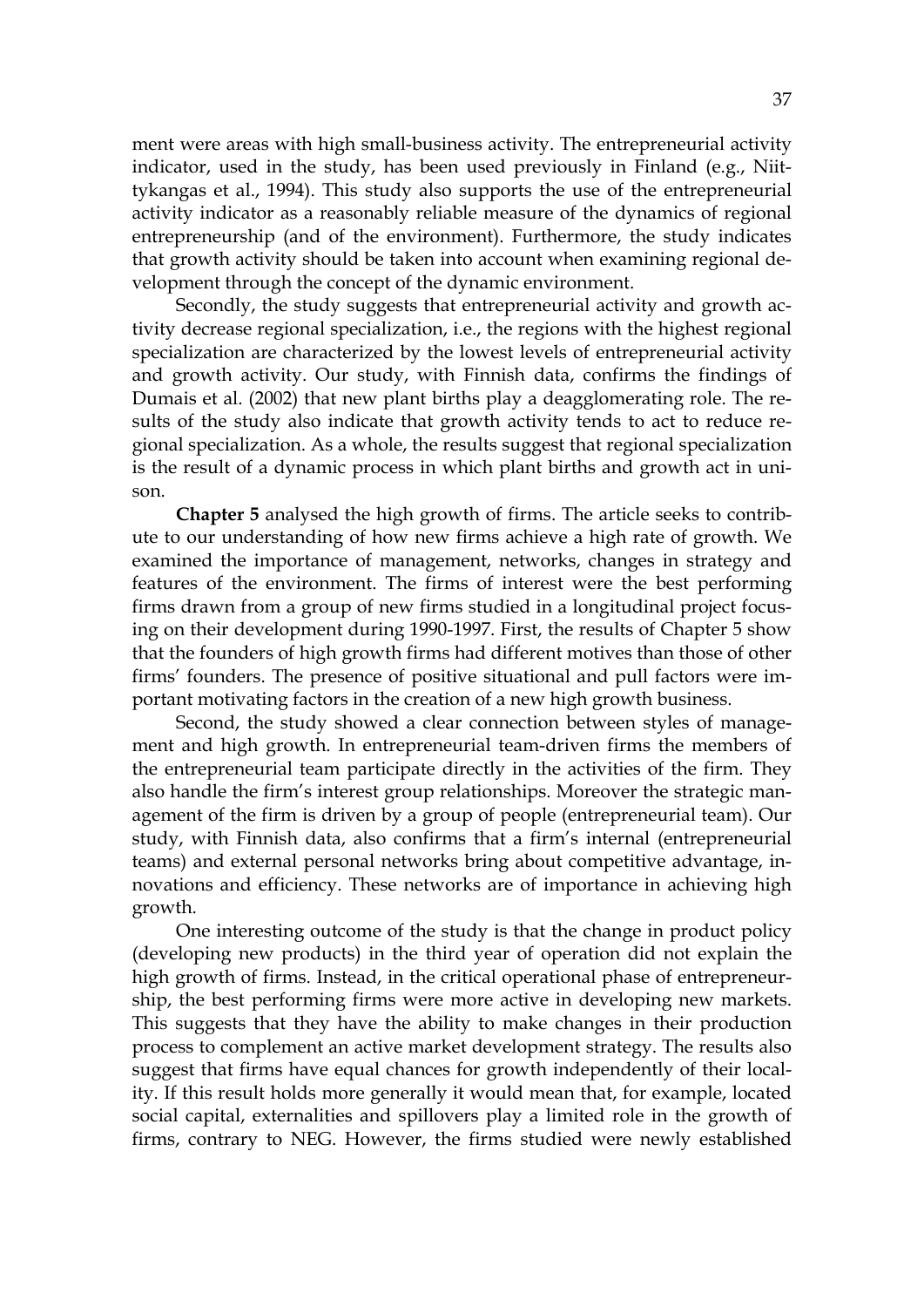metal-based manufacturing and business service firms in Finland, and thus this result can not be generalized to other sectors.

Turning to the second part of the results, **Chapter 6** dealt with the regionalization of input-output coefficients and multipliers. The study compared the survey-based regional input-output coefficients and production multipliers published by Statistics Finland (2000) with estimates obtained by applying location quotients (LQs) to national data. The finding is that the SLQ and CILQ both produce highly misleading regional input-output coefficients and multipliers in the case of a small regional economy, the K-P-region. These adjustment formulae are clearly not good enough for the purposes of local policy making and regional planning. This outcome is not surprising, as previous studies have reported similar results (see e.g. Smith & Morrison, 1974; Flegg et al. (1995); Flegg & Webber, 1996; Harris& Liu, 1998; Harrigan et al., 1980). Another finding in Chapter 6 is that the FLQ formula yields much better regional input-output coefficients and multipliers than the SLQ and CILQ. In fact, the FLQ gives very good estimates for regional multipliers in nearly all industries. We find that the difference between the multipliers generated by the FLQ and the survey-based K-P regional multipliers is on average about -0.3%.

In **Chapter 7**, we tested how good are estimates that the augmented FLQ, which has been designed to better take account of regional specialization and regional size, produces for regional imports and multipliers. The results show first that the SLQ and CILQ adjustments produce highly misleading multipliers compared with the survey-based regional multipliers. As a consequence these adjustment formulae can not be considered as an adequate measure for regional multipliers and a good enough tool for regional planning. These results are predictable. Secondly, Chapter 7 found that the augmented FLQ gives better estimates for regional imports and regional multipliers than the conventional LQs. Consequently, the augmented FLQ better captures regional specialization and the size of the local industry than the conventional LQs. We find that the difference between the multipliers generated by the augmented FLQ  $(\delta=0.2)$ and the survey-based regional multipliers is on average about 0.09. Third, we also tested whether the inclusion of a measure of regional specialization yields more accurate simulations compared to the reformulated FLQ. The test showed that the inclusion of a measure of regional specialization in the FLQ formula does not appear to offer more accurate results.

**Chapter 8** conducted a regional economic impact study based on inputoutput analysis. The results of the study highlight the importance of cultural tourism to a regional economy in terms of the economic impact on the local community of visitors to the Kaustinen Folk Music Festival. The results indicated first that the effects of the Kaustinen Folk Music Festival on output are about MEUR 1.7. Regional tax revenues increased by about EUR 66.800. This implies that Kaustinen Folk Music Festival can be seen as a good investment for the local municipality as the annual subsidy awarded to the Folk Music Festival has, at its highest, been EUR 40.365. Secondly, Chapter 6 found that although the input-output-method is laborious and statistically complex, it is a very suit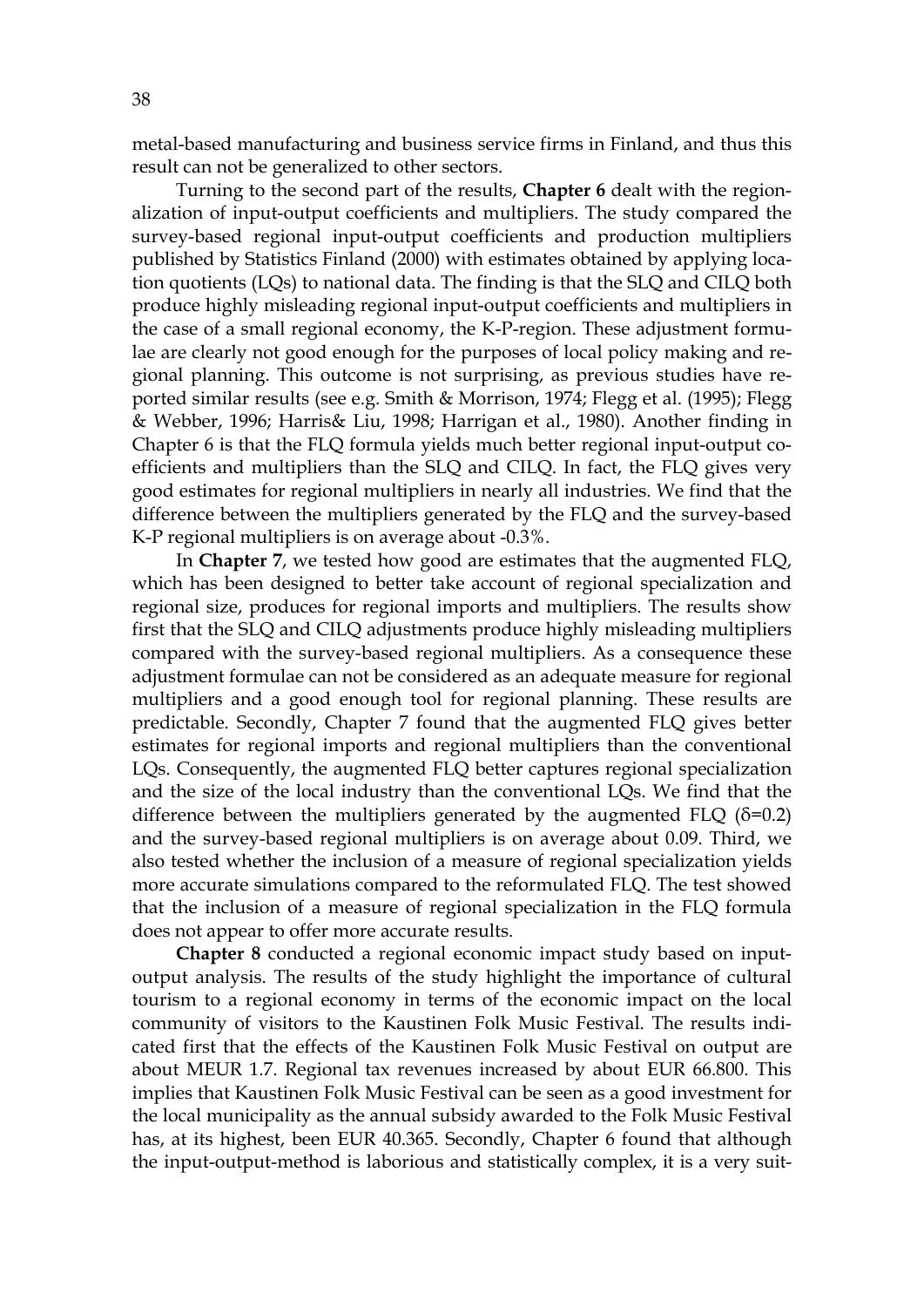able way of measuring the impact of cultural events or tourism on local economies.

In **Chapters 9 and 10**, we clarified the willingness-to-pay to maintain the Central Finland Museum and of the factors which affect willingness-to-pay among residents of Jyväskylä, filled age 18+. Willingness-to-pay is analysed with a CV method. The study offers many interesting results concerning the overall valuation of the Central Finland Museum, factors affecting willingnessto-pay and the difference between users and non-users. The results show first that Jyväskylä residents contribute less in taxes to the Central Finland Museum than they report that they are willing to pay. Secondly, Chapters 9 and 10 illustrate the factors affecting willingness-to-pay, including other use of culture, such as visits to art exhibitions and concerts. Furthermore, we find that different factors among the high bids compared to low bids explain the respondents' willingness to pay to maintain the Central Finland Museum. Among the low bids the motivating influences were more frequently the number of visits made to the Museum. Among the high bids an attitude towards the amount of taxpayers' money that are set aside for the Central Finland Museum was more frequently cited as the underlying motive for willingness-to-pay. Intention to next visit the Museum also explains the respondents' willingness to pay to maintain the Central Finland Museum. Furthermore, the results of the study indicate that although a large proportion of the respondents had not visited the Museum very often and did not intend to visit it in the near future, they reported willingness-to-pay for the existence of the Museum and for the possibility to visit it in the future. As a consequence the Museum has non–use value.

In tables 1 and 2 we present a summary of the empirical studies reported in the thesis. The focus and main results of each study are presented. The background to Part I of the thesis and the empirical findings of Part I were to provide a proper and solid explanation for regional specialization, industrial concentration and to broaden understanding of the causes and consequences of agglomeration and regional economic development processes. Likewise the background to Part II of the thesis and the results the Part II were to test the capacity of the FLQ to produce accurate coefficients and multipliers for regional policy purposes. In Part II we apply the regional input-output method and CV method to analyse the regional economic impacts of cultural items. We seek to broaden understanding of the impact of cultural goods on the local economy.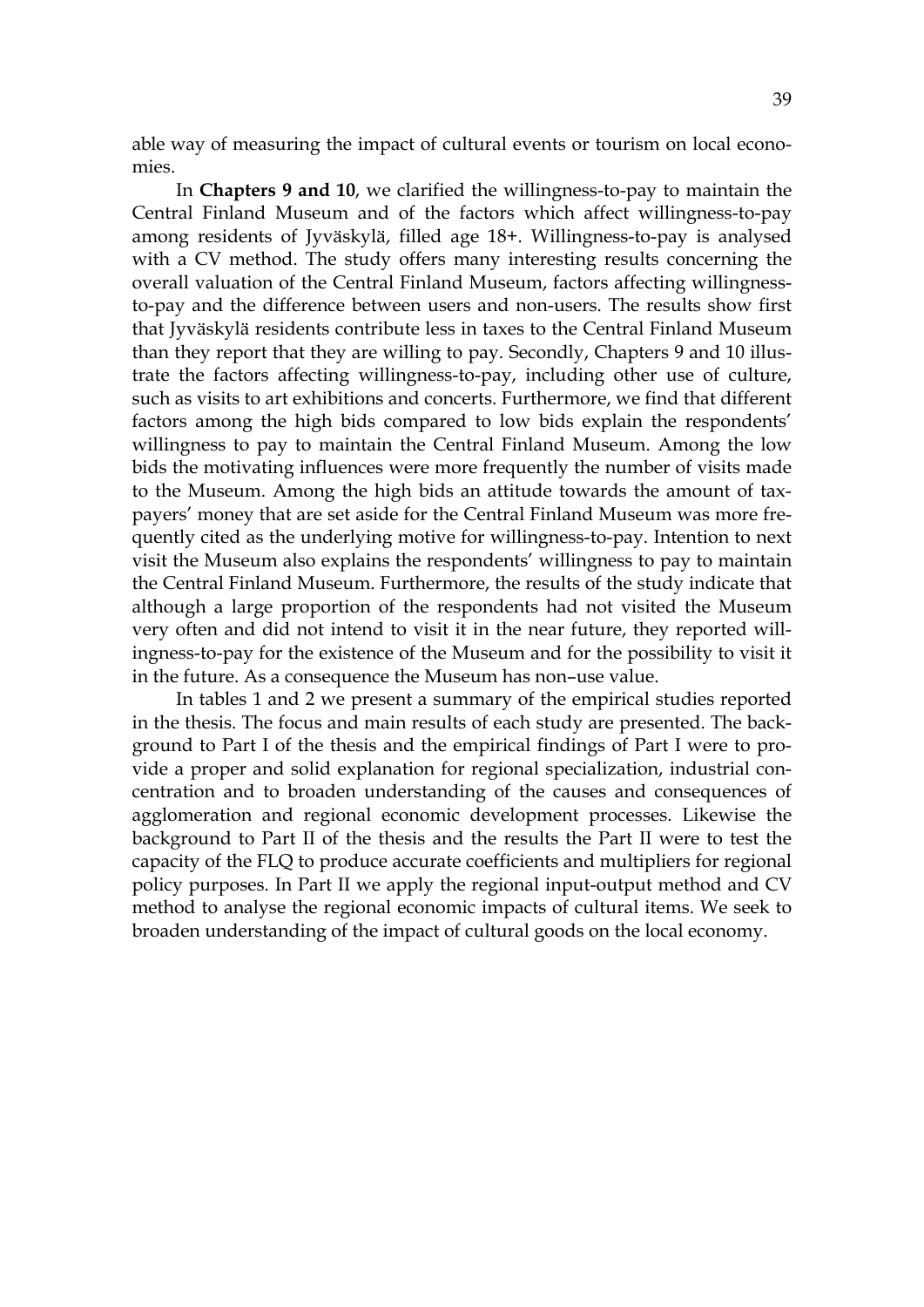| <b>Topic I</b> |                                                                                                                                                                                                                              |                                                                                                                                                                                                                                                                                                                                                                                                                                                                                            |  |
|----------------|------------------------------------------------------------------------------------------------------------------------------------------------------------------------------------------------------------------------------|--------------------------------------------------------------------------------------------------------------------------------------------------------------------------------------------------------------------------------------------------------------------------------------------------------------------------------------------------------------------------------------------------------------------------------------------------------------------------------------------|--|
| Chapter        | <b>Main focus</b>                                                                                                                                                                                                            | <b>Main results</b>                                                                                                                                                                                                                                                                                                                                                                                                                                                                        |  |
| 2              | * Specialization in Finnish regions<br>and concentration of Finnish<br>industries after recession years<br>1991-1993.<br>* How concentrated has growth<br>been during the post recession<br>period in Finland?               | * Specialization increased after the recession<br>* Rich regions gained and poor regions lost<br>employment during the post-recession<br>boom.<br>* There was no single process driving all<br>sectors in the same direction.<br>* Growth has not been even across regions.                                                                                                                                                                                                                |  |
| 3              | * Characteristics of the most con-<br>centrated industries in Finland.<br>* Backward and forward linkages<br>in the Finnish manufacturing<br>industry.                                                                       | * The most concentrated industries have<br>high economies of scale (petroleum and<br>transport equipment) or a high level of<br>technology (electronics).<br>* The most concentrated industries were<br>found to be more reliant on imports from<br>other countries than on intra and inter<br>industry linkages.                                                                                                                                                                          |  |
| $\overline{4}$ | * How good as measures of dyna-<br>mic environment are entrepre-<br>neurial and growth activity?<br>* The role of entrepreneurial and<br>Growth activity on regional spe-<br>cialization.                                    | * Indicators of entrepreneurial and growth<br>activity are very good measures of the<br>dynamic environment.<br>* Both entrepreneurial and growth activity<br>in regions reduces regional specialization.                                                                                                                                                                                                                                                                                  |  |
| 5              | * High growth of the new metal-<br>based manufacturing and<br>business service firms in Finland.<br>* How do new firms achieve a high<br>rate of growth?                                                                     | * High growth firm founders have different<br>motives from others for setting up a busi-<br>ness. Among them positive situational and<br>pull factors are more important motivating<br>factors in the creation of a new business.<br>* High growth firms were characterised<br>by an ability to make changes in their<br>production process to complement their<br>active market development strategy.<br>* Local environmental characteristics did<br>not affect the growth of new firms. |  |
|                | <b>Topic II</b>                                                                                                                                                                                                              |                                                                                                                                                                                                                                                                                                                                                                                                                                                                                            |  |
| <b>Chapter</b> | <b>Main focus</b>                                                                                                                                                                                                            | <b>Main results</b>                                                                                                                                                                                                                                                                                                                                                                                                                                                                        |  |
| 6              | * To compare the survey-based<br>regional input-output coefficients<br>and production multipliers (Sta-<br>tistics Finland, 2000) with estima-<br>tes obtained by applying location<br>quotients (LQs) to national data.     | * The SLQ and CILQ both produce highly<br>misleading regional input-output coeffi-<br>cients and multipliers.<br>* The FLQ gives very good estimates for<br>regional multipliers in nearly all indus-<br>tries.                                                                                                                                                                                                                                                                            |  |
| 7              | * To test the augmented FLQ for<br>mula for regionalization of na-<br>tional input-output coefficients<br>and multipliers.<br>* How good are the estimates of<br>regional coefficients and multipli-<br>ers produced by LQs. | * The SLQ and CILQ produce highly<br>misleading multipliers compared<br>with survey-based regional multipliers.<br>* The augmented FLQ serves better as a<br>basis for adjusting the national coeffici-<br>ents and multipliers than the conventio-<br>nal LQs.<br>* The inclusion of a measure of regional<br>specialization in the FLQ formula appears<br>not to offer more accurate results than the<br>reformulated FLQ.                                                               |  |

TABLE 1 Summary of the main focus and results of the empirical studies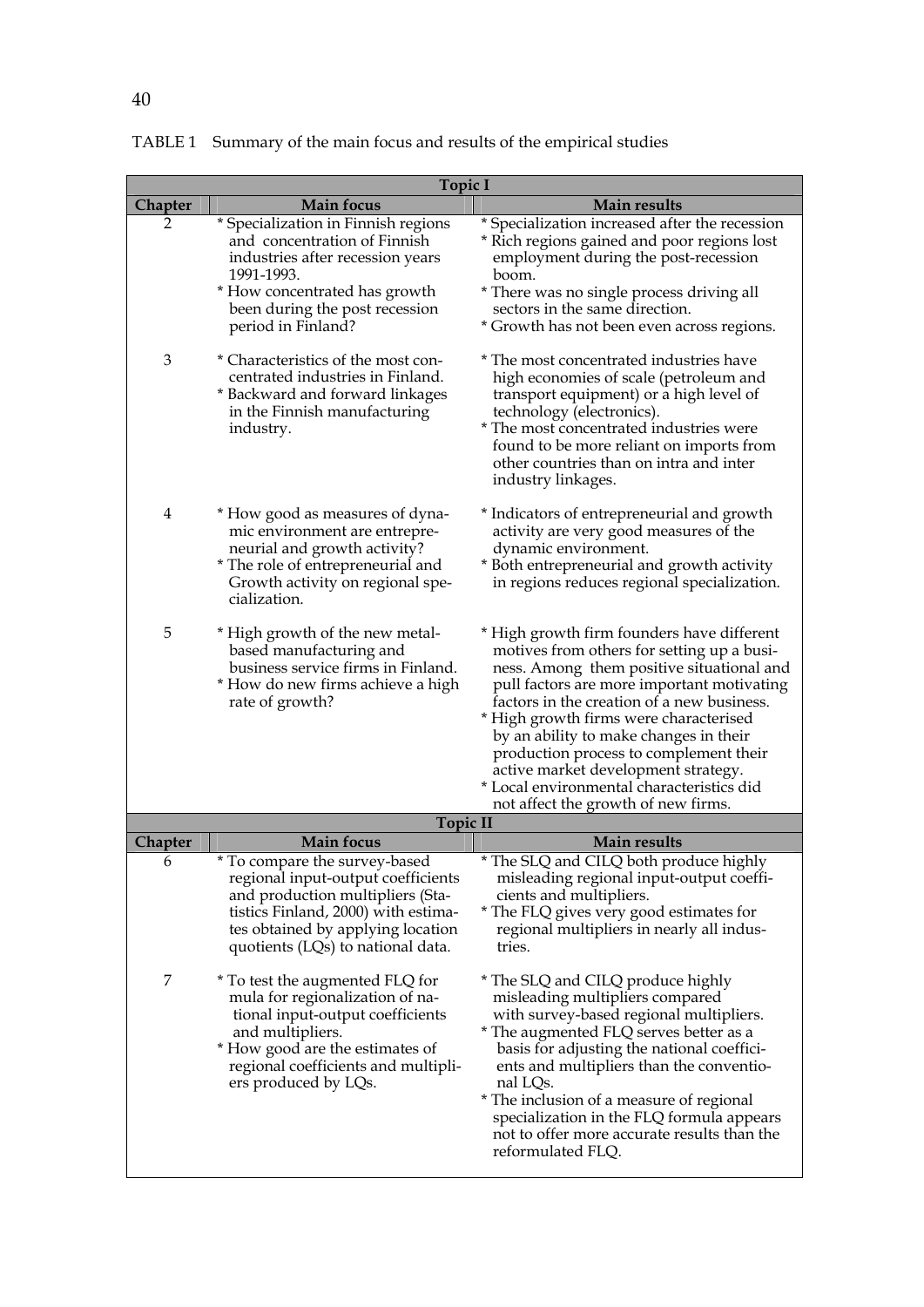| <b>Topic II</b> |                                                                                                                                                                                                                        |                                                                                                                                                                                                                                                                                                                                    |  |  |
|-----------------|------------------------------------------------------------------------------------------------------------------------------------------------------------------------------------------------------------------------|------------------------------------------------------------------------------------------------------------------------------------------------------------------------------------------------------------------------------------------------------------------------------------------------------------------------------------|--|--|
| <b>Chapter</b>  | <b>Main focus</b>                                                                                                                                                                                                      | <b>Main results</b>                                                                                                                                                                                                                                                                                                                |  |  |
| 8               | * Economic impact study based on<br>regional input-output analysis.<br>* What are the effects of certain cul-<br>tural event, namely the Kaustinen<br>Folk Music Festival, on output,<br>employment, demand and taxes? | * Effect of the Kaustinen Folk Music<br>Festival on output is about MEUR 1.7.<br>* Regional tax revenues increased by about<br>EUR 66,800.                                                                                                                                                                                         |  |  |
| 9               | * Willingness to pay to maintain the<br>Central Finland Museum among<br>residents of Jyväskylä aged 18+.<br>* Factors affecting willingness to<br>pay among the high bids and low<br>bids.                             | * Jyväskylä residents contribute less in taxes<br>to the Central Finland Museum than they<br>report that they are willing to pay.<br>* Different factors among the high bids and<br>among the low bids does explain their<br>relative willingness to pay to maintain<br>the Central Finland Museum.                                |  |  |
| 10              | * To determine the economic value<br>of the Museum of the Central<br>Finland.<br>* Factors affecting willingness-to-<br>pay for the Museum.<br>* The difference between users<br>(visitors) and non-users              | * Maintenance of the Museum can be<br>legitimised on the basis of the public's<br>willingness-to-pay.<br>* At least the present amount of tax revenue<br>can be justifiably be targeted at the<br>Museum.<br>* Construction of a prognostic model of<br>the willingness to maintain the Museum.<br>* The Museum has non-use value. |  |  |

TABLE 2 Summary of the main focus and results of the empirical studies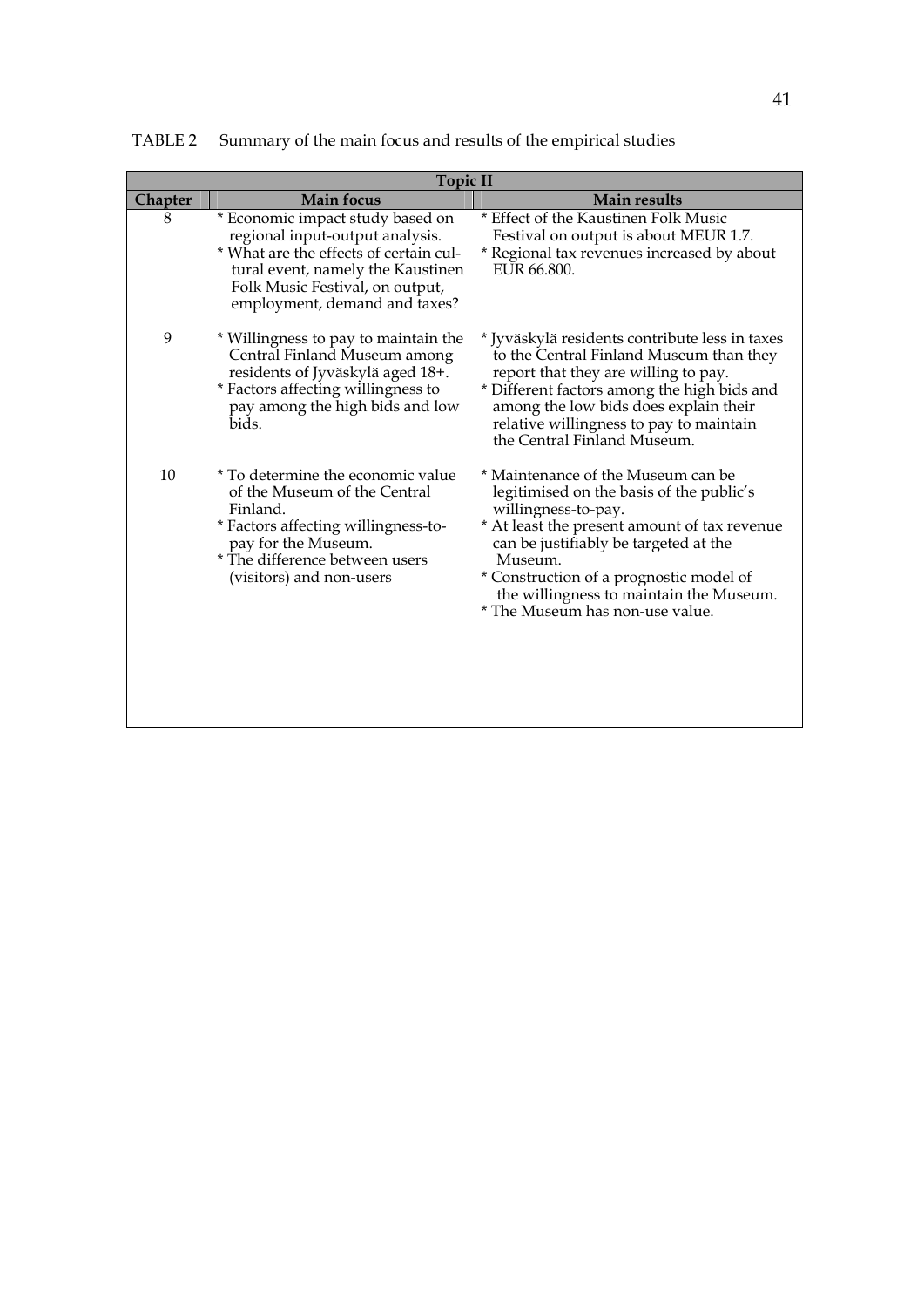#### **REFERENCES**

- Acs, Z. J., Audretsch, D. B. & Feldman, M. P. 1994. R&D spillovers and recipient firm size. The Review of Economics and Statistics 100, 336-340.
- Almeida, P. & Kogut, B. 1999. Localization of knowledge and the mobility of engineers in regional networks. Management Science 45, 904-917.
- Amiti, M. 1998. New trade theories and industrial location in the EU: A survey of evidence. Oxford Review of Economic Policy 14, 45-53.
- Arrow, K., Solow, R., Portney, P. R., Leamer, E. E., Radner, R. & Schuman, H. 1993. Report of the NOAA Panel on contingent valuation.
- Audretsch, D. B. & Feldman, M. P. 2004. Knowledge spillovers and the geography of innovation. In J. V. Henderson & J. -F. Thisse (Eds.) 2004. Handbook of regional and urban economics, Vol. IV. North-Holland.
- Barro, R. & Sala-i-Martin, X. 1991. Convergence across states and regions. Brooking Papers on Economic Activity 1, 107-181.
- Barro, R. & Sala-i-Martin, X. 1995. Economic growth. New York, McGraw-Hill.
- Baumol, W. & Bowen, W. 1966. Performing arts: The economic dilemma. MIT Press, Cambridge, Mass.
- Behrens, K. 2003. Do transport costs and tariffs shape the space-economy in the same way? Universite de Bourgogne, Laboratoire d'Economie et de Gestion (LEG), LEG- document de Travail- Economie 2003/14.
- Behrens, K. 2004a. On the location and "lock-in" of cities: geography vs. transportation technology. Universite Catholique de Louvain (UCL, Belgium), Center for operations research and econometrics (CORE) discussion papers 2004/44.
- Behrens, K. 2004b. International integration and regional inequalities: how important is national infrastructure? Universite Catholique de Louvain (UCL, Belgium), Center for operations research and econometrics (CORE) discussion papers 2004/66.
- Bille Hansen, T. 1996. A CV study of the willingness-to-pay for the Royal Theatre in Copenhagen. The ninth international conference on cultural economics, Boston, may 8-11.
- Bille Hansen, T. 1997. The willingness-to-pay for the Royal Theathre in Copenhagen as a public good. Journal of Cultural Economics 21, 1-28.
- Bishop, R. C. & Heberlein, T. A. 1979. Measuring values of extramarket goods: Are indirect measures biased?. American Journal of Agricultural Economics 61, 926-930.
- Bohlin, M. & Ternhag, G. 1990. Festivalpublik och Samhälsekonomi- en Studie av Falun Folk Music Festival. Institutet för Turism & Reseforskning, Högskolan Falun/ Borlänge.
- Brülhart, M. 1998a. Trading places: Industrial specialization in the European Union. Journal of Common Market Studies 36, 319-346.
- Brülhart, M. 1998b. Economic geography, industry location and trade: The evidence. The World Economy 21, 775-801.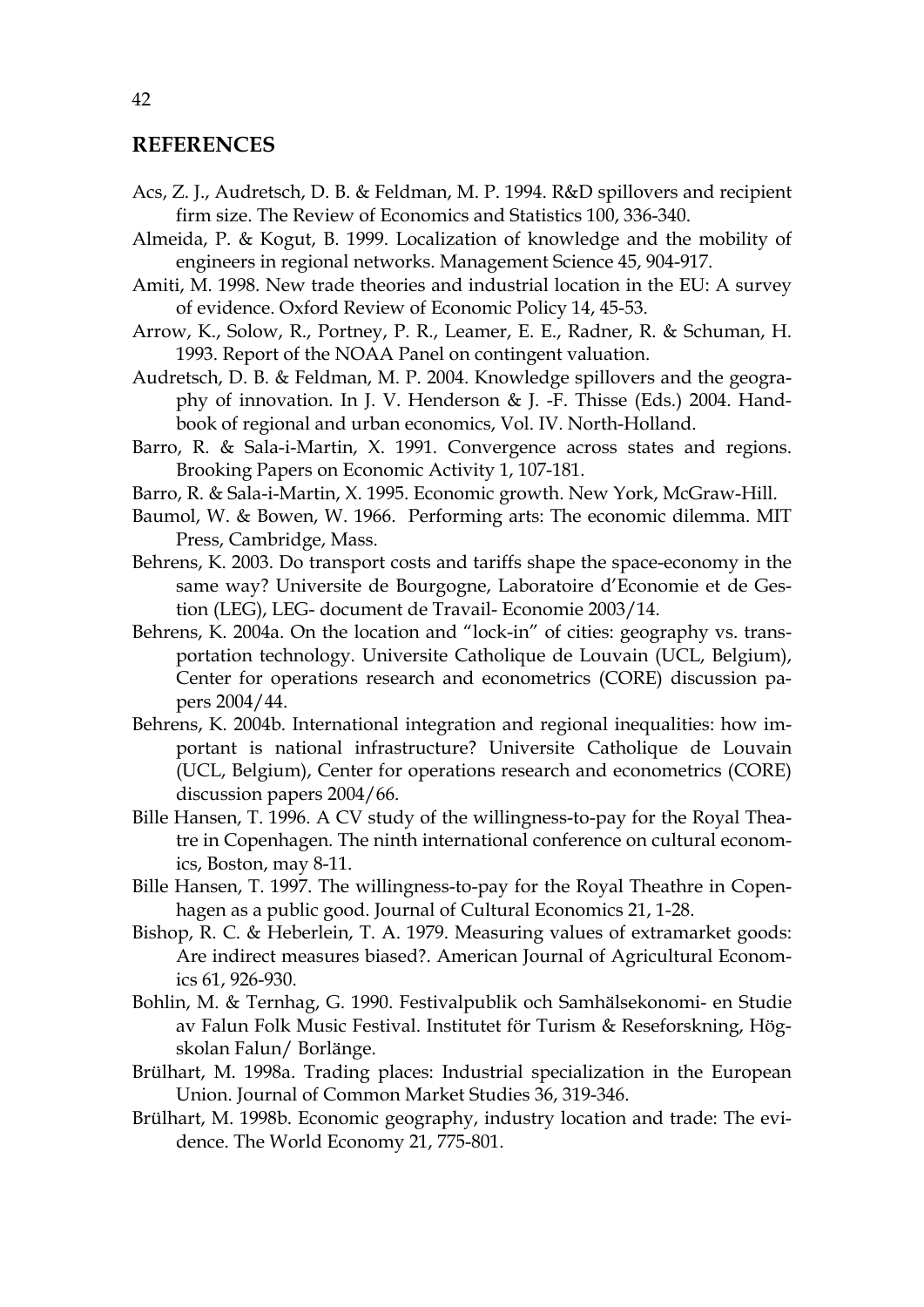- Brülhart, M. & Traeger, R. 2004. An account of geographic concentration patterns in Europe. Regional Science and Urban Economics, article in press.
- Burford, R. L. & Katz, J. L. 1977. Regional input-output multipliers without a full I-O table. Annals of Regional Science 11, 21-38.
- Burford, R. L. & Katz, J. L. 1981. A method for estimation of input-output-type output multipliers when no I-O model exists. Journal of Regional Science 21, 151-161.
- Butterfield, M. & Mules, T. 1980. A testing routine for evaluating cell by cell accuracy in short-cut regional input-output tables. Journal of Regional Science 20, 293-310.
- Carson, R. T., Mitchell, R. C., Hanemann, W. M., Kopp, R. J., Presser, S. & Ruud, P. A. 1992. A contingent valuation study of lost passive use values resulting from the Exxon Valdez oil spill. A Report to the Attorney General of the State of Alaska. Natural Resource Damage Assessment and Restoration Program, U.S. Department of Interior.
- Carson, R. T., Wright, J., Carson, N., Alberini, A. & Flores 1994. A bibliography of contingent valuation studies and papers. La Jolla, California.
- Christaller, W. 1933. Die zentralen Orte in Süddeutschland, Jena, Gustav Fischer. English translation: Central Places in Southern Germany, 1966, Prentice Hall.
- Ciriacy-Wantrup, S. V. 1947. Capital returns from soil-conservation practices. Journal of Farm Economics 29, 1181-1196.
- Cooper, A. C., Gimeno-Gascon, F. J. & Woo, C. Y. 1994. Initial human and financial capital predictors of new venture performance. Journal of Business Venturing 9, 371-395.
- Crozet, M. 2004. Do migrants follow market potentials? An estimation of a new economic geography model. Journal of Economic Geography 4, 439-458.
- Crozet, M. & Koenig-Soubeyran, P. 2002. Trade liberalization and the internal geography of countries. Center for Research in Economics and Statistics (Centre de Recherche en Economie et Statistique), CREST 37/2002.
- Crozet, M. & Koenig-Soubeyran, P. 2004. EU enlargement and the internal geography of countries. Journal of Comparative Ecoonomics 32, 265-279.
- Cummings, R. G., Brookshire, D. S. & Schulze, W. D. (Eds.) 1986. Valuing environmental goods: An assessment of the contingent valuation method. Rowman & Allanheld Publishers.
- Czamanski, S. & Malizia, E. E. 1969. Applicability and limitations in the use of national input-output tables for regional studies. Papers of the Regional Science Association, 23, 65-80.
- Davis, H. C. 1976. Regional sectoral multipliers with reduced data requirements. Regional Science 1, 18-29.
- Devereux, M. P., Griffith, R. & Simpson, H. 2004. The geographic distribution of production activity in the UK. Regional Science and Urban Economics 34, 533-564.
- Dixit, A. K. & Stiglitz, J. E. 1977. Monopolistic competition and optimum product diversity. American Economic Review 67, 297-308.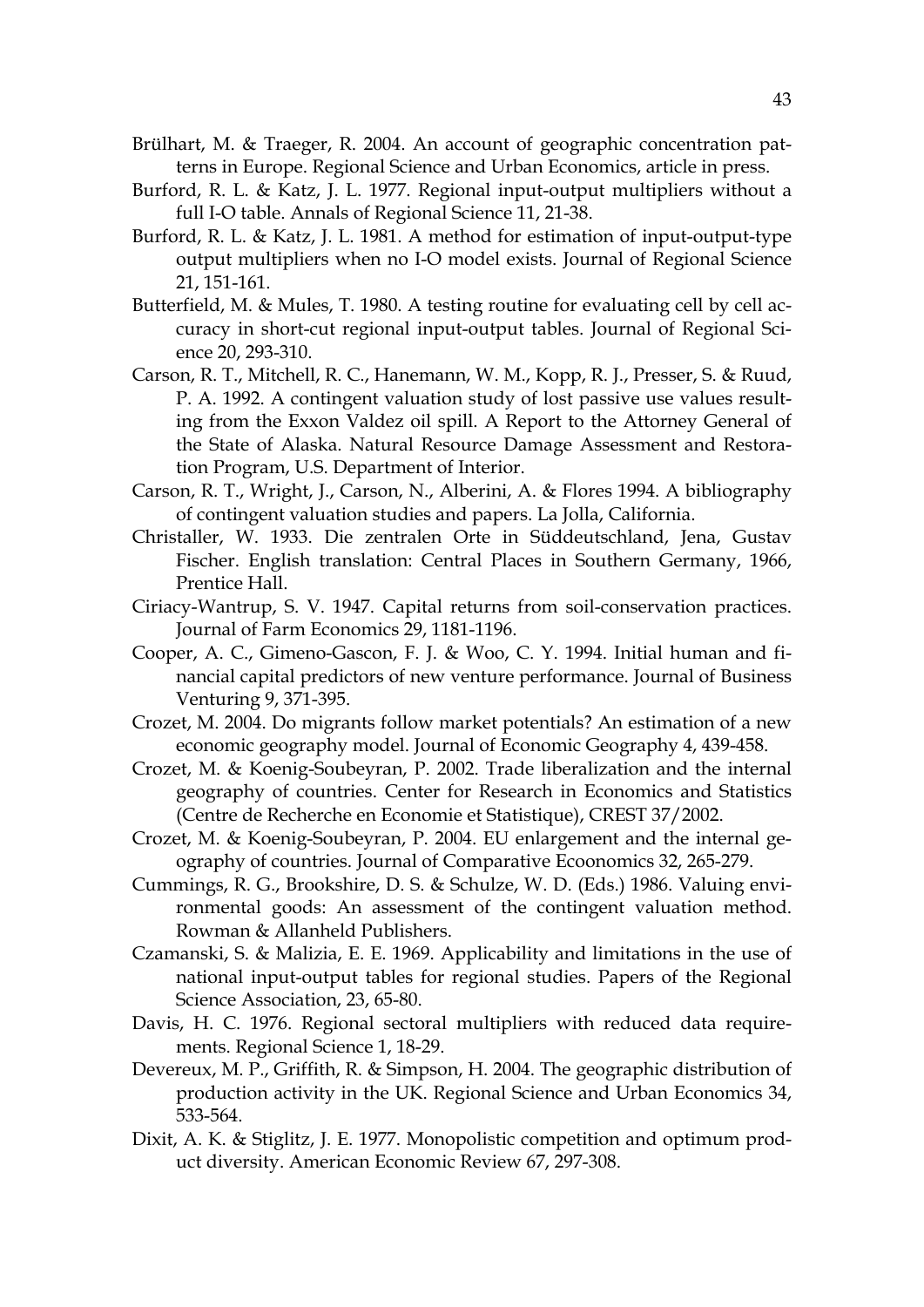- Dumais, G., Ellison, G. & Glaeser, E. L. 2002. Geographic concentration as a dynamic process. The Review of Economics and Statistics 84, 193-204.
- Duranton, G. & Puga, D. 2005. From sectoral to functional urban specialization. Journal of Urban Specialization 57, 343-370.
- Ellison, G. & Glaeser, E. L. 1997. Geographic concentration in U.S. manufacturing industries: A dartboard approach. Journal of Political Economy 105, 889-927.
- Eskelinen, H. 1980. Pohjois-Karjalan panos-tuotostutkimukset 1970-luvulta. Joensuun korkeakoulu, Karjalan tutkimuslaitoksen julkaisuja N:O 41. University of Joensuu, publications of Karelian Institute.
- Eskelinen, H. 1983. Findings on input-output in a small area context. The Annals of Regional Science 17, 40-55.
- Eskelinen, H. 1985. Sijainti ja tuotantorakenne riippuvuuksineen. Tutkimuksia aluetaloudellisesta integraatiosta. Joensuun yliopiston yhteiskuntatieteellisiä julkaisuja. N:O 5
- Eskelinen, H. 1986. Panos-tuotosmenetelmä muuttuvan alueongelman analyysissa. Teoksessa: Sisäasiainministeriö, aluepoliittinen osasto 1986: Alueellinen panos-tuotostutkimus Suomessa: Seminaariraportti. Helsinki.
- Eskelinen, H. 2001. Aluepolitiikka rautahäkissä. Kunnallisalan kehittämissäätiön Polemia-sarjan julkaisu nro 41.
- Eskelinen, H., Pietiäinen, P., Pulliainen, K. & Suorsa, M. 1978. Pohjois-Karjalan aluetalouden rakenne, vuoden 1970 panos-tuotostutkimus. Joensuun korkeakoulu, Karjalan tutkimuslaitoksen julkaisuja N:O 32. University of Joensuu, publications of Karelian Institute.
- Eskelinen, H. & Sullström, R. 1979. Kolmen aluetalouden panostuotostutkimus. Teoksessa H. Eskelinen (toim.) 1979. Aluetalous tutkimuskohteena – menetelmiä ja sovelluksia. Joensuun korkeakoulu, Karjalan tutkimuslaitoksen julkaisuja N:O 37. University of Joensuu, publications of Karelian Institute.
- Eskelinen, H. & Suorsa, M. 1980. A note on estimating interindustry flows. Journal of Regional Science 20, 261-266.
- Feldman, M. P. 1994. The geography of innovation. Kluwer Academic.
- Flegg, A. T. & Webber, C. D. 1996. Using location quotients to estimate regional input-output coefficients and multipliers. Local Economy Quarterly 4, 58- 86.
- Flegg, A. T. & Webber, C. D. 1997. On the appropriate use of location quotients in generating regional input-output tables: Reply. Regional Studies 31, 795-805.
- Flegg, A. T. & Webber, C. D. 2000. Regional size, regional specialization and the FLQ formula. Regional Studies 34, 563-569.
- Flegg, A. T., Webber, C. D. & Elliott, M. V. 1995. On the appropriate use of location quotients in generating regional input-output tables. Regional Studies 29, 547-561.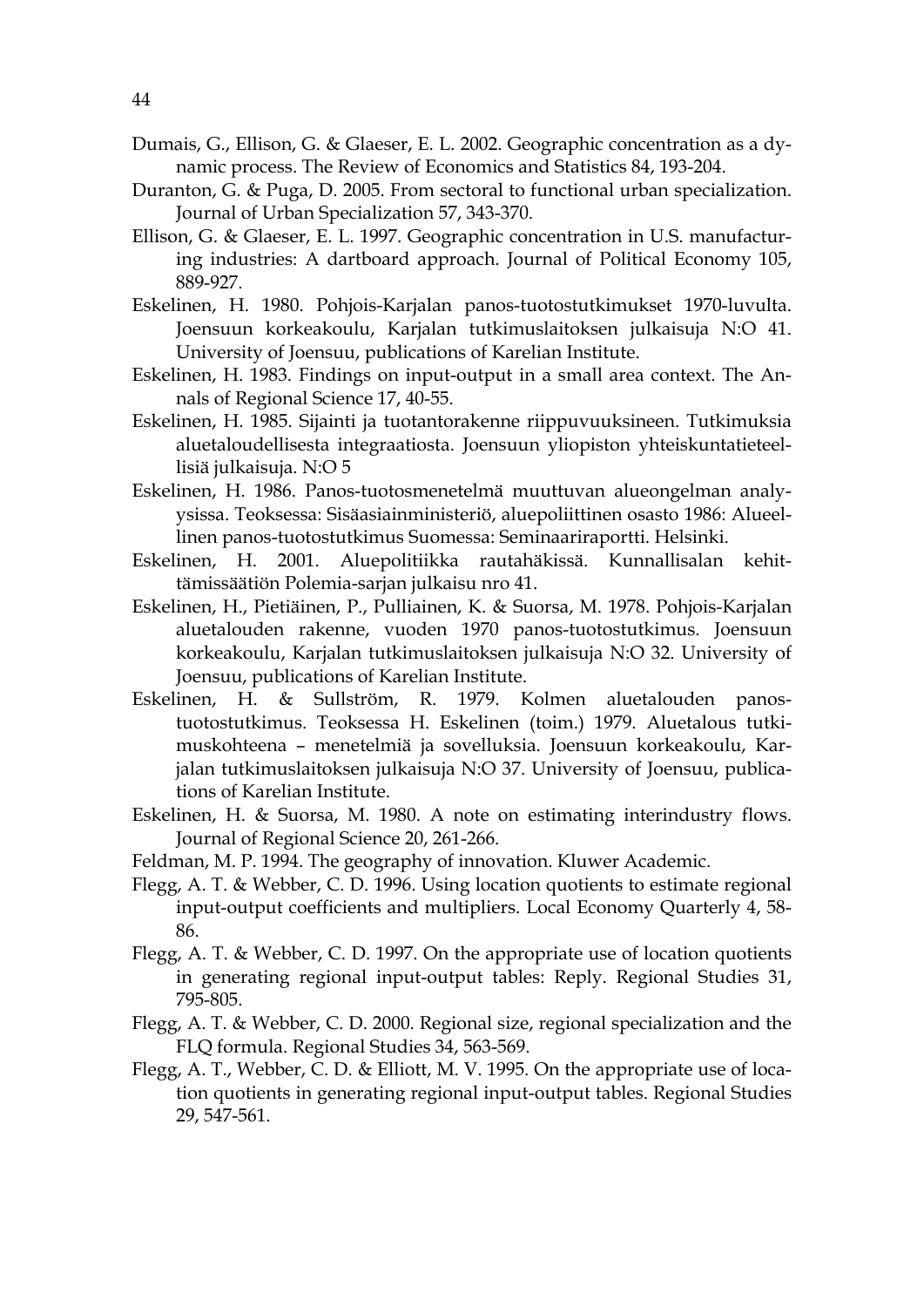- Forslid, R., Haaland, J. I. & Midelfart-Knarvik, K. H. 2002. A U-shaped Europé? A simulation study of industrial location. Journal of International Economics 57, 273-297.
- Forslid, R. & Ottaviano, G. I. P. 2003. An analytically solvable core-periphery model. Journal of Economic Geography 3, 229-240.
- Forssell, O. 1978. Lääneittäiset panos-tuotostaulut vuodelta 1970. Valtioneuvoston kanslian monisteita 178:2.
- Forssell. O. & Grönlund, P. 1960. Panos-tuotos-menetelmä. Kansantaloudellinen aikakauskirja 56, 67-99.
- Forssell, O. & Häyrynen, S. 1979. Suomen läänien panos-tuotostaulut vuonna 1970. Oulun yliopiston kansantaloustieteen laitoksen tutkimuksia N:o 16. Department of economics, University of Oulu, research reports.
- Frey, B. S. & Pommerehne, W. W. 1989. Muses and markets: Explorations in the economics of the arts. Oxford, Basil Blackwell.
- Fujita, M. 1988. A monopolistic competition model of spatial agglomeration: A differentiated products approach. Regional Science and Urban Economics 18, 87-124.
- Fujita, M., Krugman, P. & Venables, A. J. 1999. The Spatial Economy. Cities, Regions and International Trade. The MIT Press, Cambridge.
- Fujita, M. & Mori, T. 1996. The role of ports in the making of major cities: Selfagglomeration and hub-effect. Journal of Development Economics 49, 93- 120.
- Glaeser, E. L. 1999. Learning in cities. Journal of Urban Economics 46, 254-277.
- Gratton, C. & Taylor, P. 1986. Economic impact study: Hayfield international jazz festival. Leisure Management 3, 19-21.
- Haaland, J.I. & Wooton, I. 1999. International competition for multinational investment. Scandinavian Journal of Economics 101, 631-649.
- Hallet, M. 2000. Regional specialisation and concentration in the EU. European Comission, Economic papers, number 141, March 2000.
- Hanemann, W. M. 1992. Preface: Notes on the history of environmental valuation in the USA. In S. Navrud (Ed.) 1992. Pricing the European environment. Oxford University Press.
- Hanemann, W. M. 1994. Valuing the environment through contingent valuation. Journal of Economic Perspectives 8, 19-43.
- Harrigan, F. J. 1982. The estimation of input-output type output multipliers when no input-output model exists: A comment. Journal of Regional Science 22, 375-381.
- Harrigan, F. J., McGilvray, J. W. & McNicoll, I. H. 1980. Simulating the structure of a regional economy. Environment and Planning A 12, 927-936.
- Harrigan, F. J., McGilvray, J. W. & McNicoll, I. H. 1981. The estimation of interregional trade flows. Journal of Regional Science 21, 65-78.
- Harris, I. D. & Liu, A. 1998. Input-output modelling of the urban and regional economy: The importance of external trade. Regional Studies 32, 851-862.
- Haukioja, T. & Okko, P. 1995. Kasvu, integraatio ja aluekehitys. Eurooppa-Instituutin keskusteluaiheita 4/95.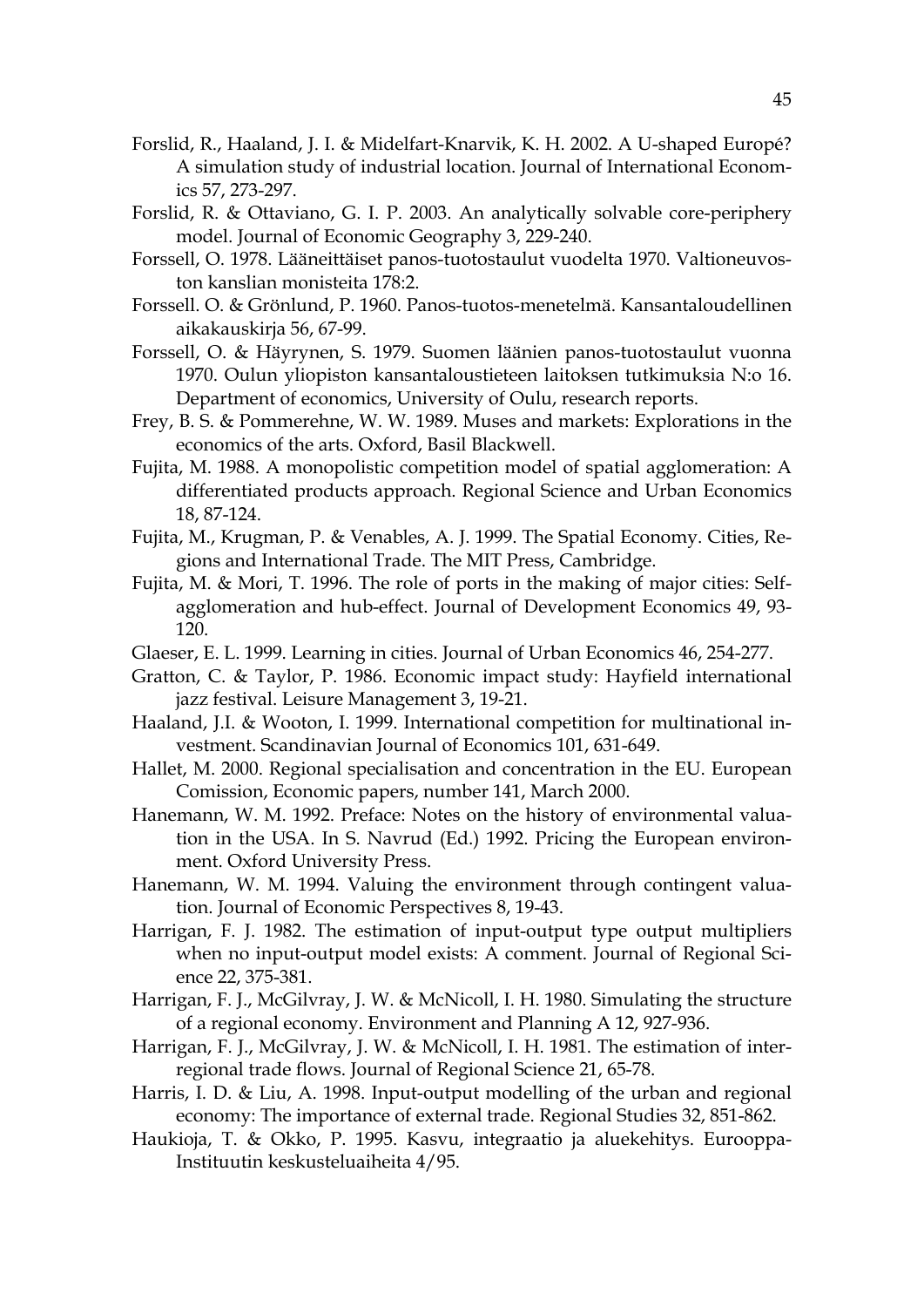- Hausman, J. A. (Ed.) 1993. Contingent valuation, a critical assessment. Elsevier Science Publishers, Netherlands.
- Head, K. & Mayer, T. 2004. The empirics of agglomeration and trade. In J. V. Henderson & J. -F. Thisse (Eds.) 2004. Handbook of regional and urban economics, vol. IV. North-Holland.
- Head, K., Ries, J. & Swenson, D. 1995. Agglomeration benefits and location choice: Evidence from Japanese manufacturing investments in the United States. Journal of International Economics 38, 223-247.
- Head, C. K., Ries, J. C. & Swenson, D. L. 1999. Attracting foreign manufacturing: Investment promotion and agglomeration. Regional Science and Urban Economics 29, 197-218.
- Henderson, J. V. 2003. Marshall's scale economies. Journal of Urban Economics 53, 1-28.
- Hewings, G. J. D. 1971. Regional input-output models in the U.K.: Some problems and prospects for the use of nonsurvey techniques. Regional Studies 5, 11-22.
- Hirvonen, M. 1971. Tammermaan talouselämän rakenne ja sen vaikutus tapahtuneeseen kehitykseen vuosina 1957-1965. Tampereen yliopisto, kansantaloustieteen laitoksen julkaisuja. Sarja A: No. 1.
- Huovari, J. 1999. Alueelliset työttömyys- ja työllisyyserot. Pellervon taloudellisen tutkimuslaitoksen työpapereita, n:o 27. Regional unemployment and employment disparities. Pellervo Economic Research Institute working papers 27.
- Häyrynen, S. 1981. Oulun ja Lapin läänin panos-tuotostutkimus vuodelta 1975. Oulun yliopisto, Pohjois-Suomen tutkimuslaitos B 2. University of Oulu, Research Institute of Northern Finland.
- Isard, W. 1953. Regional commodity balances and interregional commodity flows. The American Economic Review 43, 167-180.
- Isard, W. 1956. Location and space-economy, Cambridge, The MIT Press.
- Isard, W. 1960. Methods of regional analysis: An introduction to regional science. The regional science studies series 4. The M.I.T. Press, Massachusetts Institute of Technology.
- Jacobs, J. 1969. The economy of cities, New York: Vintage Books.
- Jaffe, A. B., Trajtenberg, M. & Henderson, R. 1993. Geographic localization of knowledge spillovers as evidenced by patent citations. The Quarterly Journal of Economics 63, 577-598.
- Jensen, R. C. 1980. The concept of accuracy in regional input-output models. International Regional Science Review 5, 139-154.
- Jensen, R. C. & MacDonald, S. 1982. Technique and technology in regional input-output. Annals of Regional Science 16, 27-45.
- Jensen, R. C. & West, G. R. 1980. The effect of relative coefficient size on inputoutput multipliers. Environment and Planning A 12, 659-670.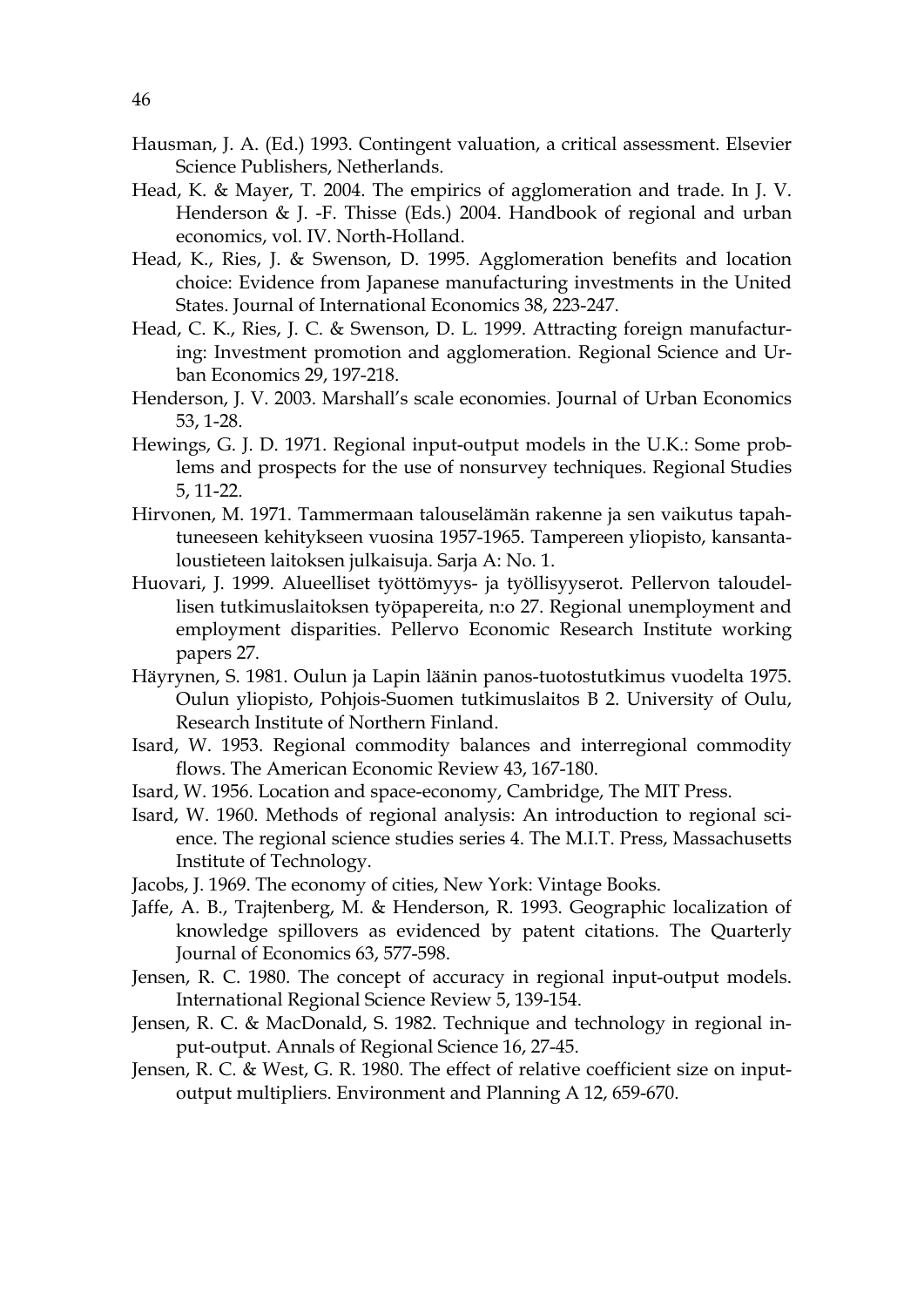- Kahneman, D. 1986. Valuing environmental goods: An assessment of the contingent valuation method: The review panel Assessment. In R. G. Cummings, D. S. Brookshire & W. D. Schulze (Eds.) 1986. Valuing environmental goods: An assessment of the contingent valuation method. Rowman & Allanheld Publishers.
- Kahneman, D. & Knetsch, J. L. 1992. Valuing public goods: The purchase of moral satisfaction. Journal of Environmental Economics and Management 22, 57-70.
- Kangasharju, A. 1998. Regional economic differences in Finland: Variations in income growth and firm formation. Pellervo Economic Research Institute Publications No. 17.
- Kangasharju, A., Laakso, S., Loikkanen, H. A., Riihelä, M. & Sullström, R. (2001). Economic crisis of the 1990s: What happened to regional convergence and inequality, and housing market phenomena in boom and bust? In J. Kalela, J. Kiander, U. Kivikuru, H. A. Loikkanen & J. Simpura 2001. 1990s economic crisis – the research programme on the economic crisis of the 1990s in Finland: Down from the heavens, up from the ashes. The Finnish economic crisis of the 1990s in the light of economic and social research. Government Institute for Economic Research, VATT Publications 27:6.
- Katz, J. L. & Burford, R. L. 1982. The estimation of input-output type output multipliers when no input-output model exists: A reply. Journal of Regional Science 22, 383-387.
- Khakee, A. 1994. Kulturen i ett ekonomiskt perspektiv. Kultur I Norden 1994:3, 14-22.
- Kim, S. 1995. Expansion of markets and the geographic distribution of economic activities: The trends in U. S. regional manufacturing structure, 1860-1987. The Quarterly Journal of Economics 110, 881-908.
- Koutaniemi, M. 2003. Keskittyykö teollisuus? Teollisuustuotannon alueellinen kehitys Suomessa vuosina 1975-2000. Pro gradu- tutkielma, Helsingin yliopisto, valtiotieteellinen tiedekunta, talous- ja sosiaalihistoria. Master's graduate thesis.
- Krugman, P. 1991. Increasing returns and economic geography. Journal of Political Economy 99, 483-499.
- Krugman, P. 1998. Space: The final frontier. Journal of Economic Perspectives 12, 161-174.
- Krugman, P. 2002. Where in the world is the "new economic geography". In G. L. Clark, M. P. Feldman & M. S. Gertler (Eds.) 2002. The Oxford handbook of economic geography. Oxford University Press.
- Krugman, P. & Elizondo, R. L. 1996. Trade policy and the third world metropolis. Journal of Development Economics 49, 137-150.
- Krugman, P. & Venables, A. J. 1995. Globalization and the inequality of nations. The Quarterly Journal of Economics 110, 857-880.
- Krugman, P. & Venables, A. J. 1996. Integration, specialization, and adjustment. European Economic Review 40, 959-967.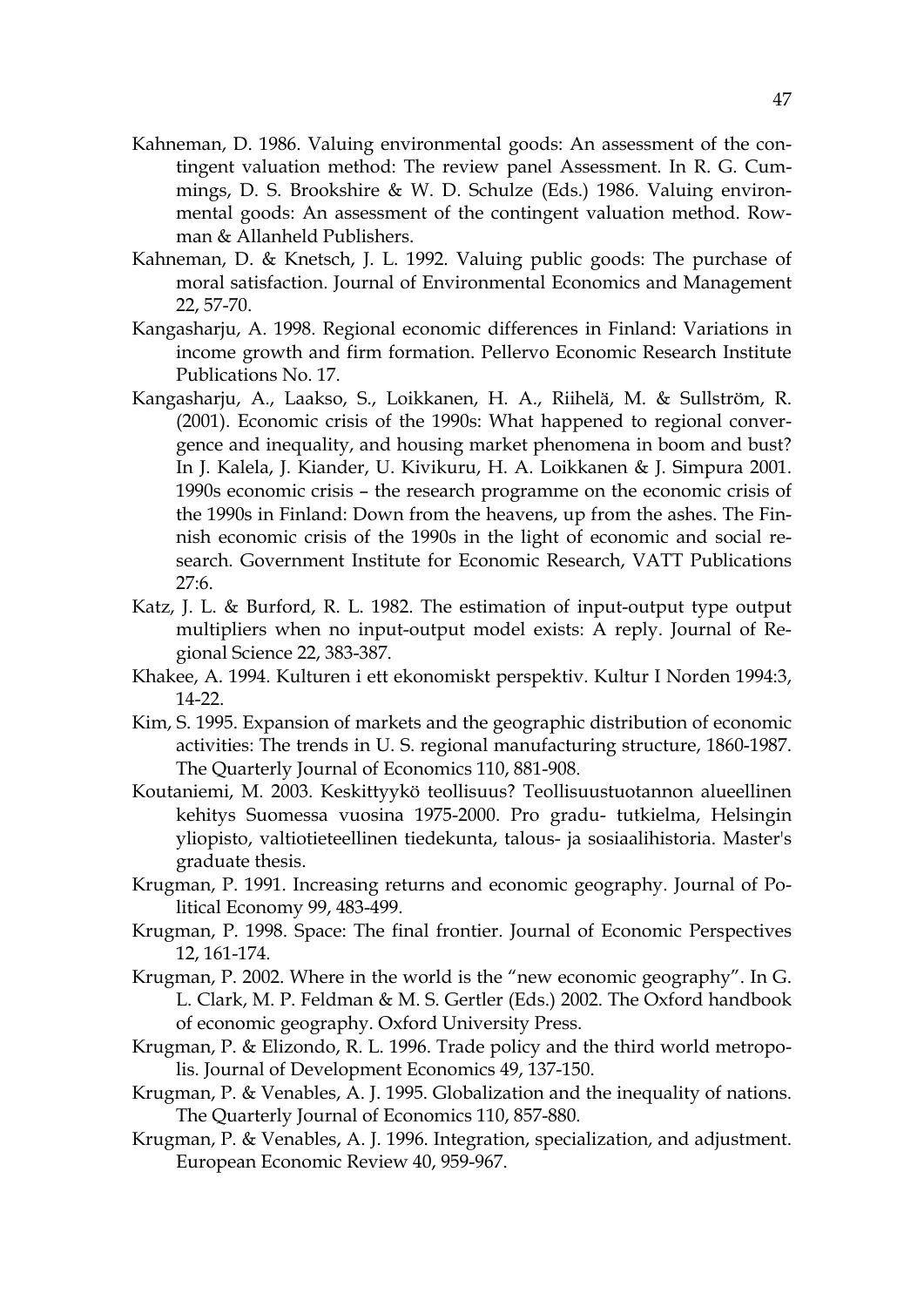- Krutilla, J. V. 1967. Conservation reconsidered. The American Economic Review 57, 777-786.
- Lindgren, L. 2004. Alueen tuotantorakenne ja aluekehitys. Kansantaloustieteen Pro gradu –työ. Jyväskylän yliopisto, taloustieteiden tiedekunta. Verkkoosoite: http://selene.lib.jyu.fi:8080/gradu/v04/G0000735.pdf.
- Loikkanen, H. A., Rantala, A. & Sullström, R. 1998. Regional income differences in Finland 1966-96. Government Institute for Economic Research, discussion papers 181.
- Loikkanen, H. A., Riihelä, M. & Sullström, R. 1999. Kaupunkien, taajamien ja maaseudun väliset ja sisäiset tulo- ja kulutuserot. Valtion taloudellinen tutkimuskeskus, keskustelualoitteita 213. Government Institute for Economic Research.
- Loikkanen, H. A., Riihelä, M. & Sullström, R. 2005. Regional income convergence and inequality in boom and bust: Results from micro data in Finland 1971-2000. In D. Felsenstein & B. A. Portnov (Eds.) 2005. Regional disparities in small countries. Springer-Verlag. Gmbh.
- Lucas, R. E. Jr. 1988. On the mechanics of economic development. Journal of Monetary Economics 22, 3-42.
- Lösch, A. 1940. Die räumliche ordnung der wirtschaft, (Gustav Fischer, Jena). English translation: The economics of location 1954, (New haven, Yale University Press).
- Magrini, S. 2004. Regional (di)convergence. In J. V. Henderson & J. -F. Thisse (Eds.) 2004. Handbook of regional and urban economics, Vol. IV. North-Holland.
- Malizia, E. & Bond, D. L. 1974. Empirical tests of the RAS method of interindustry coefficient adjustment. Journal of Regional Science 14, 355-365.
- Martin, F. 1994. Determining the size of museum subsidies. Journal of Cultural Economics 18, 255-270.
- Maurel, F. & Sedillot, B. 1999. A measure of the geographic concentration in French manufacturing industries. Regional Science and Urban Economics 29, 575-604.
- Mazzanti, M. 2001. Discrete choice models and valuation experiments. An application to cultural heritage. Universita di Pavia, dipartimento di economia pubblica e territoriale. Societa italiana di economia pubblica working paper, October 5, 2001.
- McCann, P. & Dewhurst, J. H. L. 1998. Regional size, industrial location and input-output expenditure coefficients. Regional Studies 32, 435-444.
- McMenamin, D. G. & Haring, J. E. 1974. An appraisal of nonsurvey techniques for estimating regional input-output models. Journal of Regional Science 14, 191-205.
- Midelfart-Knarvik, K. H. & Overman, H. G. 2002. Delocation and European integration. Is structural spending justified? Economic Policy 17, 322-359.
- Midelfart-Knarvik, K. H., Overman, H. G., Redding, S. J. & Venables, A. J. 2000. The location of European industry. European Comission, Economic papers, number 142, April 2000.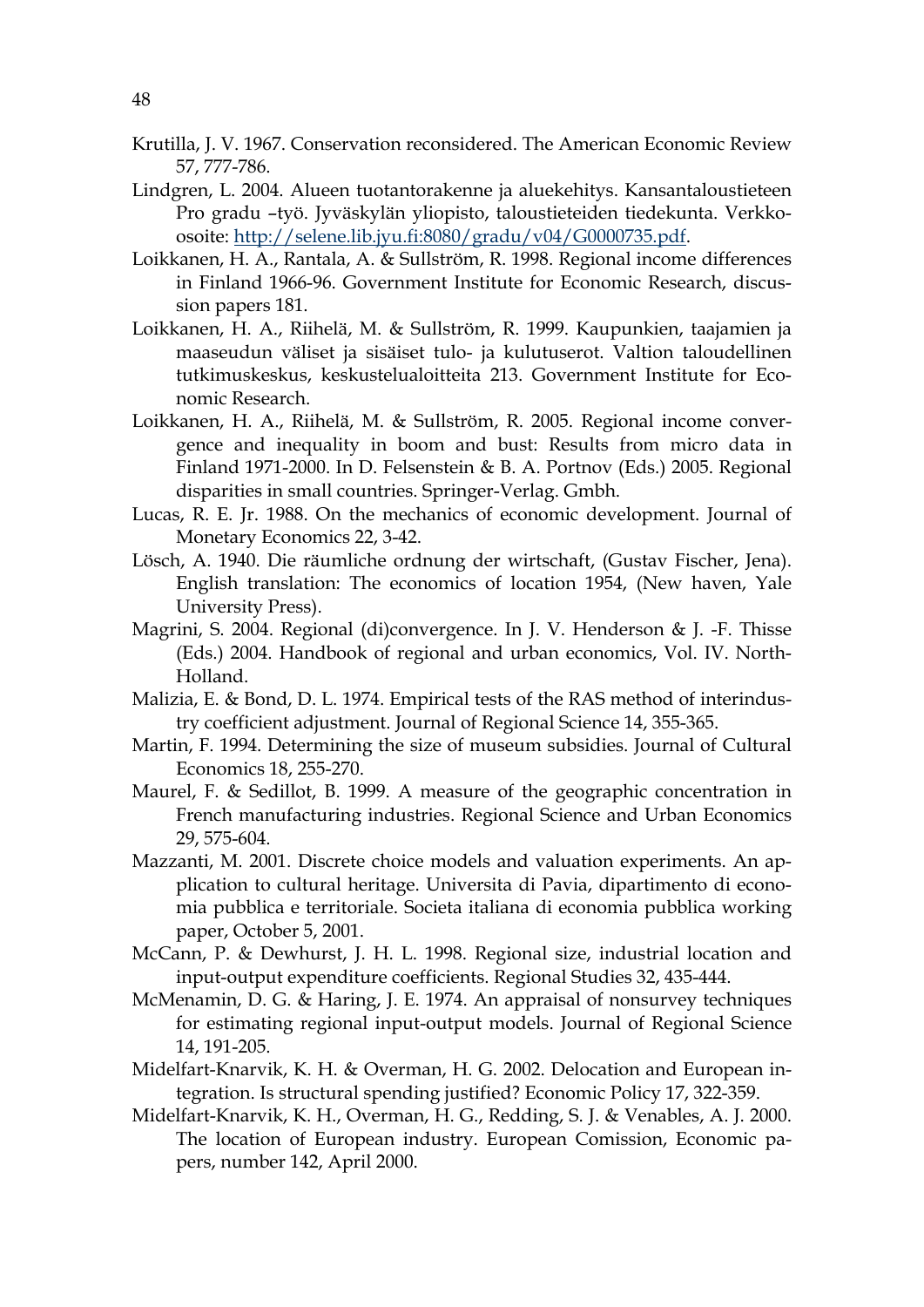- Midelfart-Knarvik, K. H., Overman, H. G., Redding, S. J. & Venables, A. J. 2002. The location of European industry. In European integration and the functioning of product markets. European Economy, Special report No 2/2002. European Comission Directorate-General for Economic and Financial Affairs.
- Midelfart-Knarvik, K. H. & Steen, F. 1999. Self-reinforcing agglomerations? An empirical industry study. Scandinavian Journal of Economics 101, 515-532.
- Miernyk, W. H. 1968. Long-Range forecasting with a regional input-output model. Western Economic Journal 6, 165-176.
- Miernyk, W. H. 1969. Comments on Czamanski and Malizia. Papers of the Regional Science Association 23, 81-82.
- Miernyk, W. H. 1976. Comments on recent developments in regional inputoutput analysis. International Regional Science Review 1. 47-55.
- Miernyk, W. H., Bonner, E. R., Chapman, Jr. J. H. & Shellhammer, K. 1967. Impact of the space program on a local economy – An input-output analysis. McClain Printing Company, Parsons, West Virginia.
- Miller, R. E. & Blair, P. 1983. Estimating state-level input-output relationships from U.S. multiregional data. International Regional Science Review 8, 233-254.
- Miller, R. E. & Blair, P. D. 1985. Input-output analysis: Foundations and extensions. Prentice-Hall, Inc., Englewood Cliffs.
- Mitchell, R. C. & Carson, R. T. 1989. Using surveys to value public goods. The contingent valuation method. Washington DC.
- Moisseinen, E. 1997. Contingent valuation: The case of the Saimaa Seal. Joensuun yliopiston yhteiskuntatieteellisiä julkaisuja, N:O 28. University of Joensuu publications in social sciences.
- Monfort, P. & Nicolini, R. 2000. Regional convergence and international integration. Journal of Urban Economics 48, 286-306.
- Morrison, W. I. & Smith, P. 1974. Nonsurvey input-output techniques at the small area level: An evaluation. Journal of regional Science 14, 1-14.
- Morrison, W. G. & Westi, E. G. 1986. Subsidies for the performing arts: Evidence on voter preference. Journal of Behavioral Economics 15, 57-72.
- Myerscough, J. 1988. The Economic Importance of the Arts in Britain. Policy Studies Institute. London.
- Myrdal, G. 1957. Economic theory and underdeveloped regions, London: Gerald Duckworth.
- Mäntymaa, E. 1993. Ympäristöhyötyjen arviointi contingent valuation menetelmällä. University of Oulu. Research Institute of Northern Finland, research reports 109.
- Nenonen, T. 1981. Aluetalouden tuotantorakenteen kehittäminen. Tuotantopoliittisen simulointimallin rakentaminen ja sen soveltaminen läänitasolla. Oulun yliopisto, Pohjois-Suomen tutkimuslaitos A:1. University of Oulu, research institute of Northern Finland, research reports.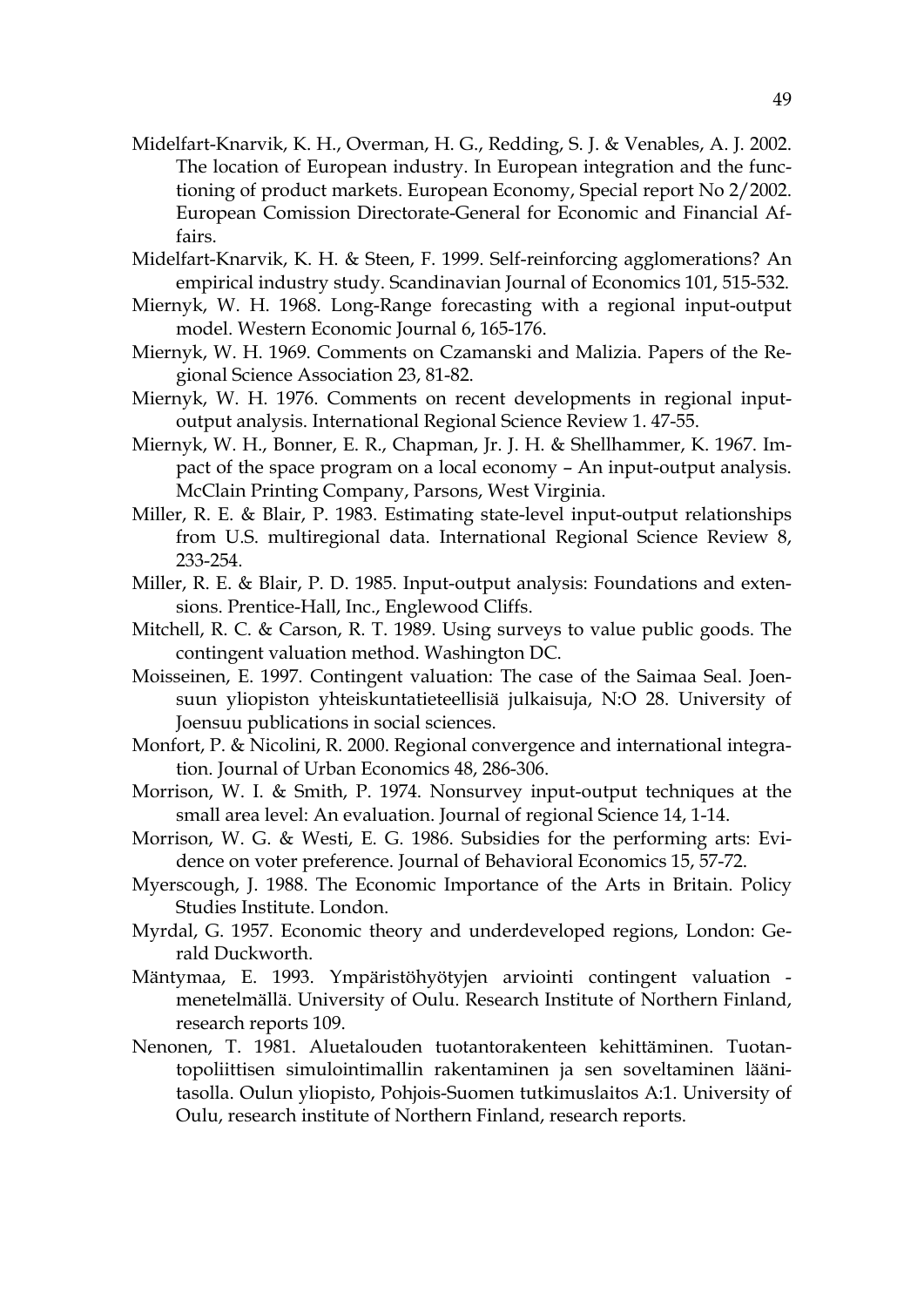- Niiranen, K. 1997. Havaintoja teollisuuden toimialojen alueellisesta keskittymisestä Suomessa. Taloustutkijoiden XIV kesäseminaari Jyväskylässä 11.- 12.6.1997.
- Niiranen, K. 1999. Industrial specialization in very sparsely populated regions, regional Science Assosiation European congress, Duplin, Ireland, 23-27 August, CD-rom.
- Niittykangas, H. 1992. Maaseudun yritystoiminnan kehittymismahdollisuudet. Jyväskylä studies in computer science, economics and statistics, 21.
- Niittykangas, H., Storhammar, E. & Tervo, H. 1994. Yrittäjyys ja yritysten synty paikallisissa toimintaympäristöissä. Centre for Economic Research in Central Finland, Julkaisuja 132, University of Jyväskylä.
- Nivalainen, S. 2003. Where do migrants go? An analysis of rural and urban destined/originated migration in Finland in 1996-1999. Pellervo Economic Research (PTT) Institute working papers No 66.
- Noonan, D. 2002. Contingent valuation studies in the arts and culture: An annotated bibliography. The Cultural Policy Center, working paper, Chicago.
- Okko, P. 1997. Kasvua ja muutosta 80 vuotta. Suomi 80: Kuokasta kännykkään. Suomen Kuntaliitto.
- Okko, P., Miettilä, A. & Hyvärinen, J. 1998. Globalisaatio ja aluerakenteen muutos. Suomen itsenäisyyden juhlarahasto, SITRA. Sitra 177.
- Ottaviano, G. 2003. Regional policy in the global economy: Insights from New Economic Geography. Regional Studies 37, 665-673.
- Ottaviano, G. I. P. & Pinelli, D. 2004. The challenge of globalization for Finland and its regions: The new economic geography perspective. Prime Minister's office: Publications 24/2004.
- Ottaviano, G. I. P. & Thisse, J. -F. 2004. New economic geography: What about the N?. Universite Catholique de Louvain (UCL, Belgium), Center for operations research and econometrics (CORE) discussion papers 2004/65.
- Ovaskainen, V., Savolainen, H. & Sievänen, T. 1992. The benefits of managing forests for grouse habitats: A contingent valuation experiment. In B. Sohlberg (Ed.) 1992. Proceedings of the biennal meeting of the Scandinavian Society of Forest Economics, April 10-13, 1991. Gausdal, Norway. Scandinavian Forest Economics 33, 263-274.
- Paluzie, E., Pons, J. & Tirado, D. A. 2001. Regional integration and specialization patterns in Spain. Regional Studies 35, 285-296.
- Park, S.-H. & Mohtadi, M. & Kubursi, A. 1981. Errors in regional nonsurvey input-output models: Analytical and simulation results. Journal of Regional Science 21, 321-339.
- Peacock, A. T. 1969. Welfare economics and public subsidies to the arts. In M. Blaug (Ed.) 1976. The economics of the arts. Martin Robertson and Company, London.
- Pekkala, S. 2000. Regional convergence and migration in Finland 1960-95. University of Jyväskylä, Jyväskylä Studies in Business and Economics 4/2000.
- Peri, G. 2002. Young workers, learning, and agglomerations. Journal of Urban Economics 52, 582-607.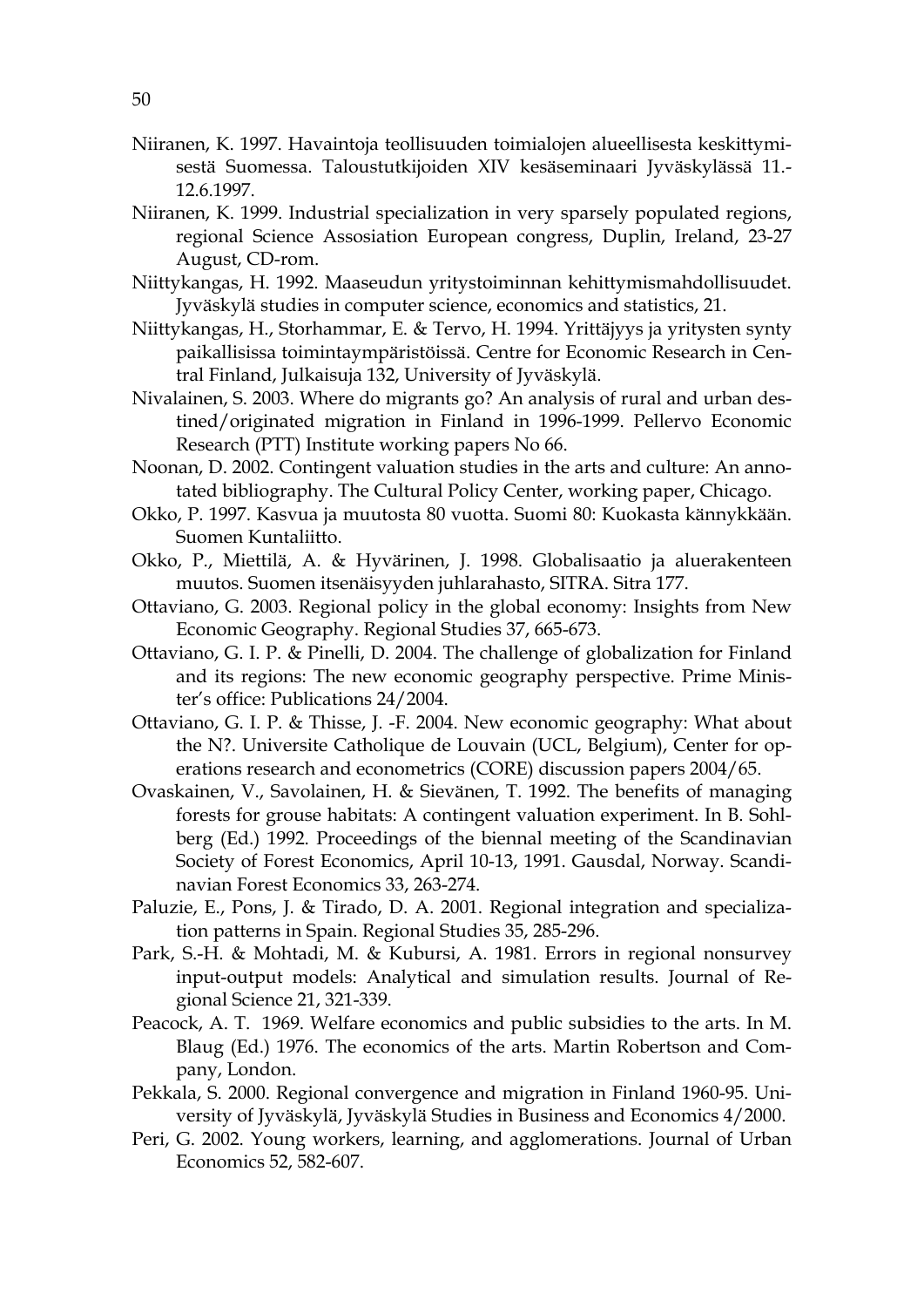- Pleeter, S. (Ed.) 1980. Economic impact analysis: Methodology and applications. Studies in applied regional science 19. Martinus Nijhoff Publishing.
- Pommerehne, W. E. 1992. Preface In R. Towse & A. Khakee (Eds.) 1992. Cultural economics. Springer-Verlag.
- Porter, M. 1990. The competitive advantage of nations. New York, Free Press.
- Portney, P. R. 1994. The contingent valuation debate: Why economists should care. The Journal of Economic Perspectives 8, 3-17.
- Puga, D. 1999. The rise and fall of regional inequalities. European Economic Review 43, 303-334.
- Quah, D. T. 1997. Empirics for growth and distribution: Stratification, polarization, and convergence clubs. Journal of Economic Growth 2, 27-59.
- Richardson, H. W. 1972. Input-output and regional economics. London, Weidenfeld and Nicolson.
- Riihelä, M., Sullström, R. & Suoniemi, I. 2001. Income inequality in Finland during the 1990s. In J. Kalela, & J. Kiander, U. Kivikuru, H. A. Loikkanen & J. Simpura (Eds.) 2001. 1990s economic crisis – the research programme on the economic crisis of the 1990s in Finland: Down from the heavens, up from the ashes, the Finnish economic crisis of the 1990s in the light of economic and social research. Government Institute for Economic Research, VATT Publications 27:6.
- Ritsilä, J. 2001. Studies on the spatial concentration of human capital. Jyväskylä studies in business and economics, NO 7. School of business and economics, University of Jyväskylä.
- Romanoff, E. 1974. The economic base model: A very special case of inputoutput analysis. Journal of Regional Science 14, 121-129.
- Romer, P. M. 1986. Increasing returns and long-run growth. Journal of Political Economy 94, 1002-1037.
- Rosenthal, S. S. & Strange, W. C. 2001. The determinants of agglomeration. Journal of Urban Economics 50, 191-229.
- Round, J. I. 1978. An interregional input-output approach to the evaluation of nonsurvey methods. Journal of Regional Science 18, 179-194.
- Round, J. I. 1983. Nonsurvey techniques: A critical review of the theory and the evidence. International Regional Science Review 8, 189-212.
- Saurio, S. 1982. Rauman paikallistalouden panos-tuotostutkimus vuodelta 1970. Turun yliopisto, taloustieteen julkaisuja, sarja A:12.
- Saurio, S. 1986. Nonsurvey- ja survey-menetelmien optimaalinen yhdistäminen panos-tuotostaulun rakentamisessa: Paikallistaloudellinen sovellutus. Teoksessa Sisäasiainministeriö, aluepoliittinen osasto 1986. Alueellinen panos-tuotostutkimus Suomessa, seminaariraportti, Aluepoliittisia artikkeleita 1/1986.
- Schaffer, W. A. 1976. On the use of input-output models for regional planning. Studies in Applied Regional Science, Vol. 1. Martinus Nijhoff Social Sciences Division, Leiden 1976.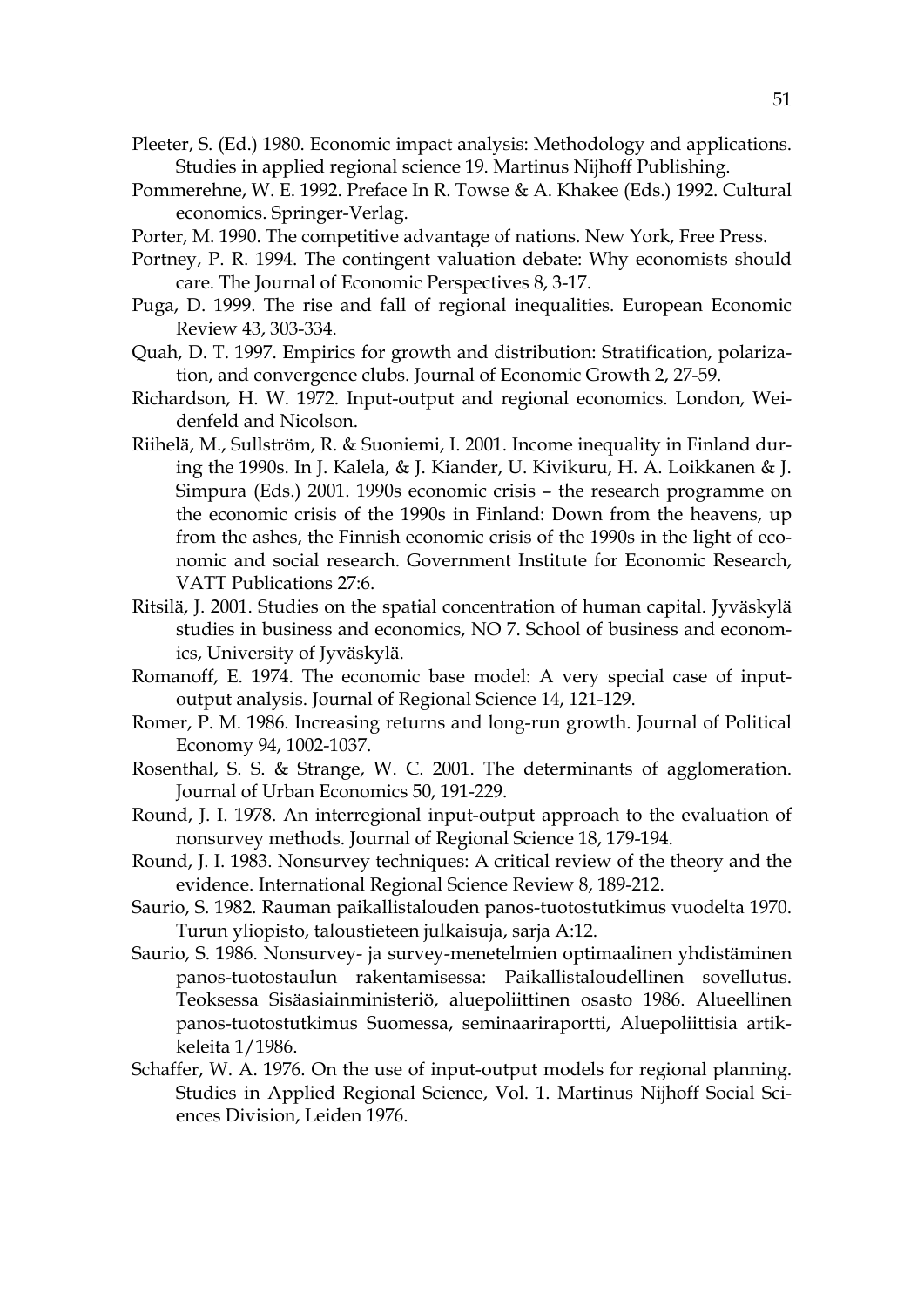- Schaffer, W. A. & Chu, K. 1969. Nonsurvey techniques for constructing regional interindustry models. Papers of the Regional Science Association 23, 83- 101.
- Scitovsky, T. 1954. Two concepts of external economies. Journal of Political Economy 62, 143-151.
- Scotchmer, S. & Thisse, J. -F. 1992. Space and competition. The Annals of Regional Science 26, 269-286.
- Sheppard, E. 2002. Geography or economics? Conceptions of space, time, interdependence, and agency. In G. L. Clark, M. P. Feldman & M. S. Gertler (Eds.) 2002. The handbook of economic geography. Oxford University Press.
- Sievänen, T., Pouta, E. & Ovaskainen, V. 1992. Problems of measuring recreation value given everyman's rights. In B. Sohlberg (Ed.) (1992). Proceedings of the biennal meeting of the Scandinavian Society of Forest Economics, April 10-13, 1991. Gausdal, Norway. Scandinavian Forest Economics 33, 231-243.
- Similä, P. 1979. Oulun seudun panos-tuotostutkimus. Oulun Kaupunkisuunnittelu, Sarja B. Oulun yliopisto, Pro-gradu-tutkielma.
- Sipponen, M. 1987. Keskisuomalaisten kotitarve- ja virkistyskalastuksesta ja sen arvosta v. 1981 erityisesti vesioikeudellisen intressivertailun kannalta. Jyväskyläm yliopisto, biologian laitoksen tiedonantoja 48.
- Smith, P. & Morrison, W. I. 1974. Simulating the urban economy, input-output techniques, Pion, London.
- Statistics Finland 2000. Regional Input-Output 1995, tables and complication methods. Official Statistics of Finland.
- Stevens, B. H. & Trainer, G. A. 1980. Error generation in regional input-output analysis and its implications for nonsurvey models. In S. Pleeter (ed.) 1980. Economic impact analysis: Methodology and applications. Studies in applied regional science 19, 68-84. Martinus Nijhoff Publishing.
- Tanninen, H. & Tiainen, T. 2005. Alueiden erikoistuminen Suomessa 1975-2003. Kansantaloudellinen aikakauskirja 3, 300-313.
- Tervo, H. 1998. The development of regional unemployment differentials in the 1990s. Finnish Economic Papers 11, 37-49.
- Tervo, H. 1999. "Regional science" ja "new economic geography": Katsaus aluetaloustieteen kehitykseen ja näkymiin. Kansantaloudellinen aikakauskirja 95, 753-765.
- Tervo, H. 2000. Suomen aluerakenne ja siihen vaikuttavat tekijät. Kansantaloudellinen aikakauskirja 96, 398-415.
- Tervo, H. 2005. Regional policy lessons from Finland. In D. Felsenstein & B. A. Portnov (Eds.) 2005. Regional disparities in small countries. Springer-Verlag Gmbh.
- Throsby, D. 2001. Economics and culture. Cambridge University Press.
- Throsby, C. D. & Withers, G. A. 1983. Measuring the demand for the arts as a public good: Theory and empirical results. In W. S. Hendon & J. L. Shanahan 1983. Economics of Cultural Decisions. Abt. Books, Cambridge.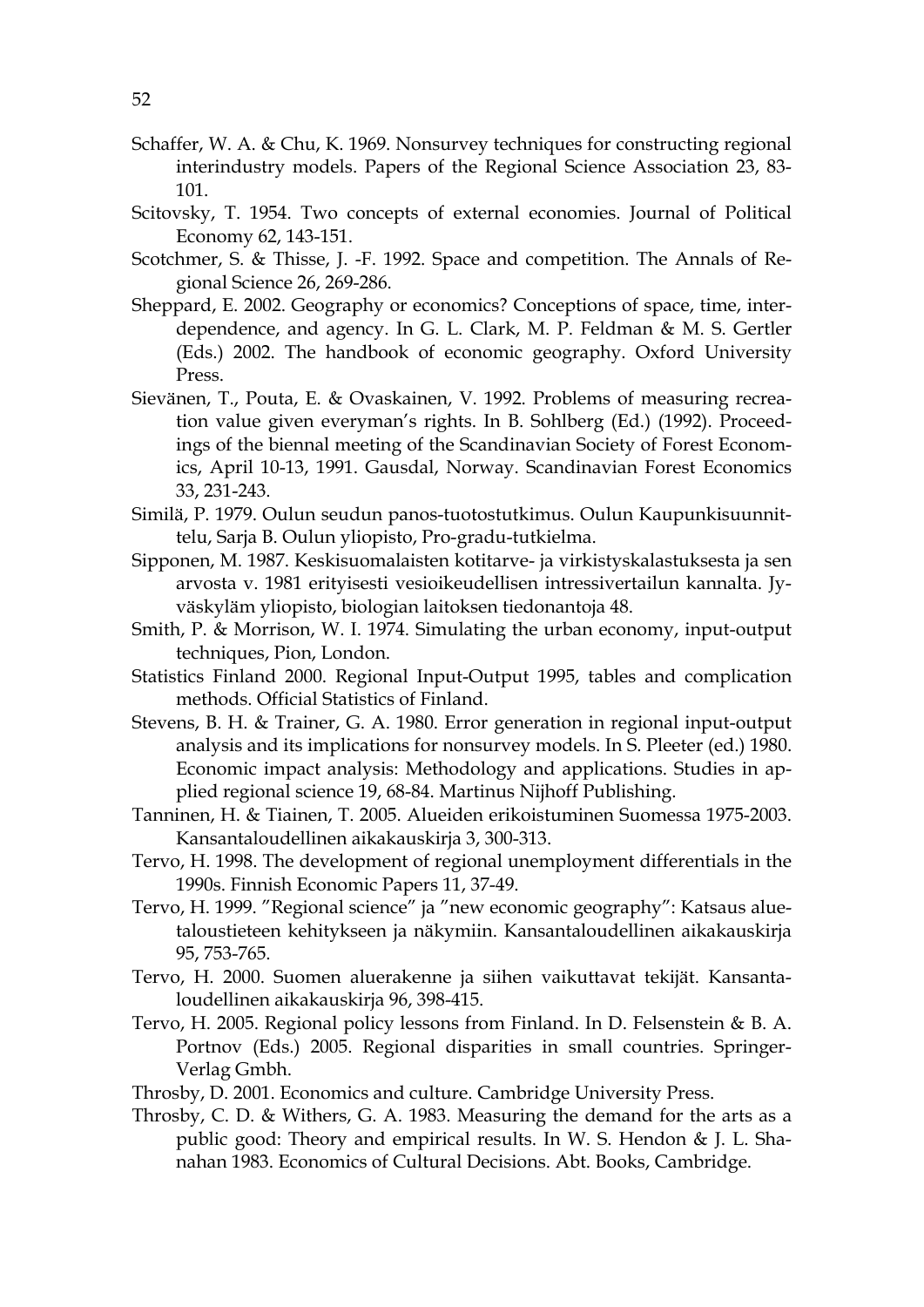- Von Thünen, J. H. 1826. Der isolierte staat in beziehung auf landwirtschaft und nationalökonomie, 1826, (Perthes, Hamburg). English translation: The isolated state, 1966, (Pergammon Press, Oxford).
- Tohmo, T. 2004. New Developments in the Use of location Quotients to Estimate Regional Input-Output Coefficients and Multipliers. Regional Studies 38, 43-54.
- Varjonen, S. 1977. Helsingin seudun panos-tuotostutkimus: Helsingin seudun kasvutekijätutkimus (KASTE-tutkimus). Valtioneuvoston kanslia, Helsingin seutukaavaliitto, Pääkaupunkiseudun yhteistyövaltuuskunta. Valtioneuvoston kanslian julkaisuja 1977:1.
- Venables, A. J. 1996. Equilibrium locations of vertically linked industries. International Economic Review 37, 341-359.
- Venables, A. J. 1998. The assessment: trade and location. Oxford review of economic policy 14, 1-6.
- Weber, A. 1909. Über den standort der industrien, (J.C.B. Mohr, Tübingen). English translation: The theory of the location of industries, 1929, (Chicago University Press, Chicago).
- Zhao, L. & Aram, J. 1995. Networking and growth of young technologyintensive ventures in China. Journal of Business Venturing 10, 349-370.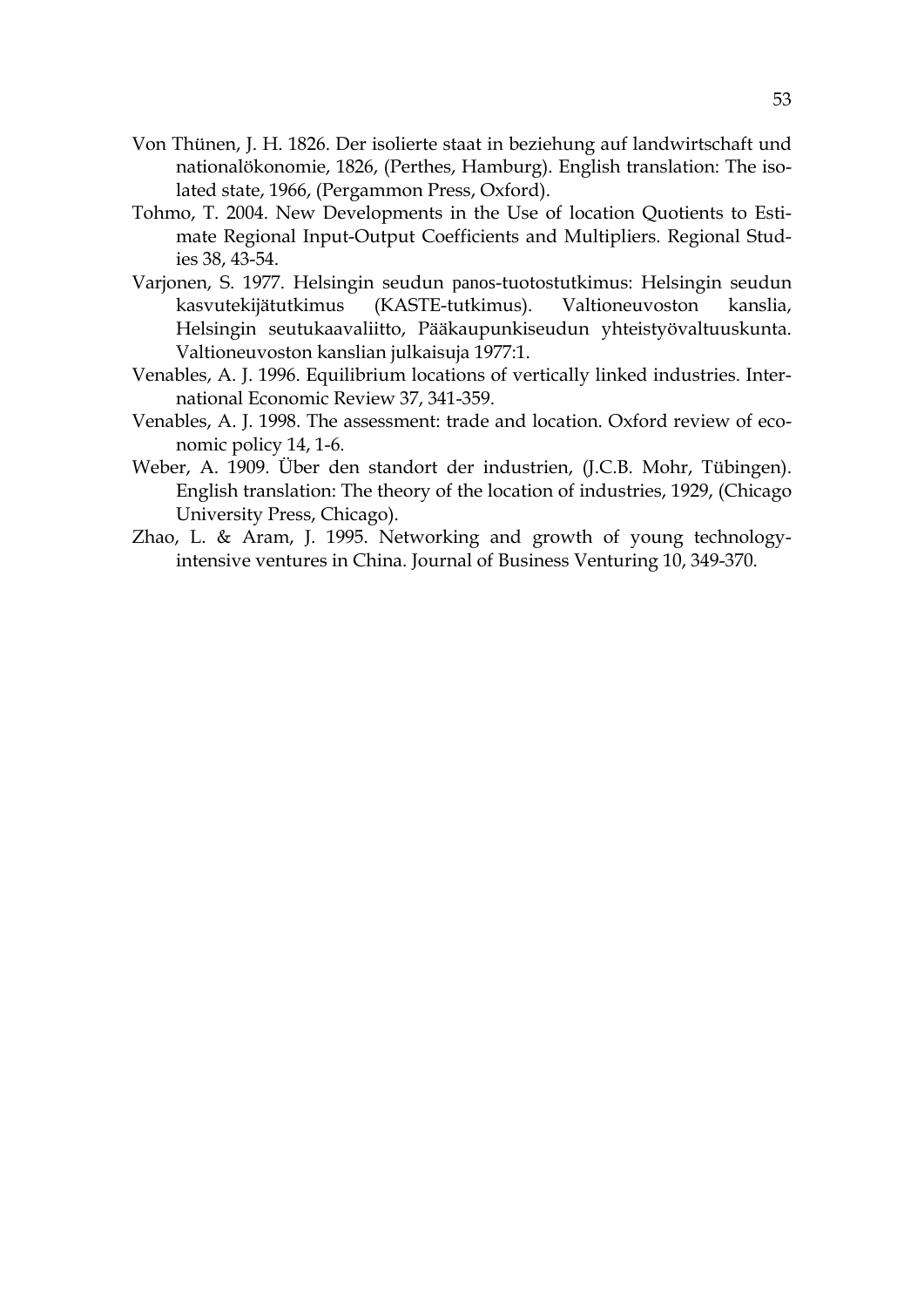## **CHAPTER 11**

1

## **CONCLUDING REMARKS AND DISCUSSION**

Ottaviano (2003) argues that the spatial distribution of economic activities is the central concern of regional policy due to its welfare implications1. The spatial concentration of economic activity - one of the main concerns of NEG - has widely been measured by concentration indices of agglomeration and by concentration regressions. This thesis provides several insights into regional policy and regional development. First, the results of the first part tentatively suggest that regional specialization has increased since the recession 1991-1993 in Finland. Furthermore, rich regions have gained and poor regions have lost employment during the post-recession boom. When studying the welfare effects of agglomeration, Ottaviano & Pinelli (2004) state that there are two main view points: efficiency and equity. Ottaviano & Thisse (2002) argue that equity is

<sup>&</sup>lt;sup>1</sup> Ottaviano (2003) present six key implications of NEG models: 1) regional side effects, 2) trade interaction effects, 3) threshold effects, 4) lock-in effects, 5) selection effects and 6) coordination effects. Regional side effects imply that all sorts of non-regional policies can have regional effects. Trade interaction effects mean that the impact of regional policies depends on the extent of trade integration. Threshold effects mean that there is *a priori* great flexibility in the location of economic activities, but once spatial differences take shape they become quite rigid. Lock-in effects mean that even temporary policy shocks can have permanent effects on the economic landscape. Selection effects mean that policy interventions can play an important role in selecting which distribution of firms will be reached in the long run. Coordination effects arise when the complexities of forward-looking behaviour become relevant. Expectations (rather than history) determine which spatial landscape will emerge. Expectations may become self-fulfilling and public authorities may shape the economic landscape by coordinating firms' expectations. Tervo (2000) has also analyzed the implications of the new economic geography on regional development by considering the regional concentration process in Finland, the importance of migration on that development process and whether regions can affect their own development and to what extent.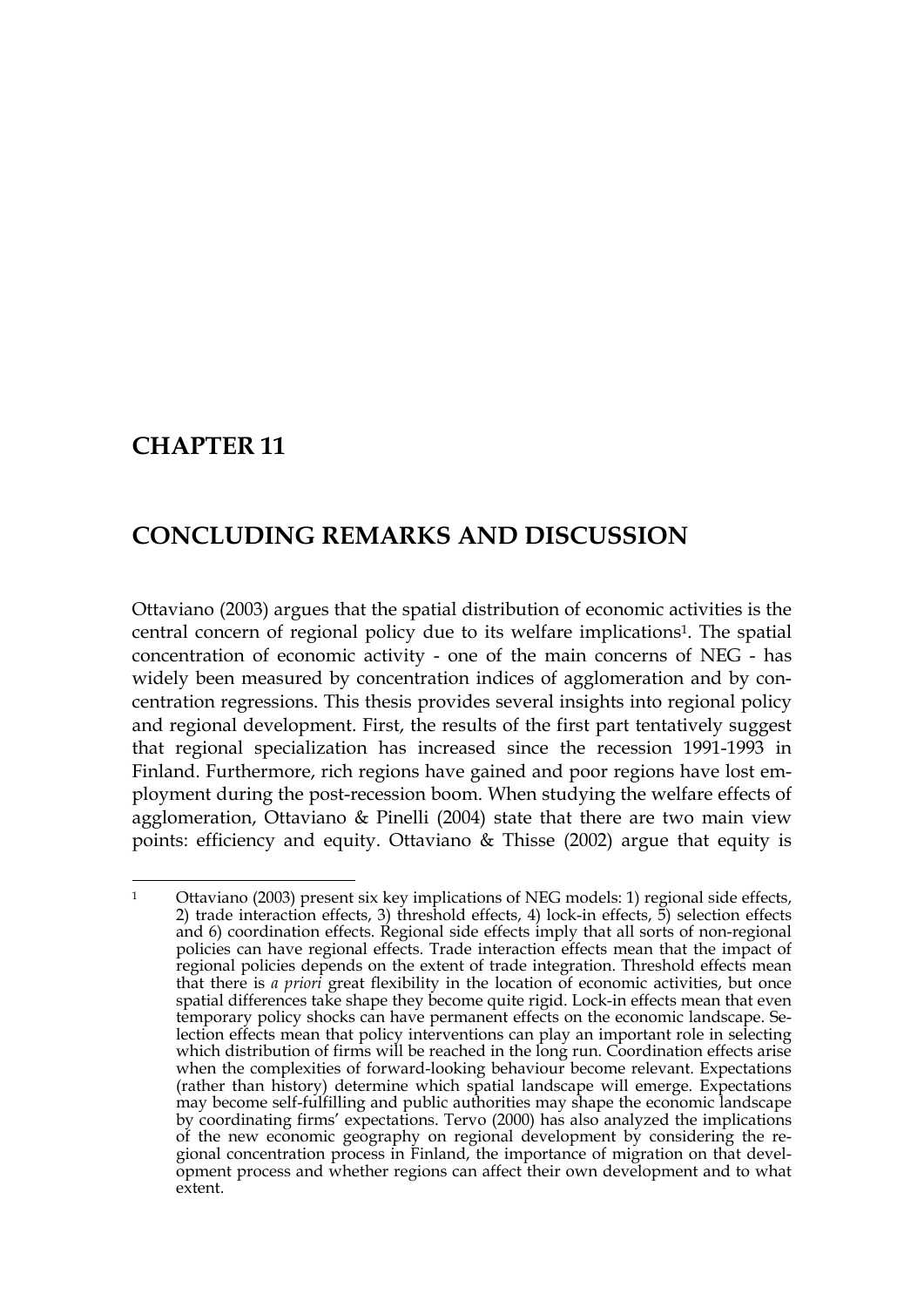based on the distinction between mobile2 and immobile individuals. Young and skilled people are typically those who gain from agglomeration because they have a higher probability of migration. They are able to move to areas that provides more and better jobs, a larger variety of goods and services and better matching in the labour markets. The losers from agglomeration are individuals who are immobile, elderly and unskilled.

In sum, specialization and concentration may provide many strengths and opportunities. If a region evaluates its most important branches of industry, defines its focal areas of development and emphasizes its advantages, and allocate its limited resources in accordingly, the growth and development of that region may turn out to be fast. The disadvantage of increasing specialization and geographical concentration is a one-sided economic structure and inflexibility during a period of recession.

Second, the findings of this thesis indicate that there is no single process driving all sectors in the same direction. This finding offers an insight into the question of how to implement and promote regional policy. As a consequence, on the regional policy level, attempts could be made to influence the development of industries (and firms) via industry-specific policies, as concentration and agglomeration seem to rely on economies of scale and high technology. Also, targeting firms with the highest growth and new firms with the highest growth potential would be reasonable in the context of regional development policy.

Third, our research argues that both entrepreneurial and growth activity in a region reduces regional specialization. This implies that there is a rationale for political measures promoting either firm births or firm growth or both. An interesting finding is that growth has not been even across regions. This might have impact on economic development, leading to increasing specialization and concentration.

The overall conclusion of the first part of the study relates to the issue of how new firms achieve a high rate of growth. The results show that the firms have equal chances for growth independently of their locality. This implies, that there is a rationale for policy measures promoting growth processes in firms irrespective of the firm's locality. The key processes in the growth of firms were connected to development of new markets and the ability to make changes in their production process, at least in the case of newly established metal-based manufacturing and business service firms in Finland.

One regional policy alternative is to try slow down agglomeration through subsidies to peripheral areas or try to influence the migration flows. Another way is to allow for agglomeration while redistributing its gains to posing regions. If agglomeration is driven by pecuniary rather than technological externalities, redistribution of income may lead to the dispersion of economic activities (by reducing gains from externalities). Pecuniary externalities also depend on the level of trade costs. Ottaviano & Pinelli (2004) argue that when nonmarket interactions (knowledge spillovers) dominate and when trade costs are

<u>.</u>

<sup>2</sup> Cultural barriers and linguistic barriers are impediments to mobility.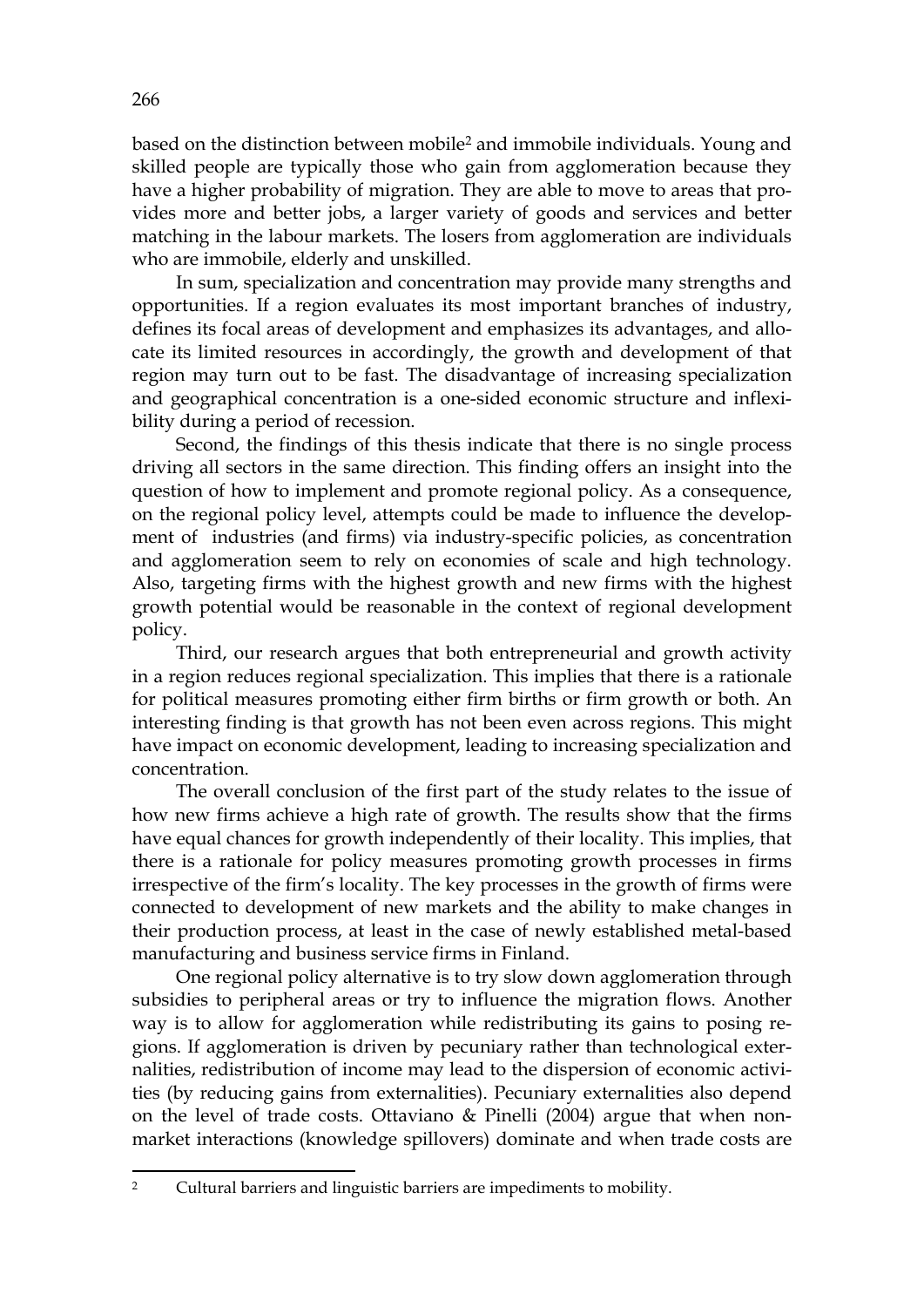high or low, policy makers achieve efficiency by allowing for agglomeration while pursuing equity through interregional redistribution. In turn, if market interactions dominate and trade costs are intermediate, agglomeration should be slowed down.

Midelfart-Knarvik & Overman (2002) identify three possible roles for policy<sup>3</sup>:

- 1) Change endowments
- 2) Change the balance and strength of agglomeration and dispersion forces by facilitating deeper integration
- 3) Directly affect the location of particular sectors through aid programmes

Regions and nations may try to influence the geographical distribution of different factors. This tends to occur in situations where location patterns are driven by comparative advantage. By infrastructure investments in transportation or telecommunications, for example, policy makers can change the balance between the forces of agglomeration and dispersion. Policy may also directly, through aid programmes, encourage the relocation of firms or affect the location of different sectors. What are the economic consequences of the use of government policies to influence the location of economic activities? Midelfart-Knarvik & Overman (2002) found that EU aid has a significant impact on the location of R&D-intensive activities i.e. EU policy interventions have attracted R&D-intensive industries to locations without large endowments of highskilled labour. In fact EU aid is acting counter to market forces, as the Comission intended it to.

The thesis has especial relevance within Finnish urban policy making initiatives, such as the Centres of Expertise programme and the Regional Centre programme. The Centres of Expertise Programme (started in 1994) supports regional specialization as well as cooperation between different Centres. The aim of the program is to utilize the economies of concentration, specialization and know-how to spread growth more evenly across Finland (Tervo, 2005). The Regional Centre programme, launched in 2001, aims at developing a network of regional centres based on regional strengths, development of competence and know-how and specialization of urban regions. The purpose of the program is to spread growth in the pursuit of a more balanced regional structure and enhanced global competitiveness. Regional development bodies and policymakers may find the results of this study on regional specialization and industrial concentration of value in the task of planning future phases in these programmes.

Tervo (2005) argues that, since the 1990s, the priority of Finnish regional policy has been macroeconomic development and efficiency. Regional development and policy are seen as subordinate to the competitiveness of the country as a whole. On the national level a timely shift in policy thinking, focusing

<sup>1</sup> <sup>3</sup> The roles are identified at the national level but the classification can also be applied at the regional level.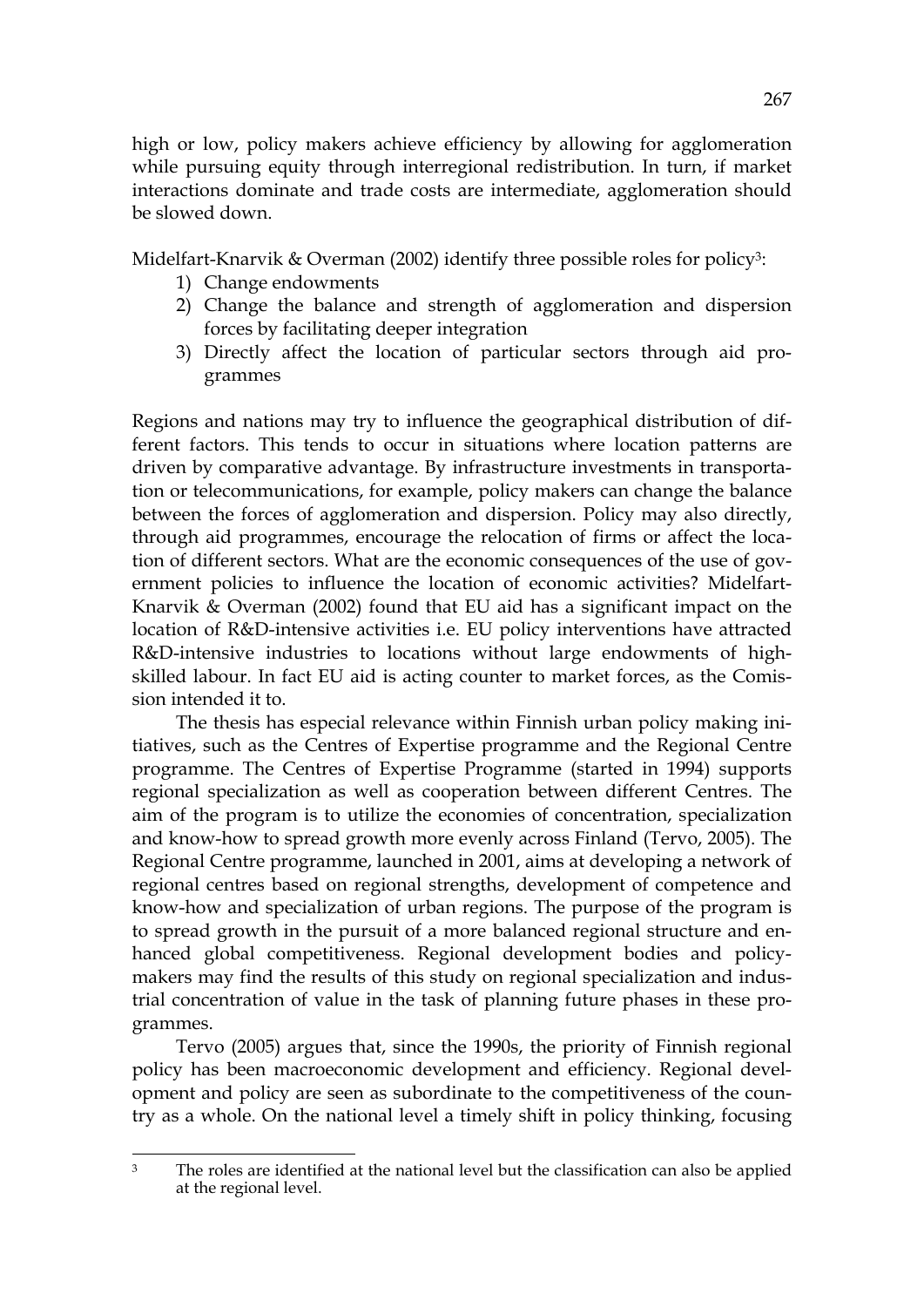on research & development and technology that has also had regional effects, seems to have been implemented. Finland is a small peripheral European country with low market potential and relatively high unemployment. Notwithstanding, the promotion of higher levels of education and new focus on R&D and technology (Ottaviano & Pinelli, 2004; Tervo, 2005), together with a gravitation towards international trade and collaboration, has been successful.

Tervo (2005) states that to be effective each era needs a regional policy of its own. The infrastructure policy implemented in the 1950s and 1960s affected in particular the development of regions in the north and east of Finland. The regional policy of the 1970s and 1980s aimed at encouraging manufacturing industries to locate in the designated development areas. Welfare policy, especially in the 1960s and 1970s, and the regionalization of university education in the 1970s (and 1980s also) had a levelling effect on regional development. In the 1990s the driving force in regional development, and thus regional policy, was specialization and know-how. Regional centres, i.e. the smaller towns, are the target of support seeking to utilize concentration, specialization and know-how to spread growth more evenly across Finland. Spreading the location of the universities worked effectively as a regional policy for over twenty years. Although the universities have supported R&D and technological activity, and increased job opportunities in the regions, this has turned out to be only a start. The universities are expected to become more and more active, and thus effective regionally.

The regional policy of the 1990s may be seen as nothing more than a delaying action, unless it succeeds. Does Finland need another round of policy innovation? The present finding of an increasing sectoral concentration and geographical clustering of economic activity provides a justification for a fresh emphasis on clusters. The extensive literature on social capital and trust may provide a wider footing for a cluster-based development strategy compared to the conventional Porter-based view. The earlier view of clusters could be augmented by an emphasis on non-market forms of interaction, based on trust. However, clusters as a development strategy can only be applied where locations have the economic mass necessary to support specialization (see Glasmeier, 2002).

Let us turn now to the results relating to the second part of the thesis. Round (1983) argues that the non-survey approach as a whole is in disrepute, due to the fact that many non-survey methods lack of theoretical or empirical underpinnings or that many studies apply non-survey methods out of expediency and mechanical convenience rather than logical consistency. In the 1990s a new LQ variant of the FLQ was introduced. The new method and its variants have been auspicious, although more empirical evidence on the accuracy of the method is needed. The results of the second part of the thesis, tentatively suggest that the non-survey method, the FLQ, gives very good estimates for regional multipliers. Furthermore we tested an augmented FLQ as a method of adjusting the national coefficients and found that it gives even better results than the FLQ. We also tested whether the inclusion of a measure of regional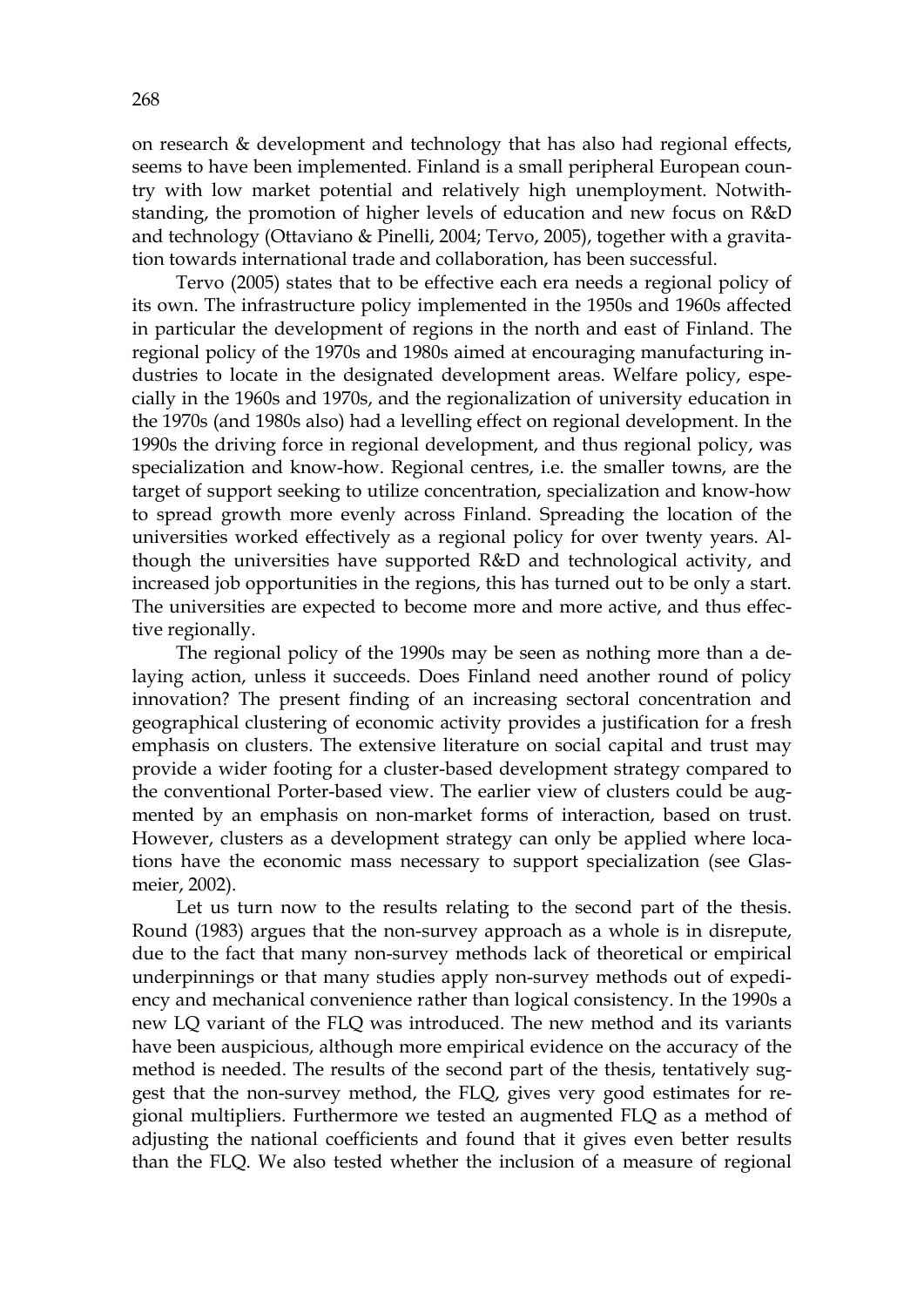specialization yields more accurate simulations compared to the reformulated FLQ and found that such a measure did not appear to offer more accurate results. However, the implication is that the LQ method can be used as well as a survey, to aid in decision-making regarding the development of a region. Nevertheless, the reservations<sup>4</sup> expressed about the results and method should be kept in mind when using the method.

The final set of conclusions deals with the regional economic impacts of tourism. The results of the study on the economic impact of expenditure by tourists contribute to our understanding of the role of tourism (or other sectors) in regional economic development. Policy-makers may find the results of this study of value in the task of planning future tourist attractions or cultural activities. Local authorities may benefit from strengthening their efforts to sell local goods and services during, for example, a festival from making improvements to the infrastructure or putting effort into diversifying the economic structure of the region so that products used as inputs in production processes would not be sourced so widely outside the region. Also (cultural)policymakers may find the results of the study on the factors explaining respondents' willingness to pay to maintain the Central Finland Museum valuable in their work.

Lastly, this thesis produces some ideas for further research. First of all, the empirical work related to questions raised by NEG theory has for long been very fragmentary. Therefore, much more empirical work is needed.

Second, empirical work with a historical perspective is needed to study the different roles of natural advantages, self-reinforcing processes and shocks in determining the patterns of agglomeration (see e.g. Head & Mayer, 2004). Also it would be very fruitful to study industries with different structures of linkages, transport costs and factor intensity. One area that has been neglected so far in empirical NEG studies is the role of the local infrastructure, local institutions, polity and policy issues; and state spending and interventions in specialization and concentration. A challenging research topic would be to combine NEG with labour economics and matching and search models.

Third, more empirical work is needed to give evidence on accuracy of the FLQ method and its variants. In particular, empirical work on AFLQ formula, using data for several regions of different size, would be welcomed. The AFLQ formula introduced by Flegg & Webber (2000) takes account of the regional specialization issue raised by McCann & Dewhurst (1998), who state that regional specialization must be considered when modelling regional economies. The inclusion of regional specialization and regional size may prove to be the basis for producing more accurate regional coefficients. Tests of the different formulations of the specialization term are also needed. In addition, factors other than specialization, that explain why some regional sectors may have higher inputoutput coefficients than the corresponding national sectors, should be tested.

Limitations on the accuracy of the input-output analysis include: a) no capacity constraints, b) linearity, c) sector homogeneity and d) constant coefficients.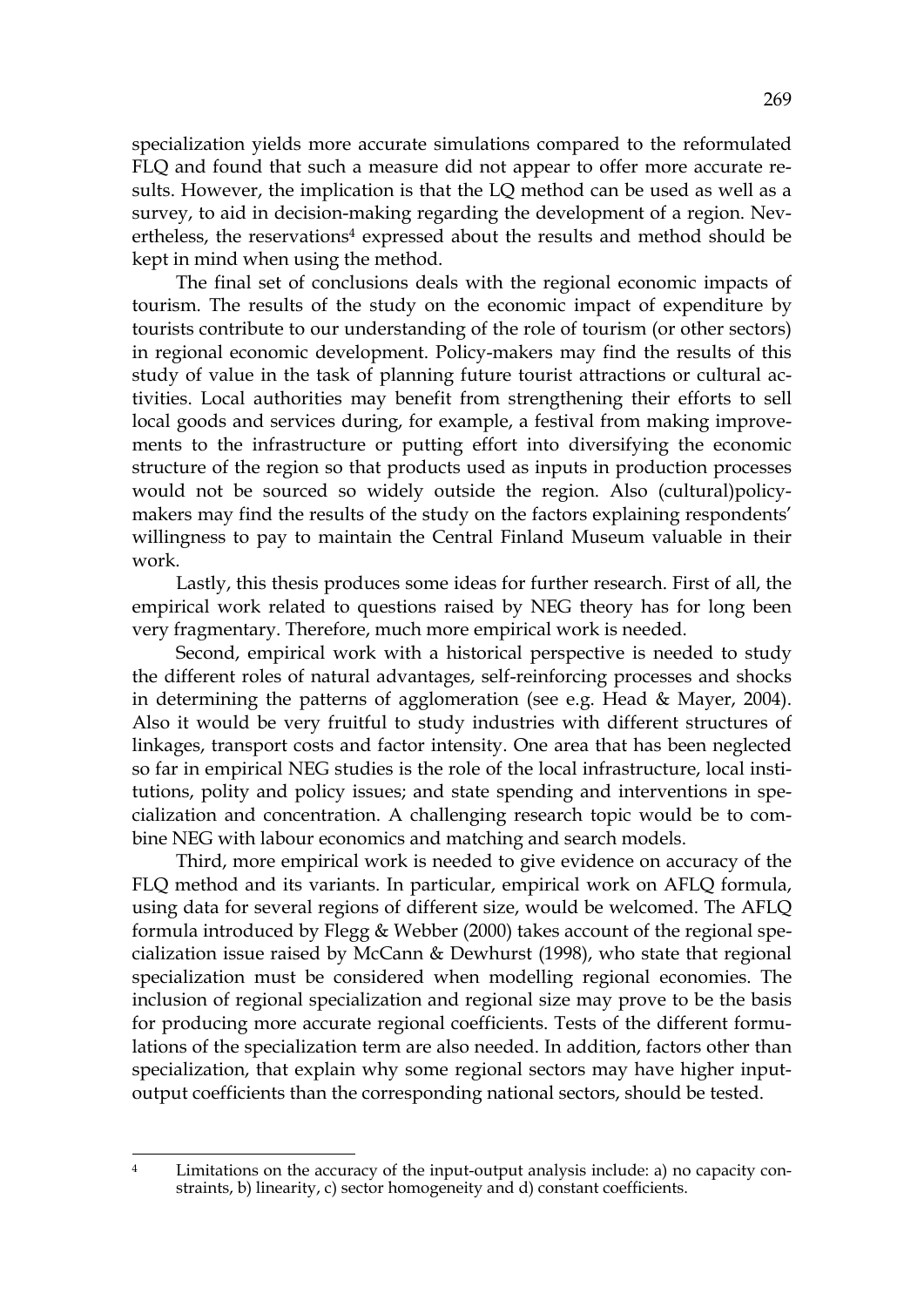Fourth, although the regional input-output method is laborious, it is very suitable for measuring the impacts of cultural events or tourism on local economies. Thus the method provides results that can be used in framing regional policy.

Fifth, the CV method can be used to measure the economic value of cultural goods, other than just museums, that have the features of a public good. Khakee (1994) argues that the amount of support to be given to cultural activities can be estimated on the basis of studies of people's willingness-to-pay for their maintainence. Thus the results of the CV studies on cultural goods could be used to aid the policy questions like how much, or to which cultural objects, support should be allocated.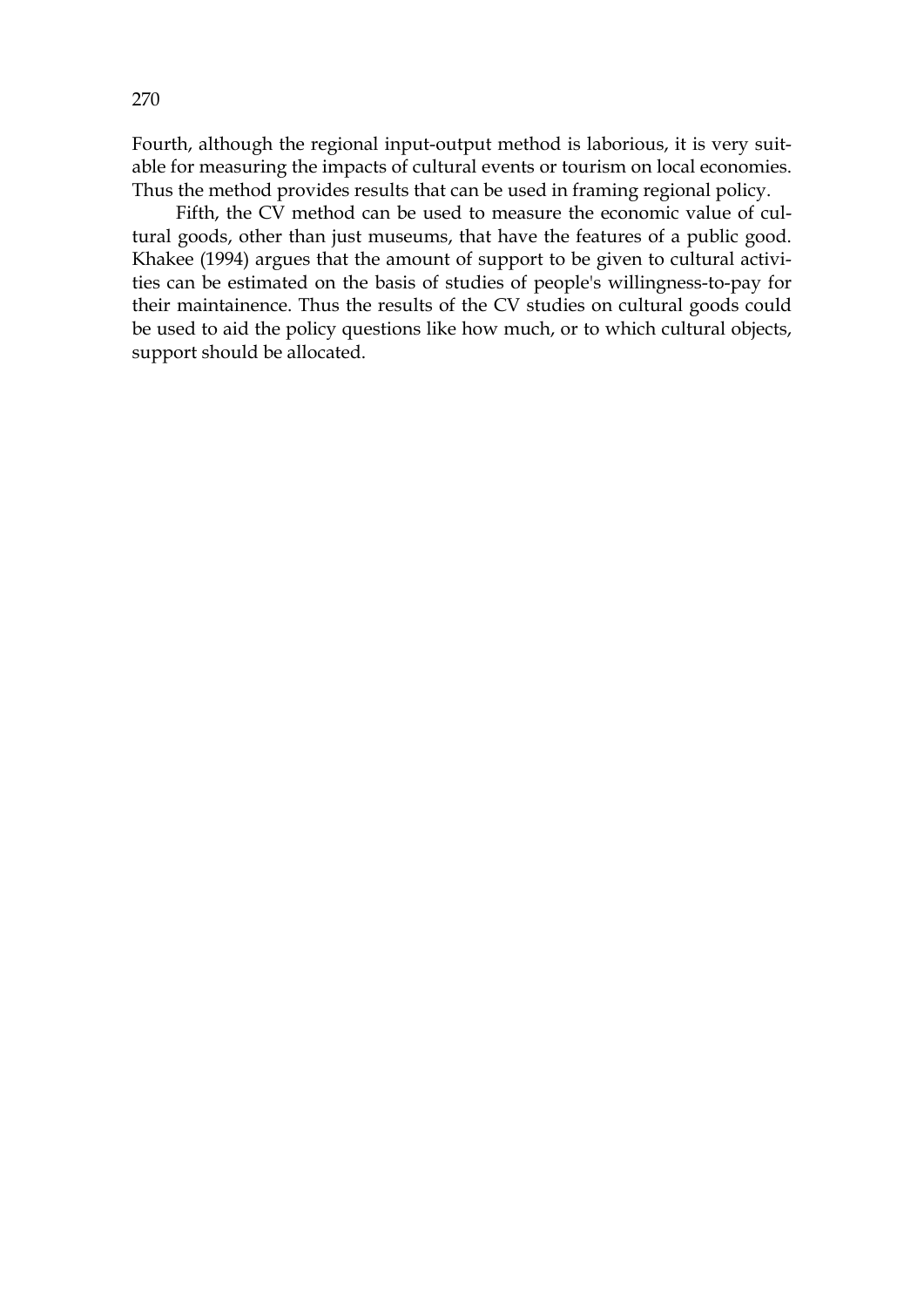#### **REFERENCES**

- Burford, R. L. & Katz, J. L. 1981. A method for estimation of input-output-type output multipliers when no I-O model exists. Journal of Regional Science 21, 151-161.
- Flegg, A. T. & Webber, C. D. 2000. Regional size, regional specialization and the FLQ formula. Regional Studies 34, 563-569.
- Flegg, A. T., Webber, C. D. & Elliott, M. V. 1995. On the appropriate use of location quotients in generating regional input-output tables. Regional Studies 29, 547-561.
- Glasmeier, A. K. 2002. Economic geography in practice: Local economic development policy. In G. L. Clark, M. P. Feldman & M. S. Gertler (Eds.) 2002. The Oxford handbook of economic geography. Oxford University Press.
- Head, K. & Mayer, T. 2004. The empirics of agglomeration and trade. In J. V. Henderson & J.-F. Thisse (Eds.) 2004. Handbook of regional and urban economics, Vol. IV. North-Holland.
- Khakee, A. 1994. Kulturen I ett ekonomiskt perspektiv. Kultur I Norden 1994:3, 14-22.
- McCann, P. & Dewhurst, J. H. L. 1998. Regional size, industrial location and input-output expenditure coefficients. Regional Studies 32, 435-444.
- Midelfart-Knarvik, K. H. & Overman, H. G. 2002. Delocation and European integration. Is structural spending justified? Economic Policy 17, 322-359.
- Ottaviano, G. 2003. Regional policy in the global economy: Insights from New Economic Geography, Regional Studies 37, 665-673.
- Ottaviano, G. I. P. & Pinelli, D. 2004. The challenge of globalization for Finland and its regions: The new economic geography perspective. Prime Minister's office: Publications 24/2004.
- Ottaviano, G. I. P. & Thisse, J.-F. 2002. Integration, agglomeration and the political economics of factor mobility. Journal of Public Economics 83, 429-456.
- Round, J. I. 1983. Nonsurvey techniques: A critical review of the theory and the evidence. International Regional Science Review 8, 189-212.
- Tervo, H. 2000. Uuden aluetalousteorian avaamia näkökulmia aluekehitykseen. Kansantaloudellinen aikakauskirja 96, 6-10.
- Tervo, H. 2005. Regional policy lessons from Finland. In D. Felsenstein & B. A. Portnov (Eds.) 2005. Regional disparities in small countries. Springer-Verlag Gmbh.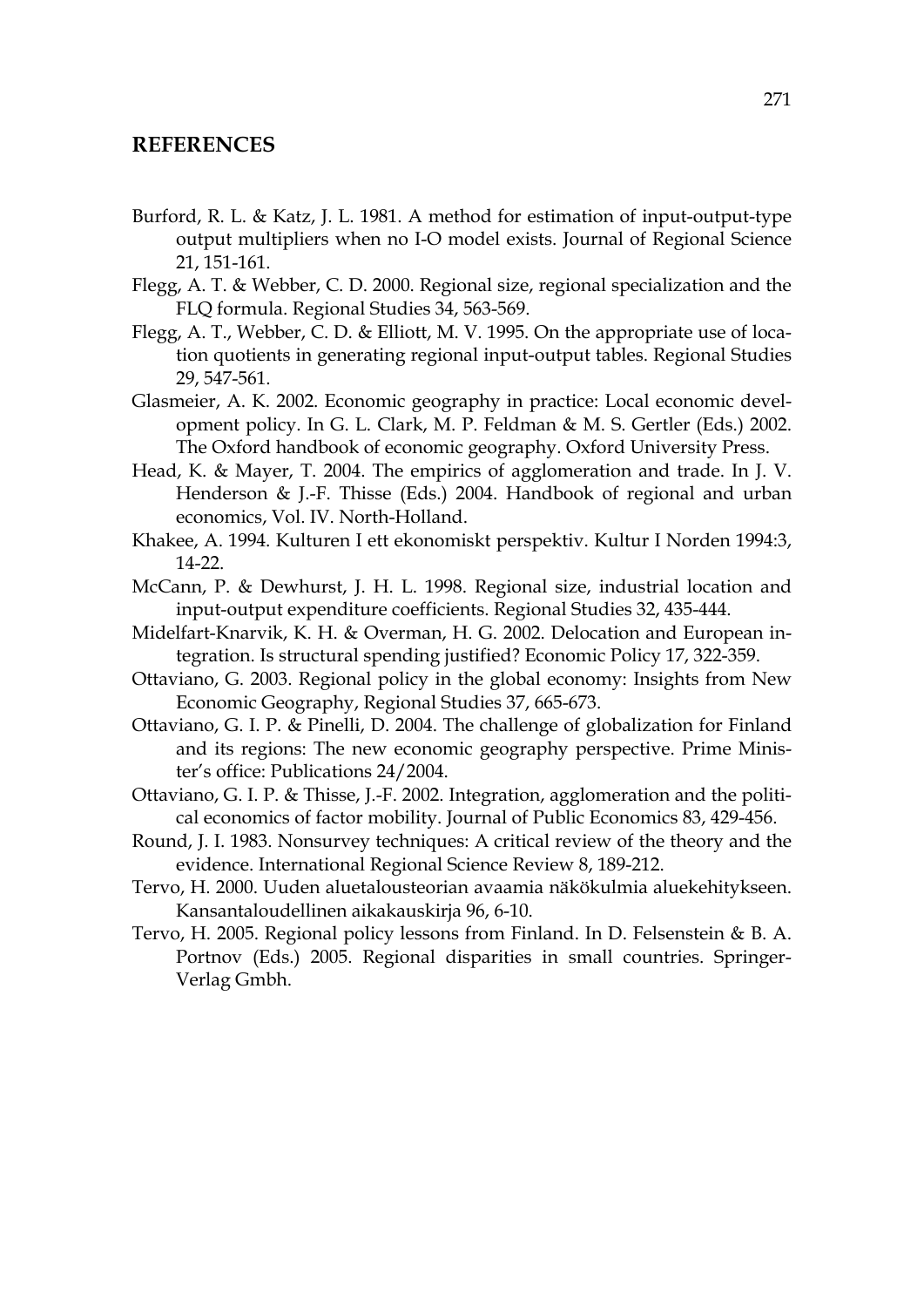#### **TIIVISTELMÄ (SUMMARY IN FINNISH)**

Väitöskirja esittelee yhdeksän empiiristä työtä, jotka käsittelevät Suomen aluerakennetta ja alueellista vaikutusanalyysiä. Useissa tutkimuksissa on todettu talouden rakenteet melko pysyviksi. Suomeen on vaikuttanut kuitenkin 1980 luvun jälkeen kaksi keskeistä eri tekijää, jotka voivat murtaa jäykät taloudelliset aluerakenteet: a) globalisaatio ja b) vuosien 1991-1993 lama.

Johdannossa esitellään uuteen aluetalousteoriaan (new economic geography) ja taloudelliseen vaikutusanalyysiin liittyvä väitöskirjan teoreettinen tausta sekä keskustellaan väitöskirjan keskeisistä tuloksista.

Väitöskirja jakautuu kahteen eri teemaan. Ensimmäinen väitöskirjan teemoista analysoi sijaintirakenteita Suomessa, sisältäen neljä empiiristä työtä. Ensimmäinen työ tarkastelee alueiden erikoistumis-/monipuolistumis-kehitystä ja toimialojen keskittymis-/hajaantumis-kehitystä vuosien 1991-1993 laman jälkeisenä aikana. Lisäksi tarkastellaan miten keskittävää kasvu on ollut kyseisellä periodilla. Tulosten mukaan alueiden erikoistuminen on lisääntynyt ja erityisesti kehittyneet alueet ovat hyötyneet kasvusta. Osa toimialoista on keskittynyt entisestään ja osan kohdalla on tapahtunut hajaantumista. Tulokset osoittavat myös kasvavien toimialojen työllistävän vaikutuksen jakaantuvan epätasaisesti eri alueille.

 Toinen empiirinen työ tarkastelee keskittyneimpien toimialojen erityispiirteitä. Lisäksi analysoidaan tarkemmin teollisuuteen liittyviä taaksepäin ja eteenpäin suuntautuvia kytkentöjä. Tulosten perusteella keskittyneimpiä toimialoja luonnehtivat tuotannon skaalaedut ja korkea teknologinen taso. Ne eivät ole riippuvaisia taaksepäin ja eteenpäin suuntautuneista alueiden sisäisistä tai alueiden välisistä kytkennöistä, vaan ovat vahvasti sidoksissa ulkomaan tuontiin.

 Kolmas työ analysoi yrittäjyys- ja kasvuaktiviteetin merkitystä alueellisessa erikoistumisessa. Tutkimuksen tulosten perusteella yrittäjyys- ja kasvuaktiviteettia voidaan pitää hyvinä ja luotettavina mittareina kuvaamaan dynaamista toimintaympäristöä. Lisäksi tutkimuksen tuloksena saadaan, että sekä yrittäjyys- että kasvuaktiviteetti voimistuessaan vähentävät alueiden erikoistumista.

 Neljännessä työssä tarkastellaan uusien yritysten kasvua ja erityisesti sitä, miten uudet yritykset pääsevät voimakkaan kasvun uralle. Havaitaan, että voimakkaan kasvun yritysten perustajilla on erilaiset motiivit perustaa yritys kuin muilla. Positiiviset tilanne- ja vetotekijät motivoivat heitä yrityksen perustamiseen muita enemmän. Tutkimuksen tuloksena saadaan myös, että voimakkaan kasvun yrityksillä on kyky tehdä sellaisia muutoksia tuotantoprosesseihin, jotka täydentävät niiden aktiivista markkinastrategiaa. Alueellisilla ominaisuuksilla ja erityispiirteillä ei havaittu olevan vaikutusta uusien yritysten kasvuun.

 Väitöskirjan toisena teemana on alueellinen vaikutusanalyysi. Teema koostuu viidestä empiirisestä tutkimuksesta (5-9). Tutkimuksissa viisi ja kuusi testataan sijaintiosamäärämenetelmien (SLQ, CILQ, FLQ) kykyä tuottaa alueel-